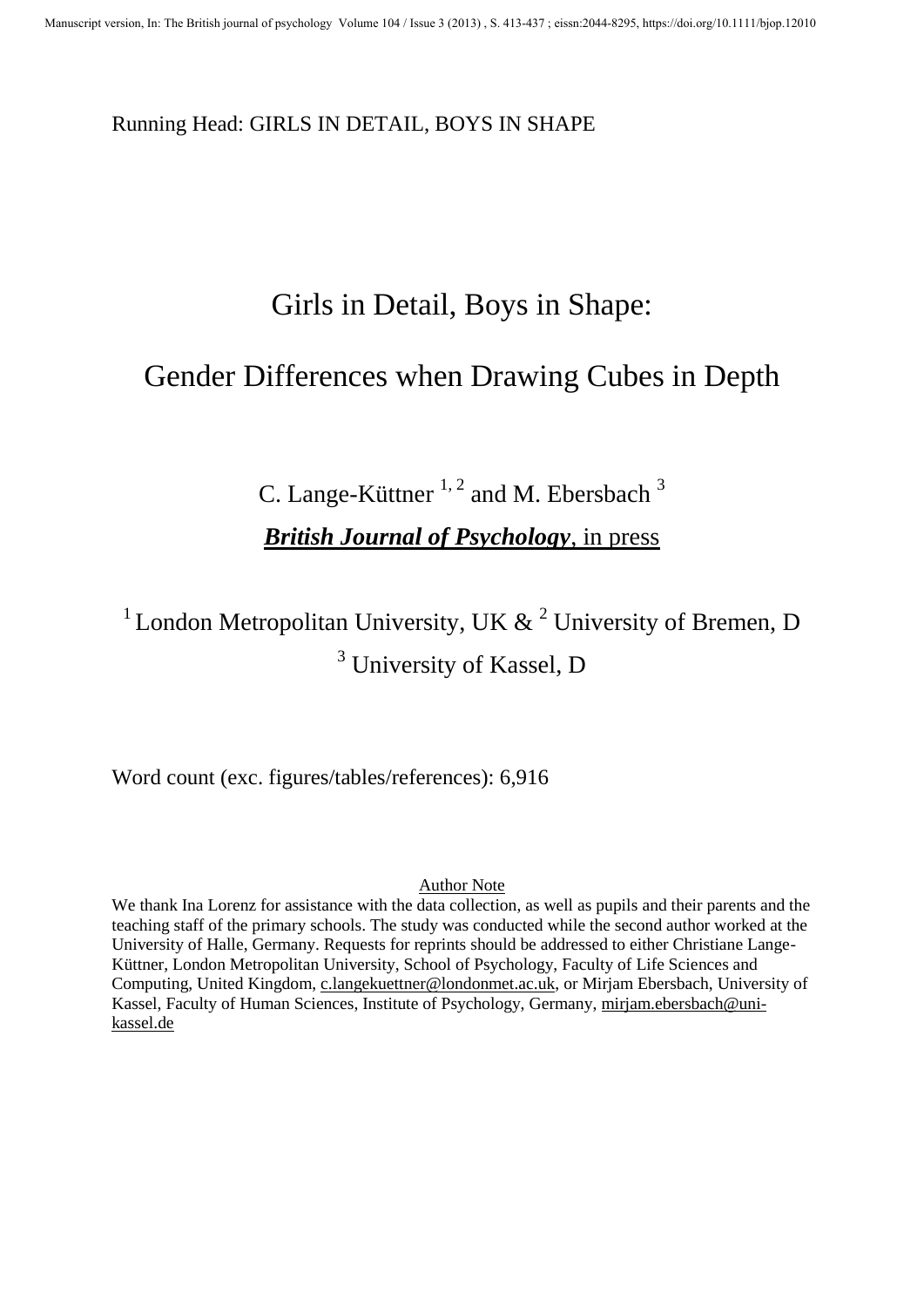#### ABSTRACT

The current study tested gender differences in the developmental transition from drawing cubes in two versus three dimensions (3D), and investigated the underlying spatial abilities. Six- to 9-year-old children (*N*=97) drew two occluding model cubes and solved several other spatial tasks. Girls more often unfolded the various sides of the cubes into a layout, also called diagrammatic cube drawing (object design detail). In girls, the best predictor for drawing the cubes was mental rotation (MRT) accuracy. In contrast, boys were more likely to preserve the optical appearance of the cube array. Their drawing in 3D was best predicted by mental rotation (MRT) reaction time and the Embedded Figures Test (EFT). This confirmed boys' stronger focus on the contours of an object silhouette (object shape). It is discussed whether the two gender-specific approaches to drawing in three dimensions reflect two sides of the appearance-reality distinction in drawing, that is graphic syntax of object design features vs. visual perception of projective space.

*Key Words*: Three-dimensional Cube Drawing, Occlusion, Gender differences in spatial abilities, Appearance-Reality Distinction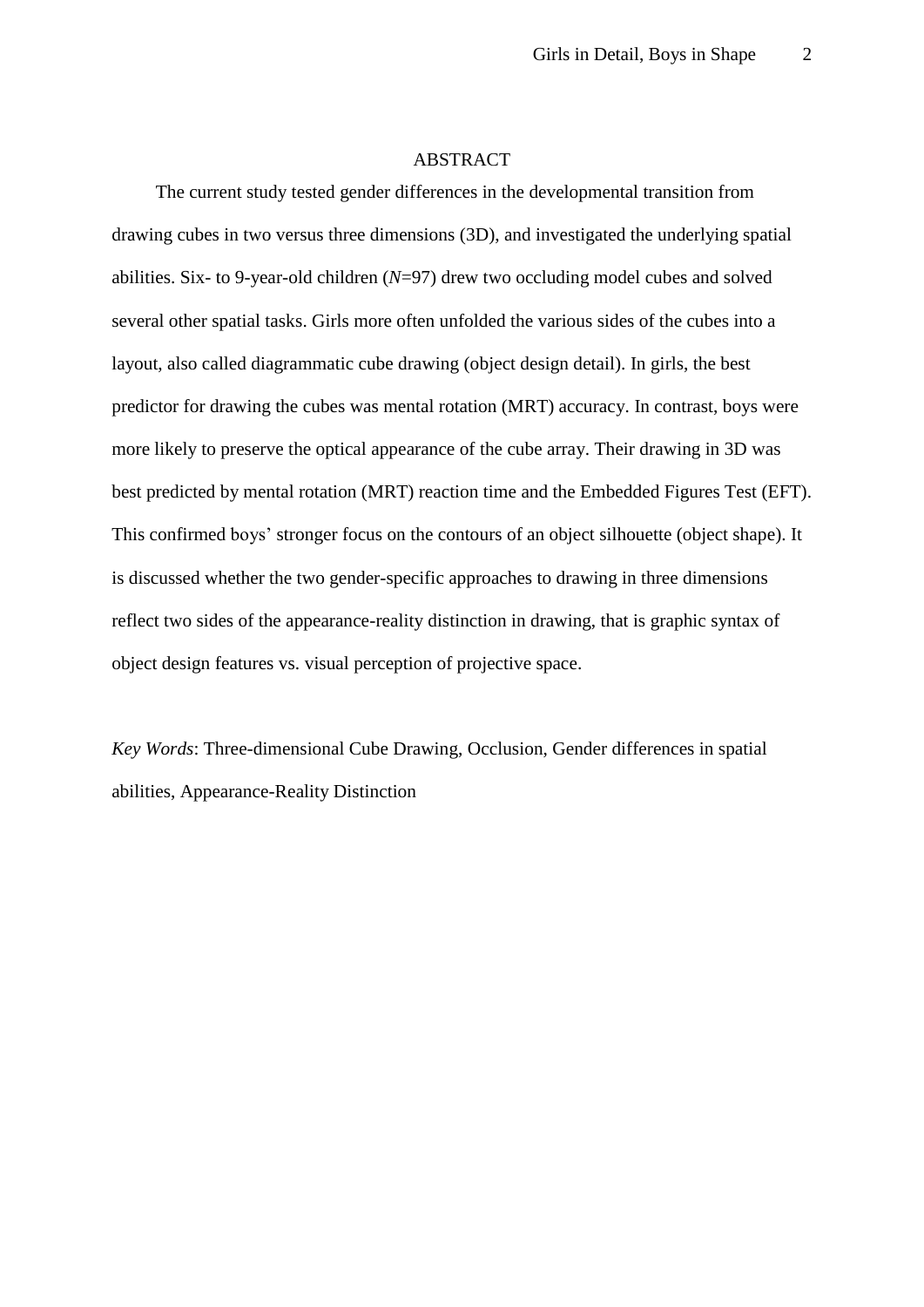#### Girls in Detail, Boys in Shape:

#### Gender Differences when Drawing Cubes in Depth

Gender differences are a persisting topic in psychology because biological differences and culturally determined roles interact in ways that are not always transparent [\(Blakemore,](#page-23-0)  [Berenbaum, & Liben, 2009\)](#page-23-0). As reported by Maccoby [\(1998\)](#page-30-0), it was thought that gender equality could either be achieved by appropriate parenting, or that nature destines the two genders for different roles. Maccoby herself held a middle ground and suggested that boys and girls isolate themselves from each other because they have different ways of playing. She reported that boys would view girls as being weak as they would not respond in kind to direct challenges, while girls would see boys as being too rough and allow them to succeed in monopolizing play space and materials. Amongst children, only few individuals would be accepted by both sexes.

However, in addition to socializing preferences, there are other gender differences. Meta-analyses showed that gender differences in visuo-spatial cognition might stem from men's roaming in large-scale far space, while women's spatial skills were more adapted towards small-scale, near space [\(Sanders, 2011\)](#page-32-0), possibly not because of gathering as often assumed, but because of the spatial proximity involved in child-rearing [\(Stoet, 2011\)](#page-33-0).

Other researchers pointed to different strategy preferences of each gender [\(e.g. Spelke,](#page-33-1)  [2005\)](#page-33-1). For instance, mathematics performance was related to boys' spatial reasoning, but to girls' verbal skills [\(Klein, Adi-Japha, & Hakak-Benizri, 2010\)](#page-27-0). Even a multi-modal task such as reading can be predominantly correlated with either visual or auditory word memory [\(Lange-Küttner & Krappmann, 2011\)](#page-28-0). Boys would use a whole network of visual skills when reading written language, while girls would not [\(Huestegge, Heim, Zettelmeyer, & Lange-](#page-26-0)[Küttner, 2011\)](#page-26-0). Likewise, a non-verbal, quiet task such as drawing may involve verbal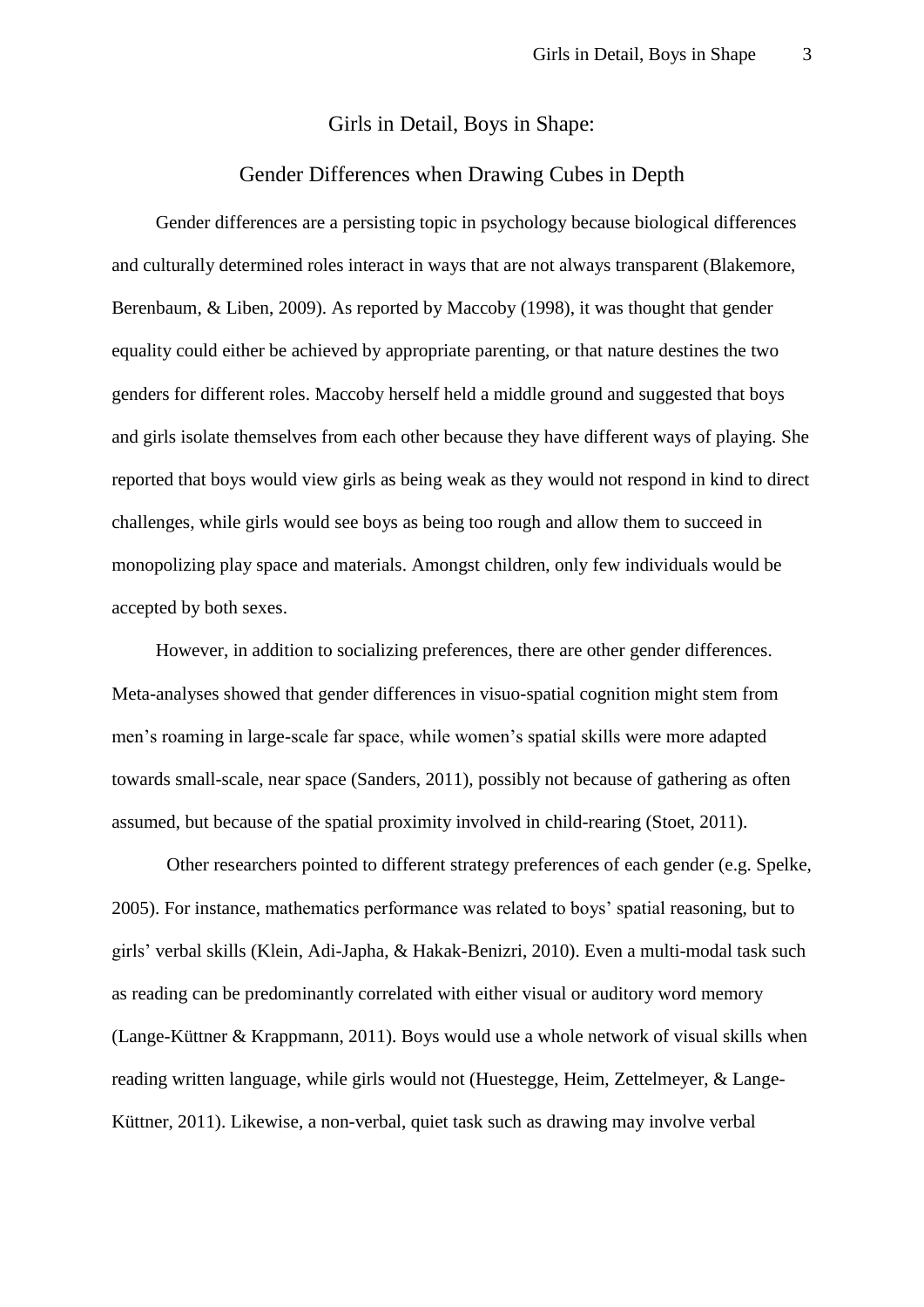labelling of graphic parts [\(Bremner & Moore, 1984\)](#page-23-1), and a preference for verbal encoding of graphic parts was found in especially monolingual girls (Lange-Küttner, 2011).

Whilst girls in Western countries catch up in science, technology, engineering, and mathematics (STEM) subjects where boys had an advantage, boys appeared not to catch up in language skills such as reading where girls were better [\(Guiso, Monte, Sapienza, & Zingales,](#page-26-1)  [2008\)](#page-26-1). However, Guiso *et al*. also reported that boys maintained an advantage in geometry. On a spatial task such as mental rotation of geometric objects, the male gender often showed a robust advantage that prevailed even after training, and even when females were given more time [\(Peters, 2005;](#page-31-0) [Tzuriel & Egozi, 2007\)](#page-33-2).

In the current study, we investigated gender differences in a drawing task of two occluding geometrical objects. From an evolutionary perspective, drawing is one of the most ancient cultural activities. Already some cave paintings show pictorial depth cues such as diminishing size with distance and rotated objects [\(Lange-Küttner & Green, 2007;](#page-28-1) [Milbrath,](#page-30-1)  [2005,](#page-30-1) [2009\)](#page-30-2), but they were still mostly two-dimensional. These very early graphic productions have become three-dimensional in the technical design drawings of today. Technical drawings do not only contribute an illustrative factor to abstract knowledge [\(Fuson](#page-25-0)  [& Willis, 1989;](#page-25-0) [Piaget, 1969;](#page-32-1) [Wilder & Green, 1963;](#page-35-0) [Willis & Fuson, 1988\)](#page-35-1), but there is also a necessity for accuracy in a technical drawing that predicted learning and memory in STEM science subjects [\(Schwamborn, Mayer, Thillmann, Leopold, & Leutner, 2010\)](#page-33-3).

We investigated this transition from two-dimensional (2D) to three-dimensional (3D) depictions in the development of children. Drawing from a 3D model on to a 2D drawing sheet involves a skill called 3D-2D transformation. Very recent research showed that especially training of spatial dimensional transformations was so successful that females actually closed the gender gap in mental rotation [\(Feng, Spence, & Pratt, 2007;](#page-24-0) [Tzuriel &](#page-34-0)  [Egozi, 2010\)](#page-34-0), which previously proved to be a task where the male gender showed a robust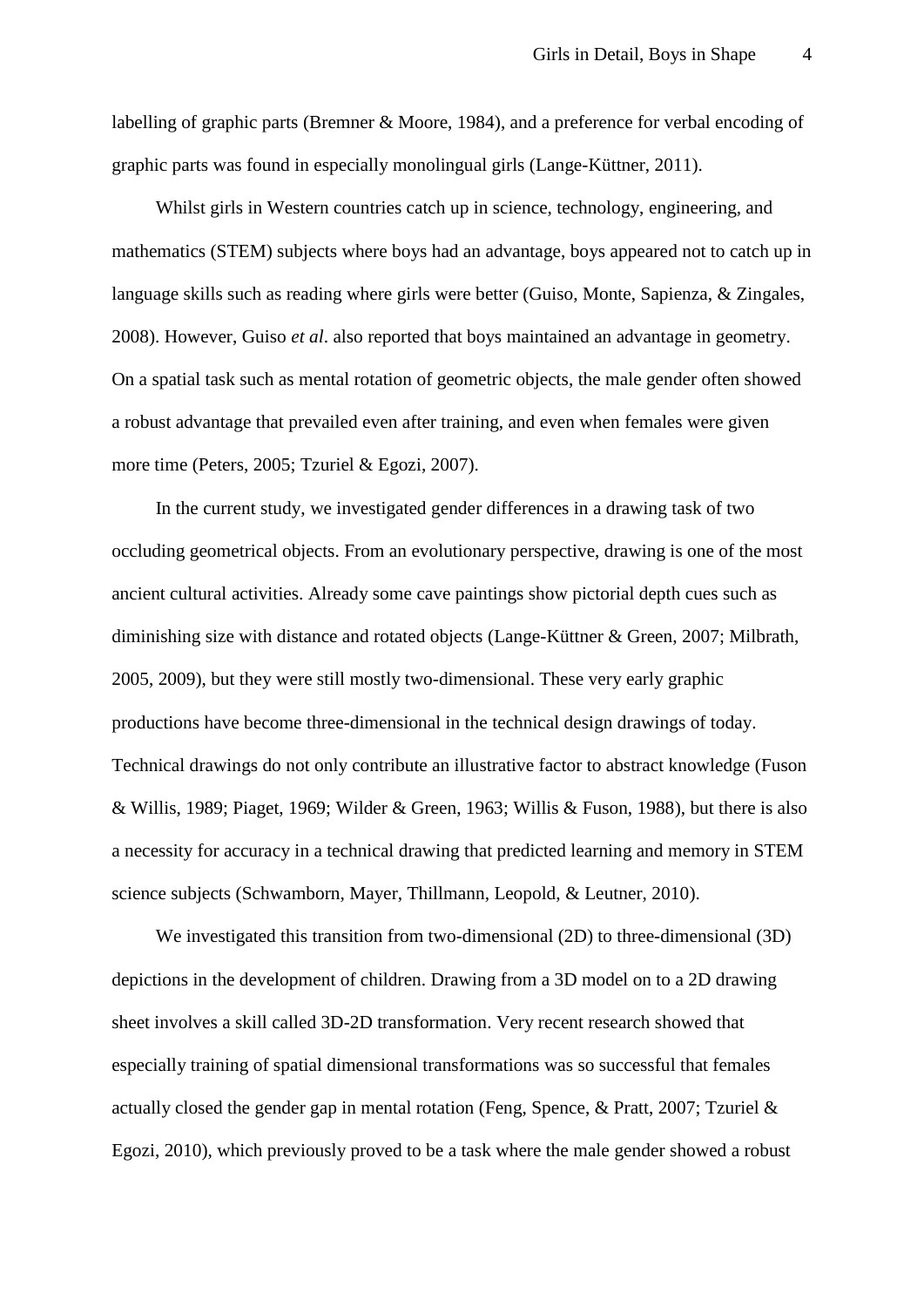advantage. Hence, dimensional transformations appear to be critical, and in the following sections we explain in some detail how 3D depth can be created on a 2D surface.

#### **Development of Drawing in Depth**

The development of the dimensionality of cube drawings was investigated before [\(Bremner & Batten, 1991;](#page-23-2) [Bremner, Morse, Hughes, & Andreasen, 2000;](#page-24-1) [Caron-Pargue,](#page-24-2)  [1985,](#page-24-2) [1992;](#page-24-3) [Cox, 1978,](#page-24-4) [1986;](#page-24-5) [Kosslyn, Heldmeyer, & Locklear, 1980;](#page-27-1) [Minsky & Papert,](#page-30-3)  [1972;](#page-30-3) [Mitchelmore, 1978;](#page-30-4) [Nicholls, 1995;](#page-31-1) [Nicholls & Kennedy, 1992\)](#page-31-2). The current study adds to this research not only because we explicitly considered gender differences, but also because we conducted additional spatial tests in order to investigate the underlying spatial abilities that may contribute to the transition from two- to three-dimensional drawings.

In Western cultures, depicting three-dimensional depth on a two-dimensional sheet of paper is a main aim for children until adolescence. While already pre-schoolers consider the spatial extensions of 3D cuboids when estimating their volume [\(Ebersbach, 2009\)](#page-24-6), depiction of 3D depth in the pictorial space of drawings only begins at primary school age [\(Lange-](#page-27-2)[Küttner, 1997,](#page-27-2) [2004\)](#page-27-3). Depicting depth is the hallmark of a developmental stage called 'visual realism' [\(Luquet, 1927\)](#page-30-5) where the young draughts(wo)man succeeds in creating the visual illusion of the three-dimensional optical impression of the real world on paper. The development of the depiction of depth in drawing is dependent on multiple variables, such as the ability to co-ordinate increasing numbers of objects [\(Morra, Moizo, & Scopesi, 1988\)](#page-31-3), the drawing of differentiated natural contours and adaptation of the figure size to the pictorial spatial context [\(Lange-Küttner, 2008,](#page-28-2) [2009;](#page-28-3) [Lange-Küttner, Kerzmann, & Heckhausen,](#page-28-4)  [2002\)](#page-28-4), as well as the drawing of objects in scenes from different perspectives [\(Ebersbach,](#page-24-7)  [Stiehler, & Asmus, 2010;](#page-24-7) [Lange-Küttner & Green, 2007\)](#page-28-1).

We focused on two aspects of the depiction of depth: The drawing of occlusion of two cubes, and the drawing of a three-dimensional axes system for a cube (i.e. 3D volume).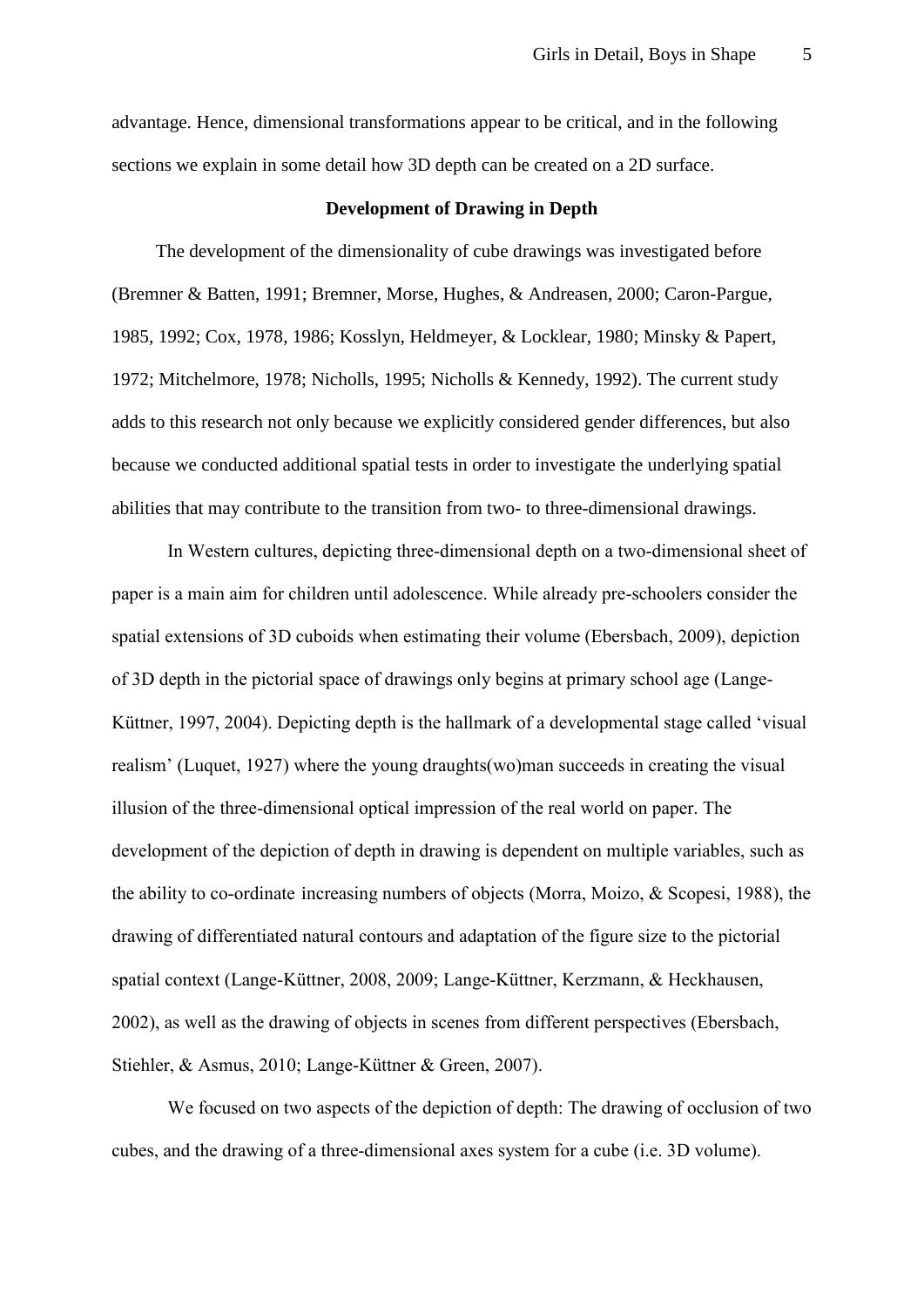**Occlusion.** Occlusion is a technique to create depth by drawing the more distant object as overlapped by the closer object in the foreground [\(Cox, 1978;](#page-24-4) [Freeman, Eiser, &](#page-25-1)  [Sayers, 1977;](#page-25-1) [Lange-Küttner, 1994\)](#page-27-4). One main graphic problem when drawing one object occluding another object is that the graphic Gestalt of the overlapped object is not complete [\(Lange-Küttner, 1994\)](#page-27-4). To draw this partially visible figure, it is necessary to draw an open and incomplete contour that is attached to the completely visible figure in the front. In this way, the child draws a well-controlled 'operative' rather than a whole 'figurative' scheme [\(Morra, 1995\)](#page-30-6). It was suggested that children find drawing a partial figure especially difficult because they would have to stop drawing a contour line without closure [\(Barrett & Eames,](#page-23-3)  [1996;](#page-23-3) [Freeman, 1980\)](#page-25-2). For instance, when asked to draw half a figure, young children could omit a body part, but they could not just draw the left or the right of the figure [\(Lange-](#page-27-5)[Küttner, 2000\)](#page-27-5). Berti and Freeman [\(1997\)](#page-23-4) suggested that the difficulty of younger children would be due to a more general immaturity of inhibition, as young children did not only show difficulties in stopping to draw, but also in stopping to eliminate ('deletion spreading').

**Volume.** Drawing a cube with volume in three dimensions requires the graphic construction of a visually realistic, three-dimensional spatial axes system. This is not acquired until adolescence because oblique and obtuse angles are more difficult to combine than orthogonal 90<sup>°</sup> degree angles (Lange-Küttner, 1994, 1997).

The change towards explicit 3D axes systems was shown to follow quite distinct stages. Initially children draw pictures without any spatial axes, that is, they draw just objects in empty space. Nevertheless, there can be implicit spatial relations between objects in their drawings, such as left-right and up-down spatial relations [\(Light & Humphreys, 1981;](#page-29-0) [Light](#page-29-1)  [& MacIntosh, 1980\)](#page-29-1). This is followed by the use of explicit horizontal spatial axes, a ground line and a sky line. On the ground line figures are now lined up rather than distributed across the page [\(Ebersbach & Hagedorn, 2011\)](#page-24-8). The sky line is a first denotation of an (upper)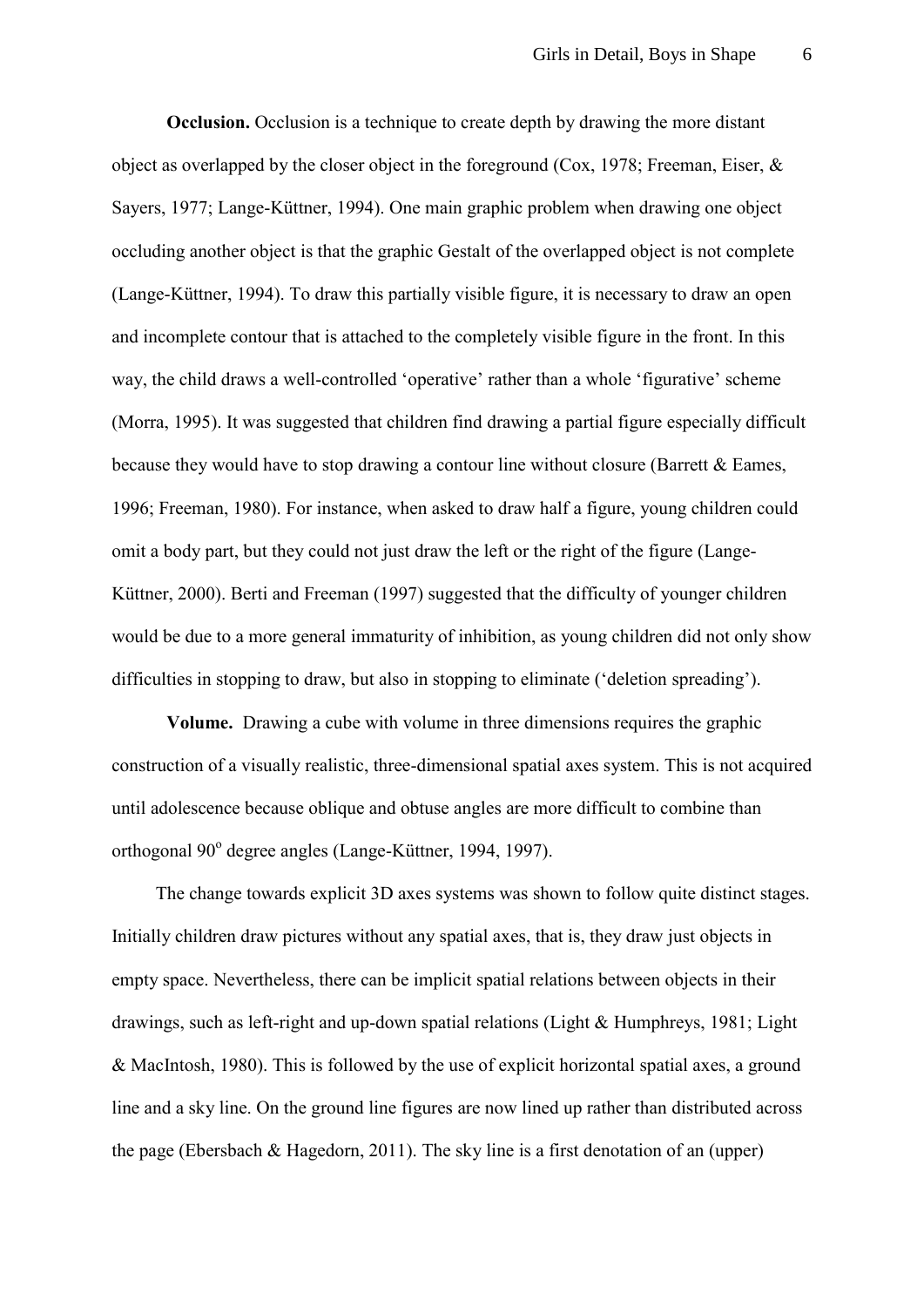spatial constraint [\(Hargreaves, Jones, & Martin, 1981\)](#page-26-2). It was suggested that this spatial system goes some way to recapture early mankind's conviction that the earth is a plate [\(Vosniadou & Brewer, 1992\)](#page-34-1). Thereafter, children begin to draw areas [\(Lange-Küttner, 2006,](#page-28-5) [2010a,](#page-28-6) [2010b\)](#page-28-7). This can take the form of a bird's eye perspective, that is, a top-down view on a spatial field where human figures can become reduced to stick figures [\(Lange-Küttner,](#page-28-3)  [2009\)](#page-28-3). Finally, in a further advance, some children go on to construct a visual perspective where spatial axes of the areas converge into a viewpoint.

Young children denote a cube by drawing one square [\(Mitchelmore, 1978\)](#page-30-4). Nevertheless, when young children copy a real cube with six coloured sides, they often draw all these colours into this one square showing that they imply the entire cube with all sides [\(Moore, 1986\)](#page-30-7). Later on, initially one other and then several sides are added to this one square. Finally, all, or all visible, cube sides are made explicit, and integrated into a threedimensional cube drawing (see the scoring manual in Table 2 in the Methods section). We recruited 6- to 10-year-old children to test this gradual dimensional unfolding of the sides of a cube and the transition towards depth depiction.

#### **Gender Differences in Drawing and Spatial Abilities**

Gender differences in the drawing of three-dimensional objects were not often reported. This could have happened because in some research areas gender differences are not routinely reported, while in other research areas, gender differences may be magnified [\(Denmark, Russo, Hanson Frieze, & Sechzer, 1988\)](#page-24-9). We know, however, that girls specify more detail in human figure drawings than boys (e.g. Goodenough & Harris, 1950; Lange-Küttner, Kerzmann & Heckhausen, 2002).

Liben [\(1975,](#page-29-2) [1978,](#page-29-3) [1991\)](#page-29-4) found that the drawing performance in *horizontality* tasks (variations of the Water Level Test) and *verticality* tasks (e.g. trees standing on a flat vs. slanted ground) was correlated in boys of kindergarten and school age, up to adolescence, but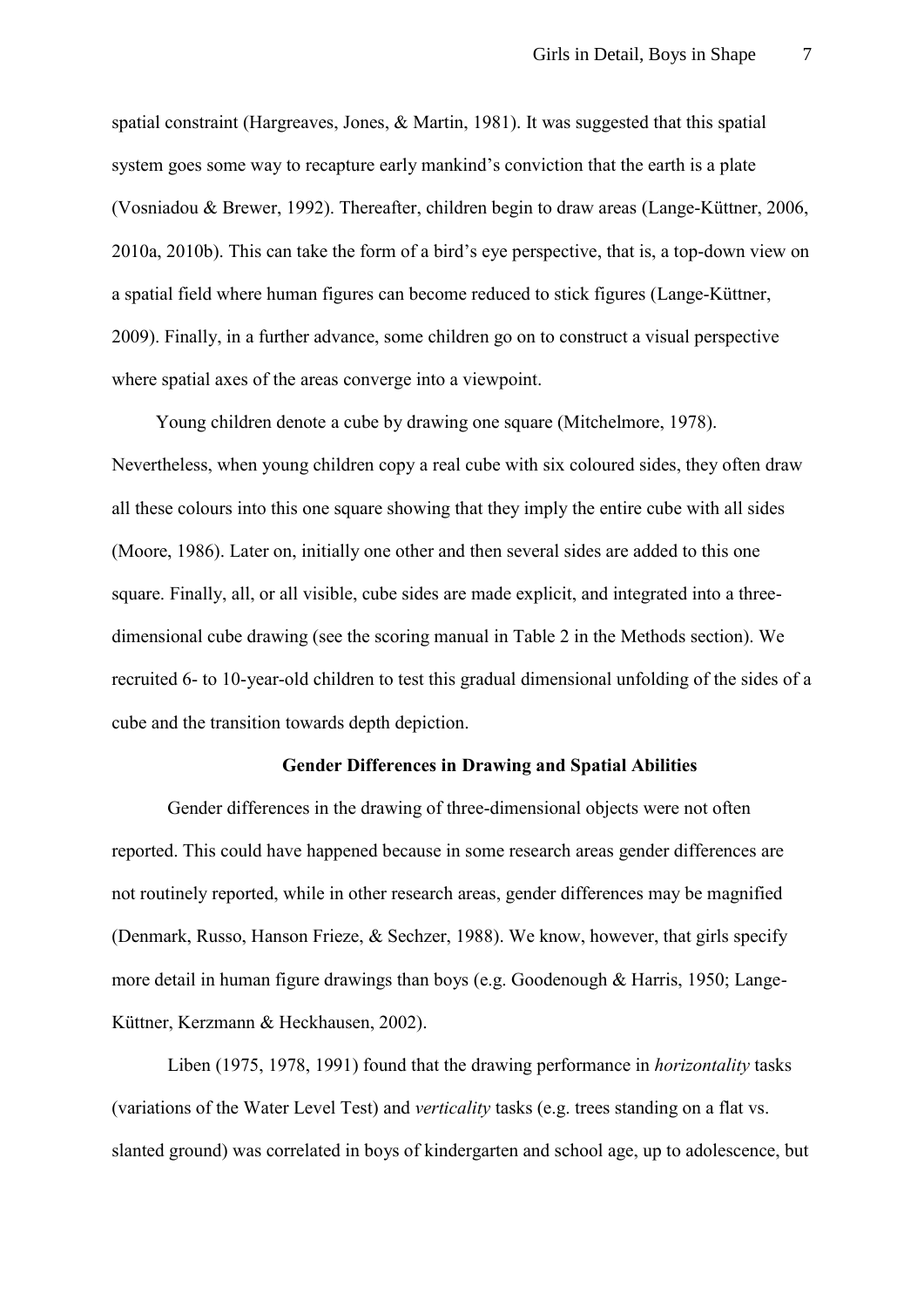not in girls. Liben concluded that boys appeared to solve the tasks using a Euclidean space concept, while girls may have known the concept, but did not apply it in the drawing tasks. Furthermore, in more recent studies, boys were focusing on drawing object silhouettes [\(Lange-Küttner, 2011;](#page-28-8) [Lange-Küttner](#page-28-4)*, et al.*, 2002), while girls were more concerned with drawing nameable object parts. We also know that boys in the autistic spectrum show aboveaverage three-dimensional drawing skills [\(Ropar & Mitchell, 2002;](#page-32-2) [Ropar & Peebles, 2007\)](#page-32-3).

In contrast to drawing research, numerous studies showed gender differences in tests that assessed more explicitly spatial abilities. For instance, when children were asked to draw a horizontal line into a tilted bottle in the *Water Level Test (WLT),* male participants scored higher than females in all age groups [\(Kalichman, 1986;](#page-27-6) [Liben, 1974,](#page-29-5) [1991;](#page-29-4) [Morra, S. , 2008;](#page-31-4) [Sholl, 1989;](#page-33-4) [Sholl & Liben, 1995;](#page-33-5) [Thomas & Lohaus, 1993;](#page-33-6) [Vasta & Liben, 1996\)](#page-34-2). When adults decided whether two rotated objects are the same in the *Mental Rotation Test (MRT),* there were robust gender differences in favour of men [\(Linn & Petersen, 1985;](#page-29-6) [Silverman,](#page-33-7)  [Choi, & Peters, 2007;](#page-33-7) [Voyer, Voyer, & Bryden, 1995\)](#page-34-3), unless stimuli were rotated 'animate' human figures [\(Alexander & Evardone, 2008\)](#page-23-5). Evidence on gender differences in children in this task is mixed. Some studies found gender differences in mental rotation [\(Heil & Jansen-](#page-26-3)[Osmann, 2008a;](#page-26-3) [Kerns & Berenbaum, 1991;](#page-27-7) [Vederhus & Krekling, 1996;](#page-34-4) [Voyer, 1995;](#page-34-5) [Wiedenbauer & Jansen-Osmann, 2008\)](#page-35-2), while others did not [\(Frick, Daum, Walser, & Mast,](#page-25-3)  [2009;](#page-25-3) [Kosslyn, Margolis, Barrett, Goldknopf, & Daly, 1990;](#page-27-8) [Quaiser-Pohl, 2003\)](#page-32-4).

Importantly, there is increasing evidence that females use local detail-centred strategies rather than a global approach when judging identity of objects rotated in the context of overall space [\(Gootjes, Bruggeling, Magnée, & Van Strien, 2008;](#page-25-4) [Heil & Jansen-Osmann,](#page-26-4)  [2008b;](#page-26-4) [Hirnstein, Bayer, & Hausmann, 2009;](#page-26-5) [Hugdahl, Thomsen, & Ersland, 2006\)](#page-26-6). From this perspective, a female disadvantage in mental rotation would be a secondary result of a more 'small-scale' approach involving the processing of more object details, which in turn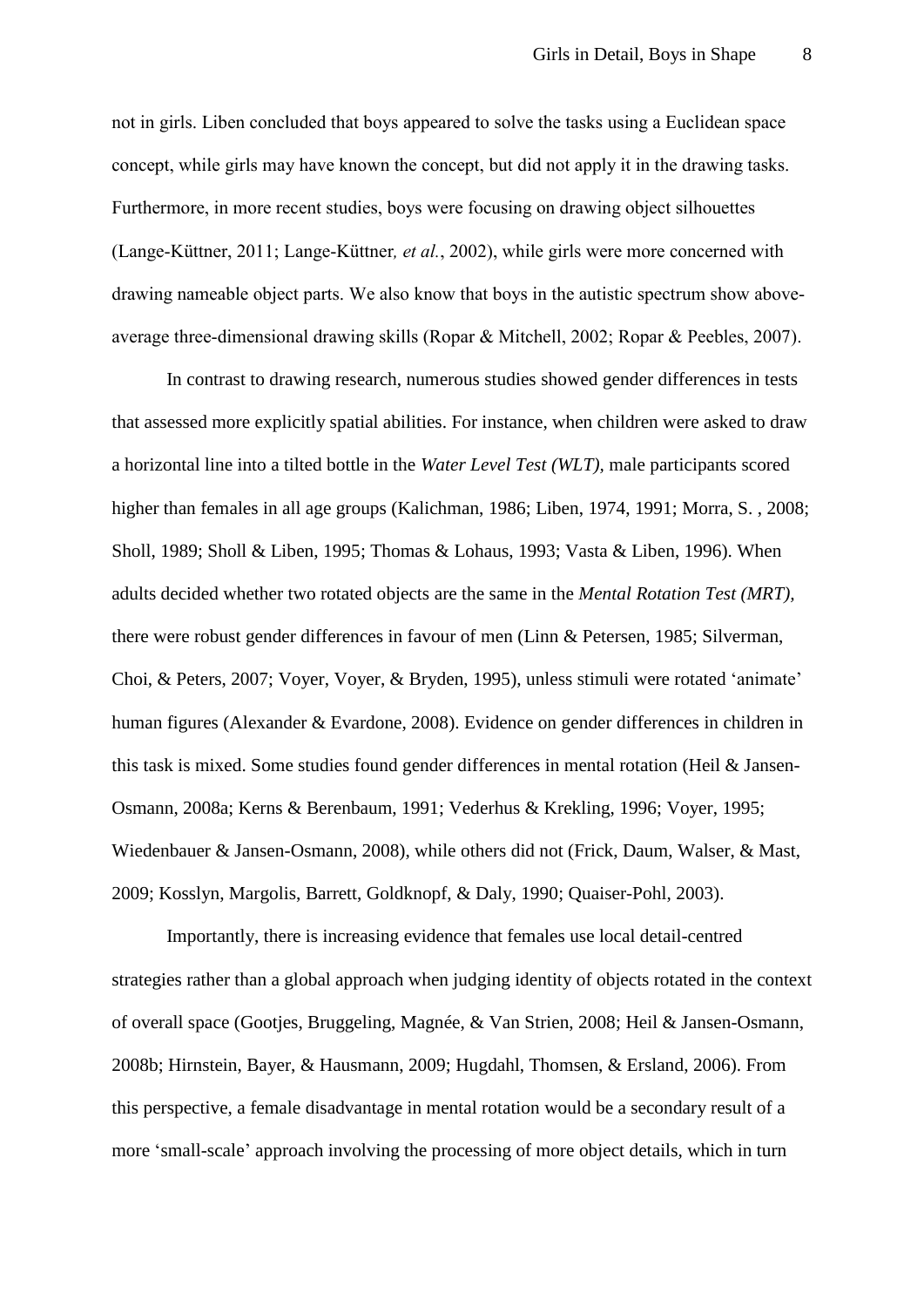would increase cognitive load, as the system would be cluttered with processing component parts instead of assessment of direction.

We also included the *Embedded Figures Test (EFT)* where participants have to detect a simple geometrical figure whose shape *boundary* is hidden within in a non-sense spatial context that obliterates easy recognition, see Figure 2 [\(Karp & Konstadt, 1963;](#page-27-9) [Witkin,](#page-35-3)  [Moore, Goodenough, & Cox, 1977;](#page-35-3) [Witkin, Oltman, Raskin, & Karp, 1971\)](#page-35-4). The EFT yielded individual differences which were due to culture, gender and working memory. For instance, in a study with a large cross-cultural sample, participants from East Asia and Russia detected fewer embedded figures - and hence showed more field-dependence - than participants from Western States, while gender differences were not significant [\(Kühnen](#page-27-10) *et al.*[, 2001\)](#page-27-10). However, mostly male autistic people showed better performance - and hence less field dependence - in the EFT than neurotypical gender-matched controls [\(Jolliffe & Baron-](#page-26-7)[Cohen, 1997\)](#page-26-7).

With regards to children, the EFT significantly correlated with working memory, with field-independent children showing higher digit spans [\(Guisande, Soledad Rodríguez,](#page-26-8)  [Almeida, Tinajero, & Fernanda Páramo, 2008\)](#page-26-8). While 10-year-old boys and girls did neither differ on EFT performance nor on self-esteem, all self-esteem measures were negatively correlated with the EFT in girls, but positively with boys [\(Bosacki, Innerd, & Towson, 1997\)](#page-23-6). In research on visual memory, some boys focused on spatial region boundaries already at the young age of seven years and showed superior spatial memory [\(Lange-Küttner, 2010a\)](#page-28-6). A perceptual focus on boundaries is conceptualized as contour extraction, and a vast array of literature exists for contour extraction in machine vision [\(e.g. Li, Manjunath, & Mitra, 1995\)](#page-29-7). Hence, it was expected that the EFT may be a more important variable for the graphic constructions of boys in comparison to girls.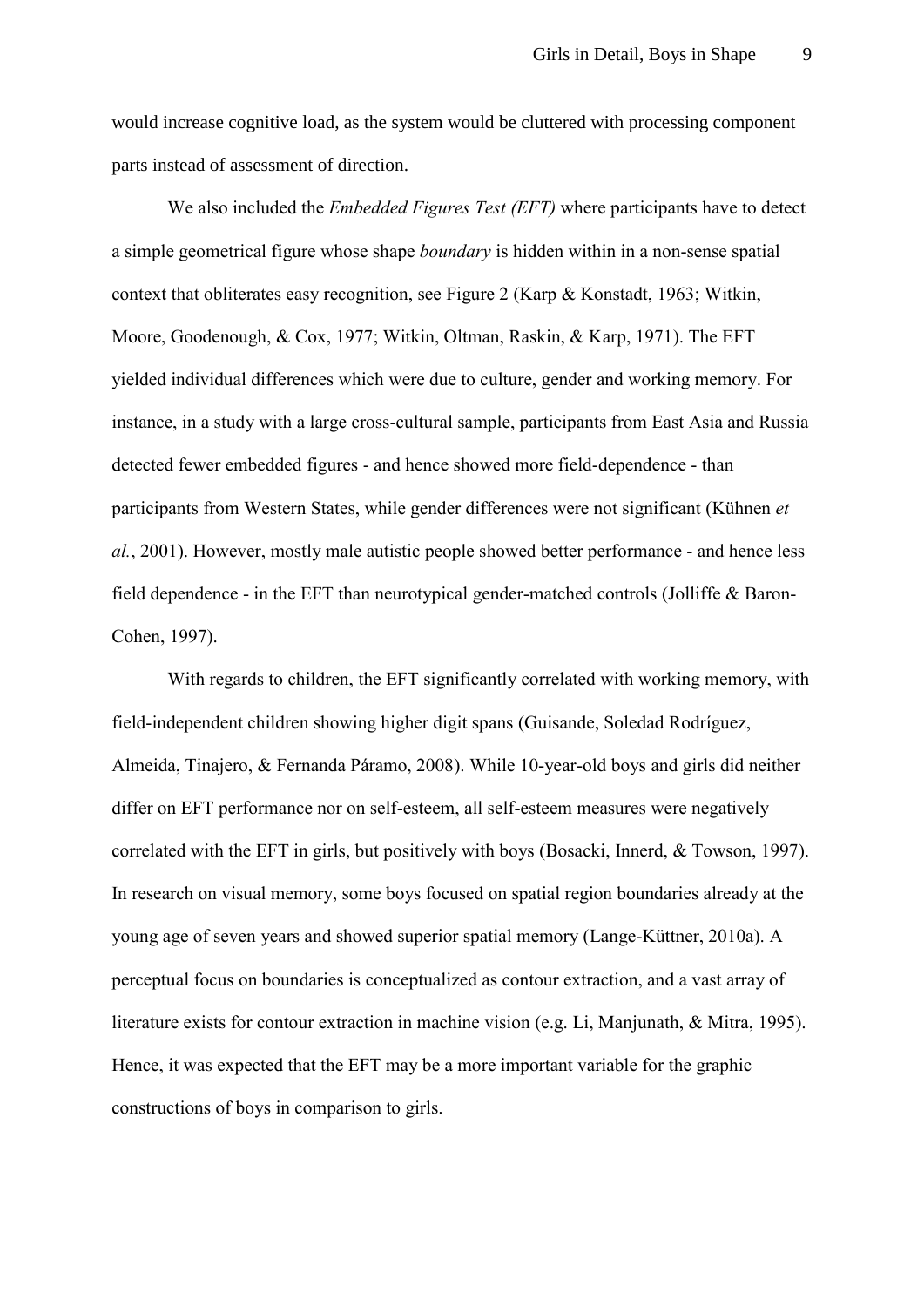In short, our hypothesis was that when drawing cubes in depth, girls would be using an approach that focuses on small details, while boys would apperceive and conceptualize the shapes of the cubes in a larger spatial context. We gave the children two occluding Rubik's cubes to depict that were painted in a uniform colour so that the coloured details of the Rubik's cubes were concealed, and only subtle segments on the surface structure remained. Hence, this was a conservative approach, as details would be less salient: Occlusion of two similar objects is more difficult to depict than occlusion of two dissimilar objects, because contrasting objects can be kept more easily apart in perception in order to arrange them behind each other on the page [\(Morra, Angi, & Tomat, 1996\)](#page-31-5).

#### **Method**

#### **Participants**

The age means of the four age groups of 6-, 7-, 8- and 9-year-old mainly Caucasian children (*N*=97) are listed in Table 1 separately for each gender. Children were from a middle class population in a medium sized town in Germany. They were randomly selected from several schools and participated on a voluntary basis with informed consent of their parents. **Material** 

**Drawing Task**. Two Rubik's cubes were painted uniformly with a natural woodbrown colour so that the individual elements were merged into a homogeneous surface structure. In the drawing task, the child was asked to depict the two plastic  $7 \text{cm} \times 7 \text{cm} \times 7 \text{cm}$ cubes (Fig. 1) exactly as they looked. They were placed one directly behind the other, with partial occlusion, on a table, in a distance of about 30 cm from the child. The two cubes were positioned so that the top, the front and one side face of each cube were visible from the child's point of view. The surface of each face of the cubes included a 3 x 3 grid (i.e. 9 small separate squares).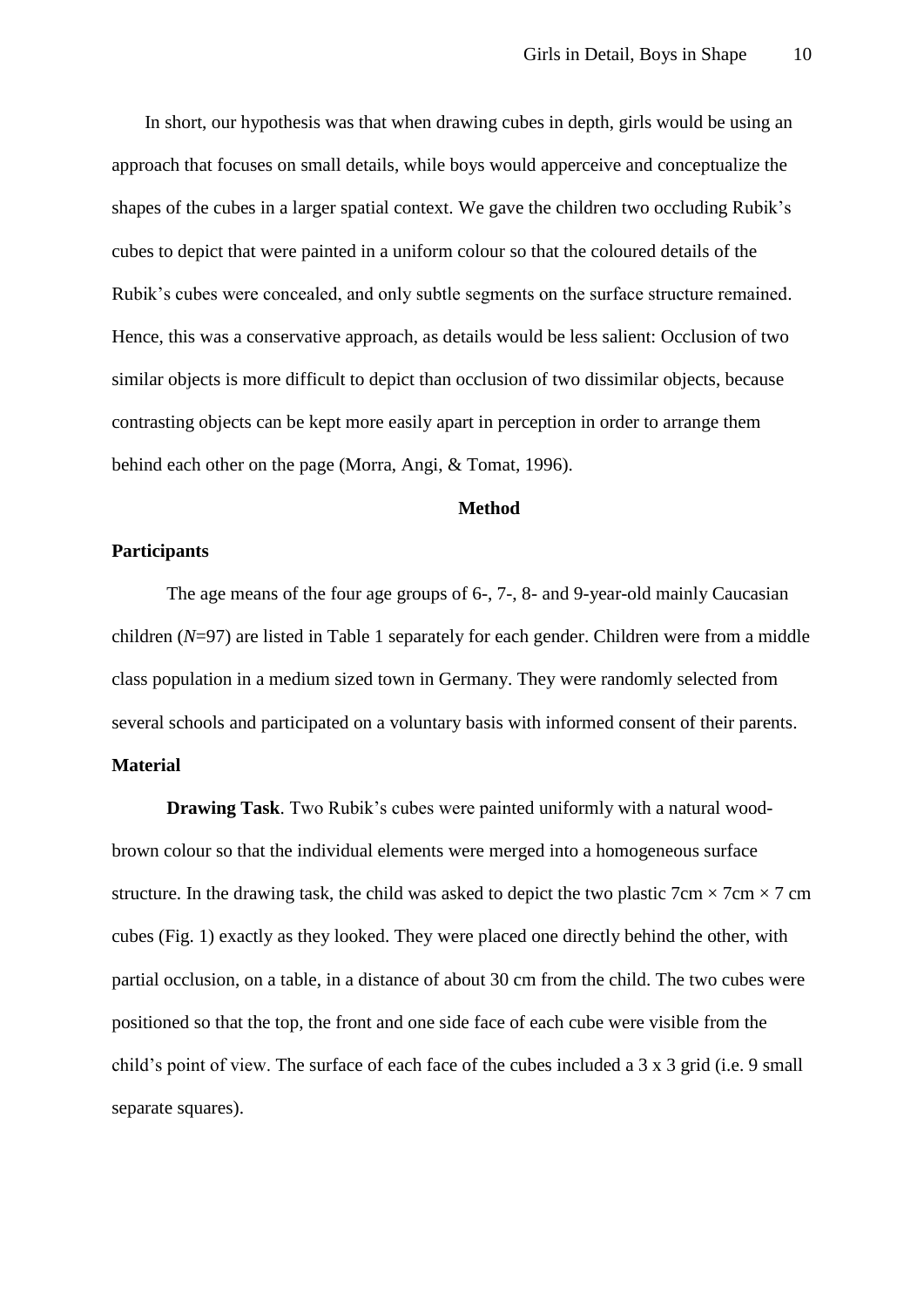The **Water Level Test (WLT)** is a measure of spatial perception that involves detecting spatial relationships with respect to a spatial reference system. Subjects have to draw a horizontal water level into pictures of half-filled bottles that were tipped to different degrees with respect to a horizontal ground line. Younger children usually use the bottle itself as local reference and draw the water level as a parallel to the bottom of the container. Older children, in contrast, use the spatial context of the bottle as a reference and draw the water level as parallel to the table [\(Ackermann-Valladao, 1987;](#page-23-7) [Dodwell, 1963;](#page-24-10) [Larsen & Abravanel, 1971;](#page-29-8) [Piaget & Inhelder, 1956\)](#page-32-5). Pictures of seven bottles were presented in different orientations with respect to the ground. The seven trials were scored as correct if the level drawn did not deviate more than 8° from the horizontal [\(Lohaus, Kessler, Thomas, & Gediga, 1994\)](#page-30-8), and converted into a % correct score.

The **Mental Rotation Test (MRT)** requires the imaginary rotation of an object in order to decide whether it is identical to a standard. The more an object is rotated with respect to the standard, the longer it takes a person to decide whether the two objects were identical [\(Shepard & Metzler, 1971\)](#page-33-8). Young children usually solve the MRT slower than adults [\(Berg,](#page-23-8)  [Hertzog, & Hunt, 1982;](#page-23-8) [Funk, Brugger, & Wilkening, 2005;](#page-25-5) [Geiser, Lehmann, Corth, & Eid,](#page-25-6)  [2008;](#page-25-6) [Kail, 1985;](#page-26-9) [Kosslyn](#page-27-8)*, et al.*, 1990). Thus, reaction time (i.e. the time between the onset of the presentation of the trial and the onset of a child's response) was additionally measured using a stop-watch. The Mental Rotation Test (MRT) consisted of eight abstract figures as designed by Shepard and Metzler (1971). The number of correct responses was converted into a % correct-score.

In the **Embedded Figures Test (EFT)**, participants have to detect a simple shape (e.g., a triangle) that is hidden within in a complex non-sense geometrical drawing [\(Karp &](#page-27-9)  [Konstadt, 1963;](#page-27-9) [Witkin](#page-35-4)*, et al.*, 1971). To succeed, one has to ignore the spatial context of the hidden shape. Poorer performers in this test are evaluated as 'field-dependent' [\(Pascual-](#page-31-6)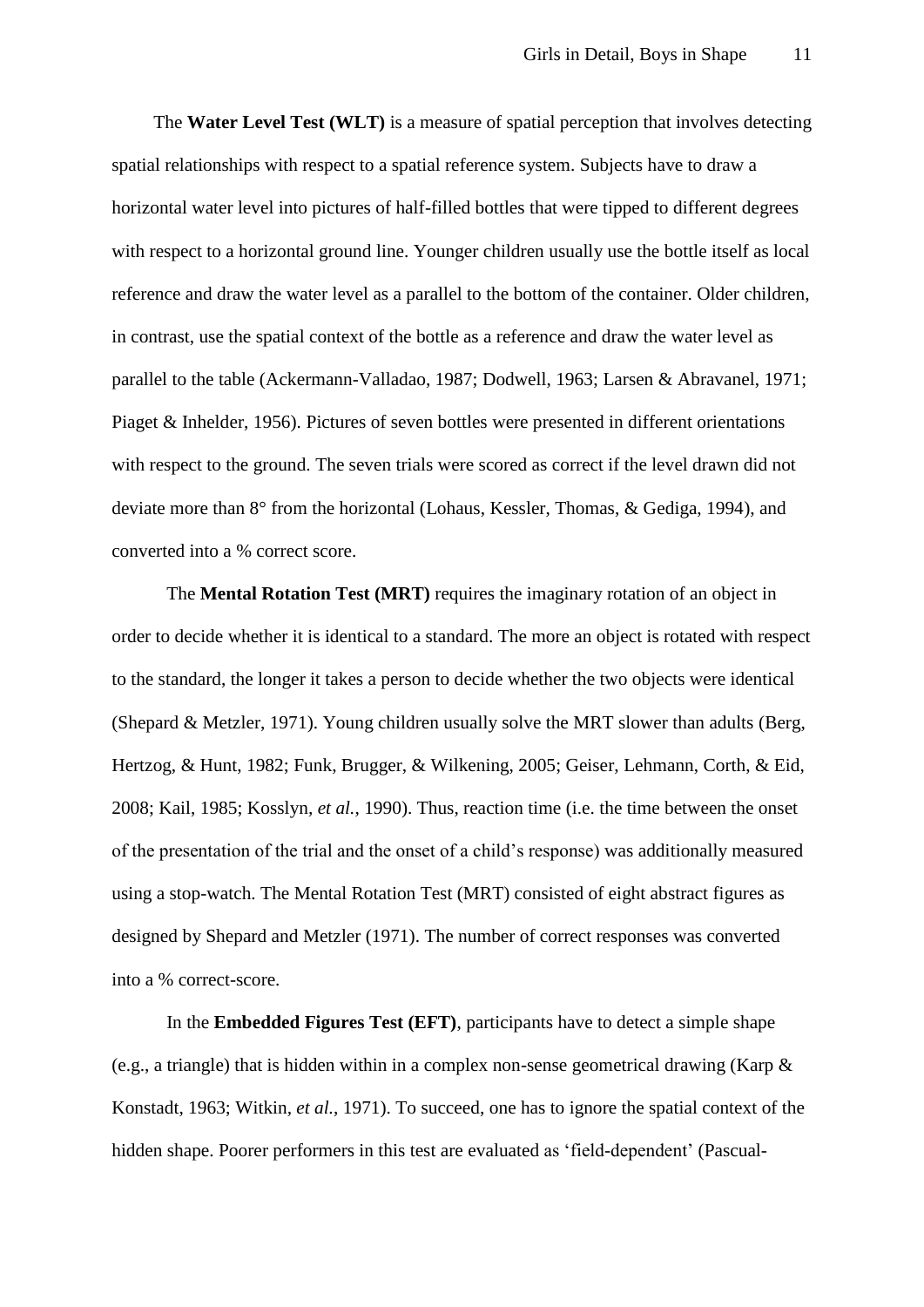[Leone, 1989;](#page-31-6) [Witkin](#page-35-3)*, et al.*, 1977). While field-dependence is a source of individual differences in adults, younger children show higher scores of field-dependence than older children or adolescents [\(Amador-Campos & Kirchner-Nebot, 1997\)](#page-23-9). The Embedded Figures Test (EFT) comprised of eight tasks that were adapted from the Children's Embedded Figures Test (Witkin et al., 1971; for an example see Fig. 2). The number of correct responses was converted into a % correct-score and reaction times were recorded.

#### **Procedure**

Children were tested individually in a separate room in their school environment. They received a small reward after their participation. The session always started with the drawing task, followed by the spatial tests, which in turn were in random order. All tasks were presented as paper-and-pencil versions.

**Introductions to each task**. All three spatial tests had an introductory phase where performance feedback was given, different to the test phase thereafter.

The WLT was introduced by showing the child a real bottle presented upright and half filled with water. The experimenter pointed towards the water level in the bottle and named it to illustrate the term 'water level'. Then, the real bottle was removed and the first WLT trial started.

The MRT started with presenting two practice trials. First, the child saw two identical 3-dimensional L-shaped objects, constructed of four blocks of LEGO©. One object was 90° horizontally rotated. The child was asked to look at the two objects and to decide whether they were identical. The second example was a Shepard-Metzler figure that was not part of the main test.

The EFT was introduced as a detection game that required to find a hidden figure in a complex drawing and to trace it with the finger. After two practice trials using simple examples (e.g., a triangle in a square) and providing feedback, the child completed the tasks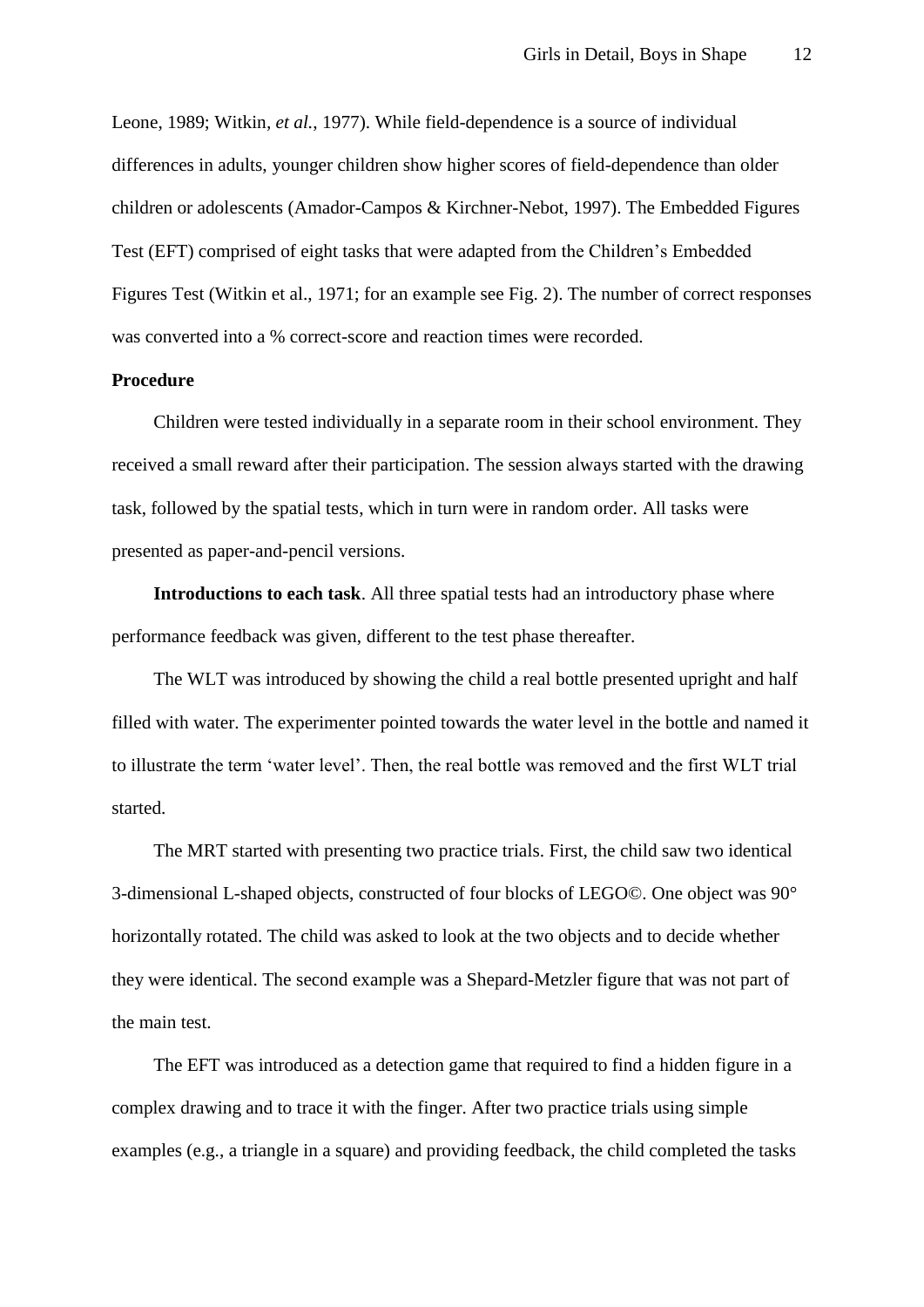of the main test. Children were told in both the MRT and the EFT to respond as fast and as exact as possible.

**Drawing Evaluation**. Two independent raters scored the cube drawings with regards to development of volume and occlusion with a manual that was created following previous research [\(Bremner & Batten, 1991;](#page-23-2) [Cox, 1986;](#page-24-5) [Lange-Küttner, 2009;](#page-28-3) [Mitchelmore, 1978;](#page-30-4) [Vinter & Marot, 2007;](#page-34-6) [Vinter, Puspitawati, & Witt, 2010\)](#page-34-7) (see the scoring manual in Table 2). If the two cubes in the drawing showed different levels in 3D appearance, the more advanced cube projection system was scored. With regard to the scoring of occlusion, no cases of transparent occlusion drawing (i.e. intersection) occurred. Children were drawing the cubes either separately, or with correct partial occlusion. The interrater reliability was  $r = .91$ for volume, and  $r = .88$  for occlusion. Furthermore, the number of details in the front face of the front cube was counted (9 parts were correct  $=$  maximum score). The nine square parts on the front cube face could also be denoted with dots or strokes like a surface texture, see Figure 4B. Only the front side of the front cube was evaluated in this way because each and every child had drawn at least one square to represent each cube. When children had drawn two juxtaposed squares for the cubes, the more accurately drawn square was evaluated.

#### **Results**

Data were analyzed for the entire sample, and/or separately for boys and girls using the same analyses with a split-sample procedure.

**Drawing***.* Drawing the cubes in three dimensions showed a significant development with age,  $\chi^2$  (9, *n* = 97) = 18.85, *p* < .05, see Figure 3A. While one-face and two-face cube drawings decreased with age, diagrammatic fold-outs and viewpoint perspective depictions increased with age.

Boys and girls drew viewpoint perspective equally often; hence this stage was omitted from the following Chi-square analysis. Considerably more boys depicted the cubes with two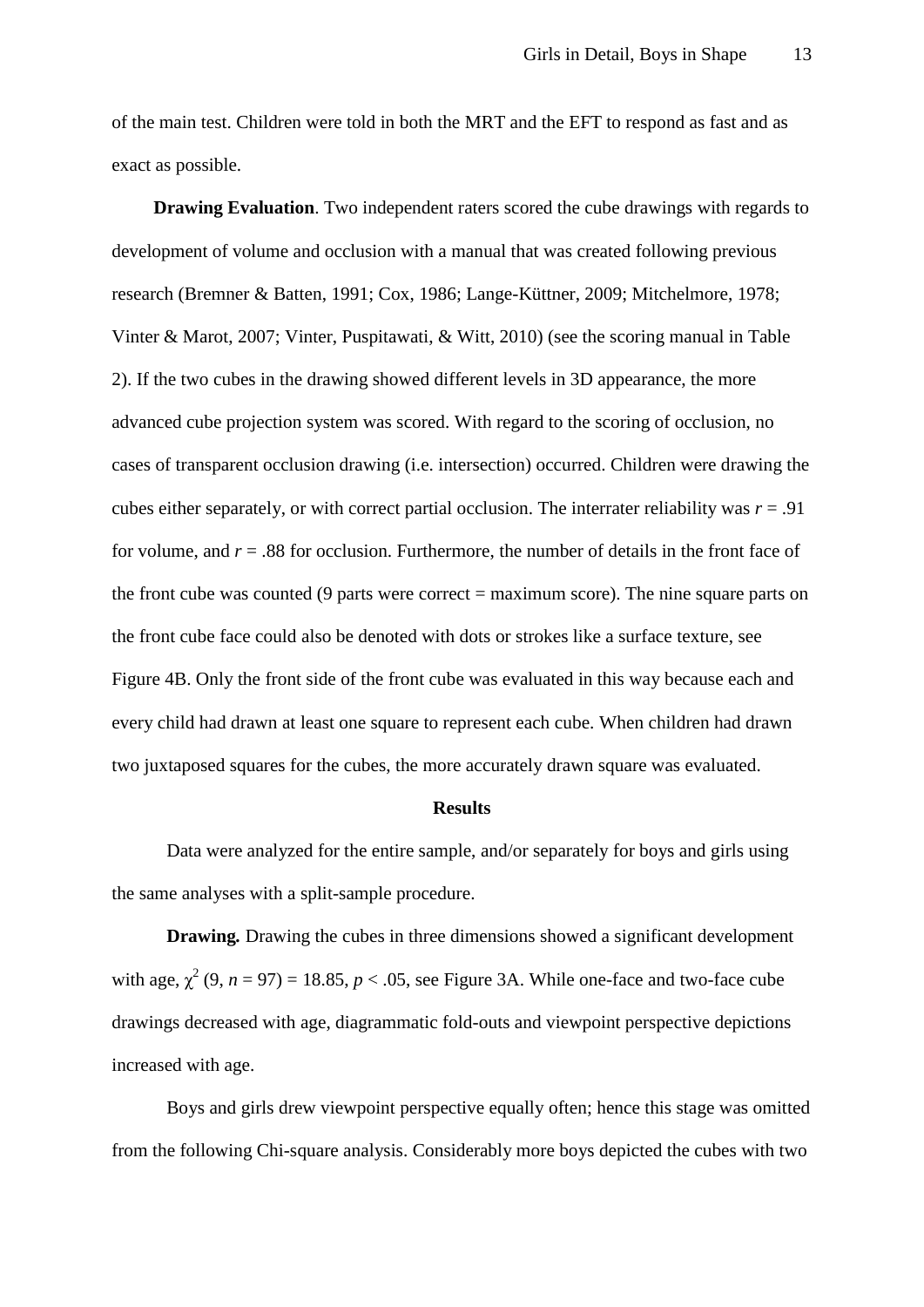faces in an orthogonal manner (Level 2, *z* < .05, corrected with Bonferroni), while girls were more likely to draw the cubes as diagrammatic fold-outs (*z* < .05, corrected with Bonferroni) (Level 3, see examples in Figure 4),  $\chi^2$  (2, *n* = 83) = 6.30, *p* < .05, see Figure 3B.

Drawing occlusion increased with age, but this was not significant in the total sample,  $\chi^2$  (3, *n* = 97) = 6.33, *p* = .097. The split-sample analysis showed that in boys, occlusion did not increase with age,  $\chi^2$  (3,  $n = 49$ ) = 2.28, *ns*, because only 17 out of 49 (34.7%) boys drew occluded cubes. The remaining 32 boys (65.3%) drew the two cubes separately. In contrast, 26 of 48 girls (54.1%) drew occluding cubes, with a clear age trend,  $\chi^2$  (3, *n* = 48) = 9.58, *p* < .05. Chi-square analysis showed that this difference between boys and girls in the frequency of drawing occlusion was near significance,  $\chi^2$  (1, *n* = 97) = 3.73, *p* = .054.

Drawing the cube in 3D volume and drawing occlusion went hand in hand: Those children who drew the cubes separately were also more likely to draw just the front face, while those children drawing occlusion were more likely to draw also cube volume,  $\chi^2(3, n =$  $97$ ) = 27.74,  $p < .001$ .

With regard to surface detail, some children did not draw any parts of the surface grid of the cubes, while in the drawings of other children, parts proliferated. Hence, the variable with the count of the parts of the front face of the cube was dichotomized into, (1) into those children who ignored the subtle surface structure, and (2) those children who had endeavoured to depict the small squares of the surface grid. The sensitivity to surface detail changed with age,  $\chi^2(3, n = 97) = 11.50, p < .001$ , see Table 3A. Binomial tests showed that 6-year-olds were more likely to attend to the surface structure, while 8-year-olds were more likely to ignore the surface structure. Gender was not significant,  $\chi^2(1, n = 97) = .25$ , *ns*, that is both boys and girls were equally likely to attend to surface grid details.

Of the 44 children who drew details of the front face, ten (22.8%) drew the correct amount of details, that is nine small squares. Of the remaining 34 children, six children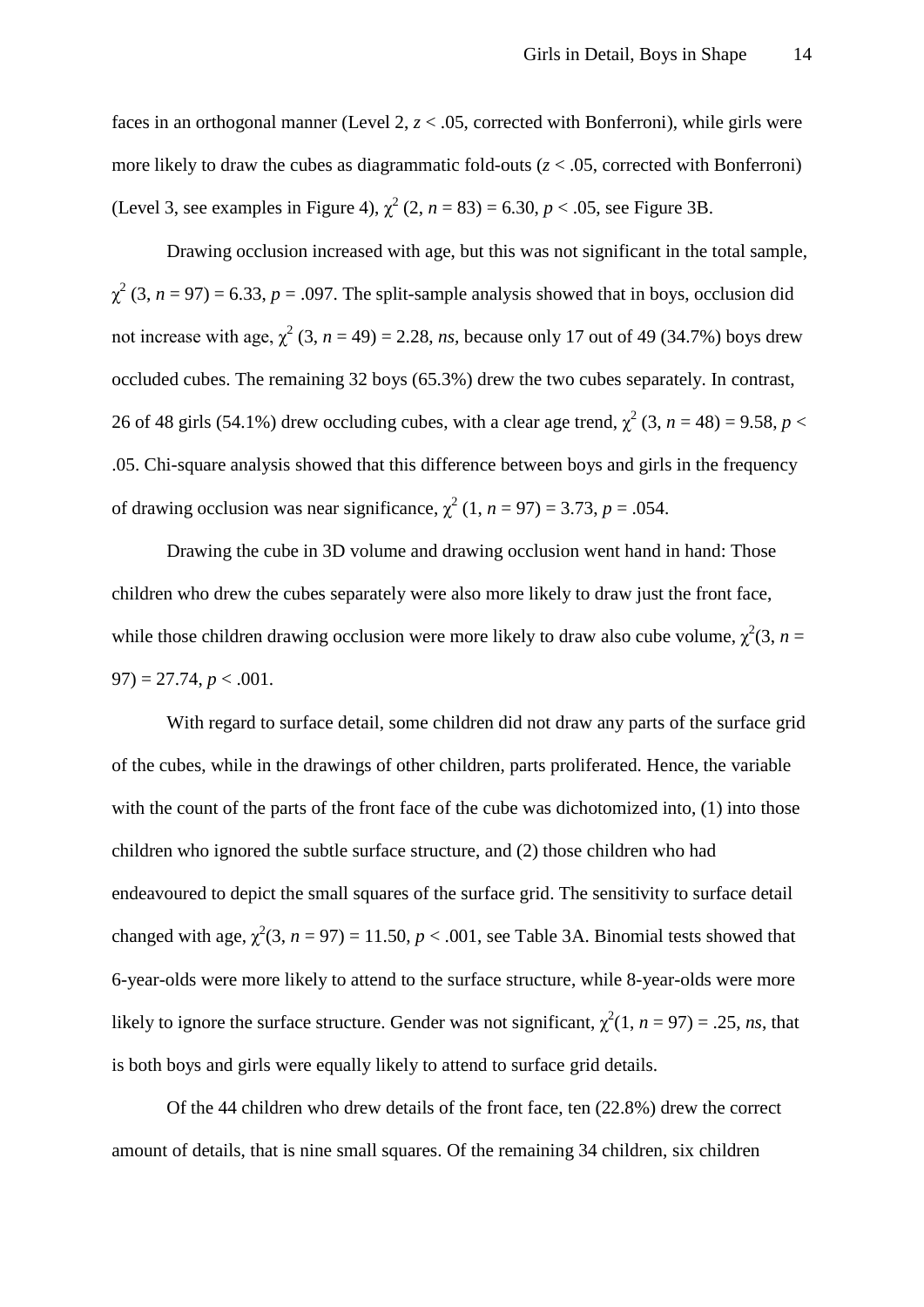(13.6%) drew fewer details and 28 children (63.6%) more details. The average number of surface details of those children who drew an incorrect amount was 28.6 parts (6-year-olds). 26.7 parts (7-year-olds), 19.8 parts (8-year-olds) and 15.8 parts (9-year-olds). Although the number of details approached the correct value with age, the age effect did not reach significance. The small number of children who were accurate in the depiction of the nine parts in the front cube face were also more likely to draw in 3D, while those who were inaccurate were less likely to draw in 3D,  $\chi^2(3, n = 44) = 11.65, p < .01$ . Adding those children to the Chi-square analysis (see Table 3B) who had *not* reacted towards the cube surface did not eliminate the significance,  $\chi^2(6, n = 97) = 14.87, p < .05$ . Their insensitivity towards surface detail was not related to drawing cube volume, as observed and expected frequencies were similar. These analyses were an important control of the effect of the subtle monochrome detail on the cube surface.

**Spatial Measures.** Group means, standard deviations and *F*-test results are listed in Table 4. Boys showed a trend towards improvement with age on mental rotation (MRT), while in girls this effect was significant. Also other significant age improvements, in the EFT (accuracy and reaction times), the MRT (accuracy only) and the WLT in the total sample were mainly carried by girls' improvements. While boys had a very small advantage in spatial accuracy over girls at 6 years in all three tests, their advantage was not increased further in the older age groups. The only spatial ability to show a trend for a gender effect was mental rotation where the younger girls tended to be less correct until to age 8.

**Prediction of 3D Drawing by Spatial Skills.** The impact of spatial abilities on 3D drawing was first analyzed with a correlational analysis (Spearman's Rho). Thereafter, in order to identify the best predictor for drawing the cubes in three dimensions, a linear multiple regression analysis was run, also separately for boys and girls, with occlusion and the cube volume score, respectively, as dependent variables.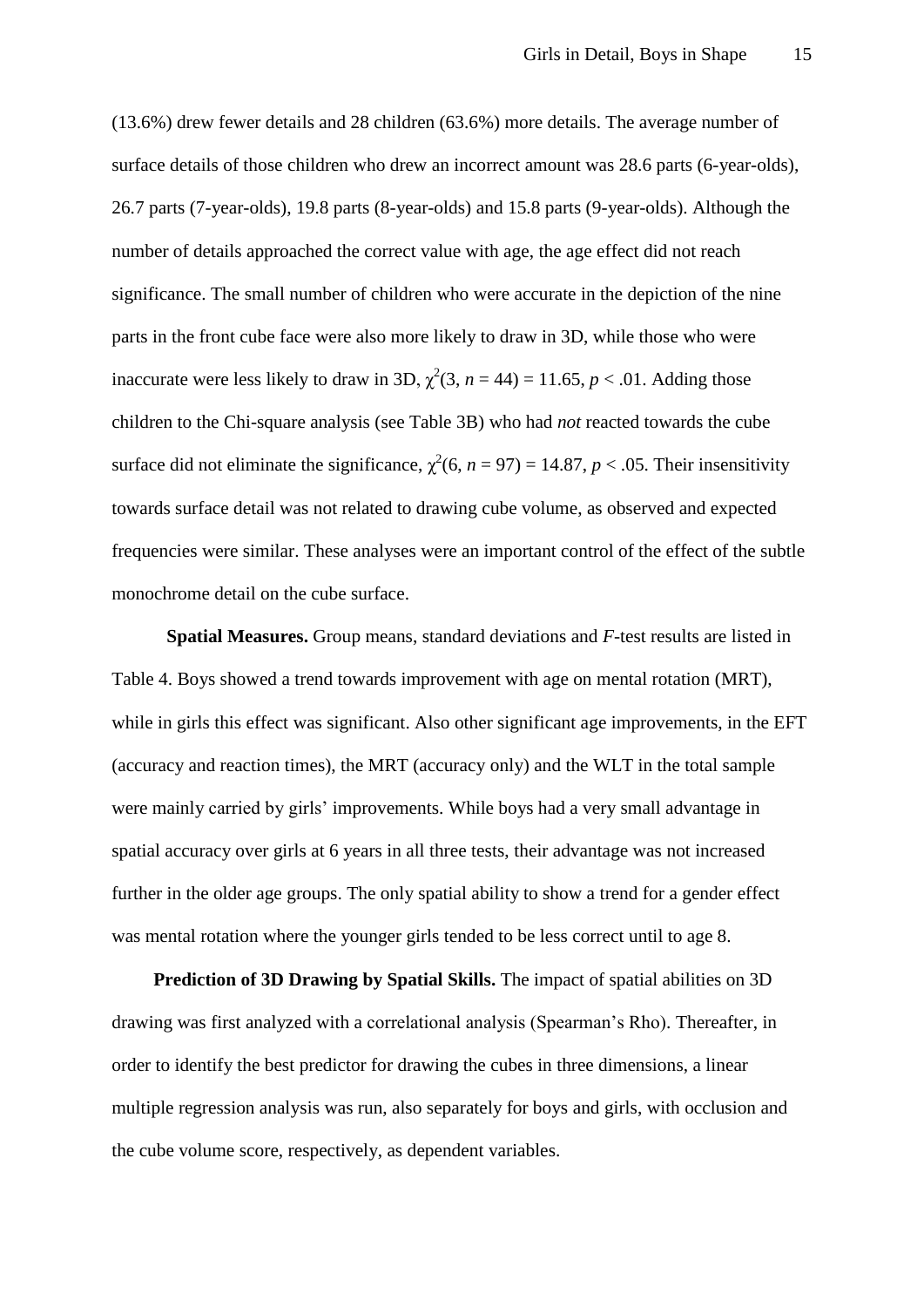*Correlations*. In girls, drawing of both cube volume and occlusion correlated with the same spatial abilities: EFT (accuracy and reaction times) and MRT (accuracy) (see Table 5, correlations above the diagonal). MRT reaction times had close to zero correlations with drawing in girls. Instead, MRT and EFT reaction times were significantly correlated with each other. Those girls who were fast in the MRT tended to be fast in the EFT, too.

In contrast, in boys, drawing cube volume was significantly correlated with the EFT (accuracy) and the WLT (see Table 5, correlations below the diagonal). Drawing cube occlusion correlated only with MRT reaction times; boys with short MRT reaction times were more likely to draw occluding cubes. MRT reaction times also correlated significantly with the amount of detail; boys who showed faster reaction times in the MRT were drawing more front face cube detail than boys with slower MRT reaction times. In contrast, MRT and EFT reaction times had a close to zero correlation. Boys tended to be fast on the MRT independently of how much time they took in the EFT.

*Regressions.* In order to identify the best predictors, two regressions were run, with the dependent variable cube occlusion (Table 6) and cube volume (Table 7), respectively. Predictors were the spatial abilities EFT, MRT and WLT, and the number of details in the front face of the cube as a task control variable. Age in months was included as a predictor not only in order to control for chronological age in this children sample, but also as a variable that captures the maturation and gradually increasing information processing capacity in children.

 **Occlusion***.* While no predictors for occlusion for the total sample reached significance,  $F(7, 96) = 1.85, p = .088, R = .46, R^2 = .13$ , in the split-sample, different predictors were explanatory for boys and girls, see Table 6. In girls, only the MRT *accuracy* predicted 40% of the variance in the drawing of occluding cubes,  $F(7, 47) = 3.43$ ,  $p = .006$ ,  $R = .61$ ,  $R^2 =$ .38, see Figure 5A. In contrast, in boys, only the MRT *reaction time* was a significant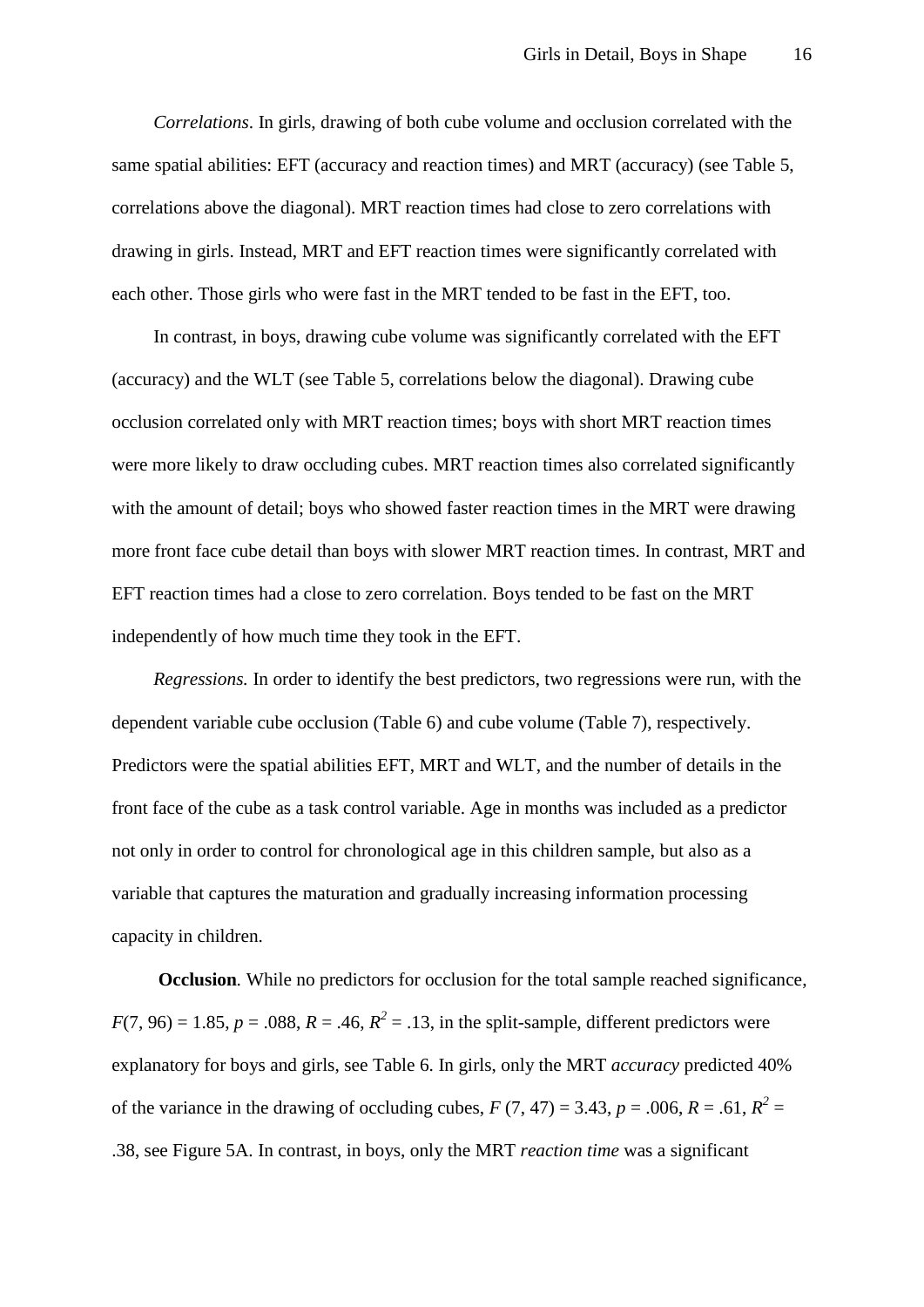predictor explaining 31% of the variance when drawing occluding cubes, see Figure 5B, although the regression model itself was not significant,  $F(7, 48) = .91$ , *ns.*,  $R = .37$ ,  $R^2 = .13$ . Hence, the split-sample regressions showed that mental rotation was the most important predictor for drawing occlusion, and more so in girls than in boys. This impact of mental rotation was even more remarkable as age did not play a role in the prediction of the graphic construction of occlusion.

**Volume***.* In the multiple regression with cube volume as the dependent variable involving the total sample, the EFT explained 25% and age in months 31% of the variance,  $F(7, 96) = 4.77, p < .001, R = .52, R^2 = .27$ . However, in the split-sample, these predictors were not explanatory in the same way for boys and girls. In girls, neither the EFT nor age significantly predicted the drawing of cube volume. Instead, again MRT accuracy was a significant predictor explaining 31% of the variance for girls' drawing of occluding cubes, *F*   $(7, 47) = 2.79$ ,  $p = .018$ ,  $R = .57$ ,  $R^2 = .33$ . In contrast, in the boys' sample, the EFT explained a large share of 31%, and age 32% of the variance when drawing cube volume,  $F(7, 48) =$ 3.66,  $p = .004$ ,  $R = .62$ ,  $R^2 = .38$ .

#### **DISCUSSION**

Like in a previous longitudinal study [\(Lange-Küttner, 1994\)](#page-27-4), depth construction via spatial axes and via occlusion were highly contingent within each participant, that is, a child drawing several sides of the cube was also highly likely to draw occlusion. This showed that both techniques to depict 3D were highly related, but what are the spatial abilities that enable a child to conceptualize depth in pictorial space?

The present study investigated the underlying spatial abilities when drawing two occluding cubes in girls and boys. The hypothesis was that girls would use an approach that capitalizes on details reflecting a more small-scale approach, while boys would focus more on the silhouette of an object and apperceive the cubes in a larger context within their spatial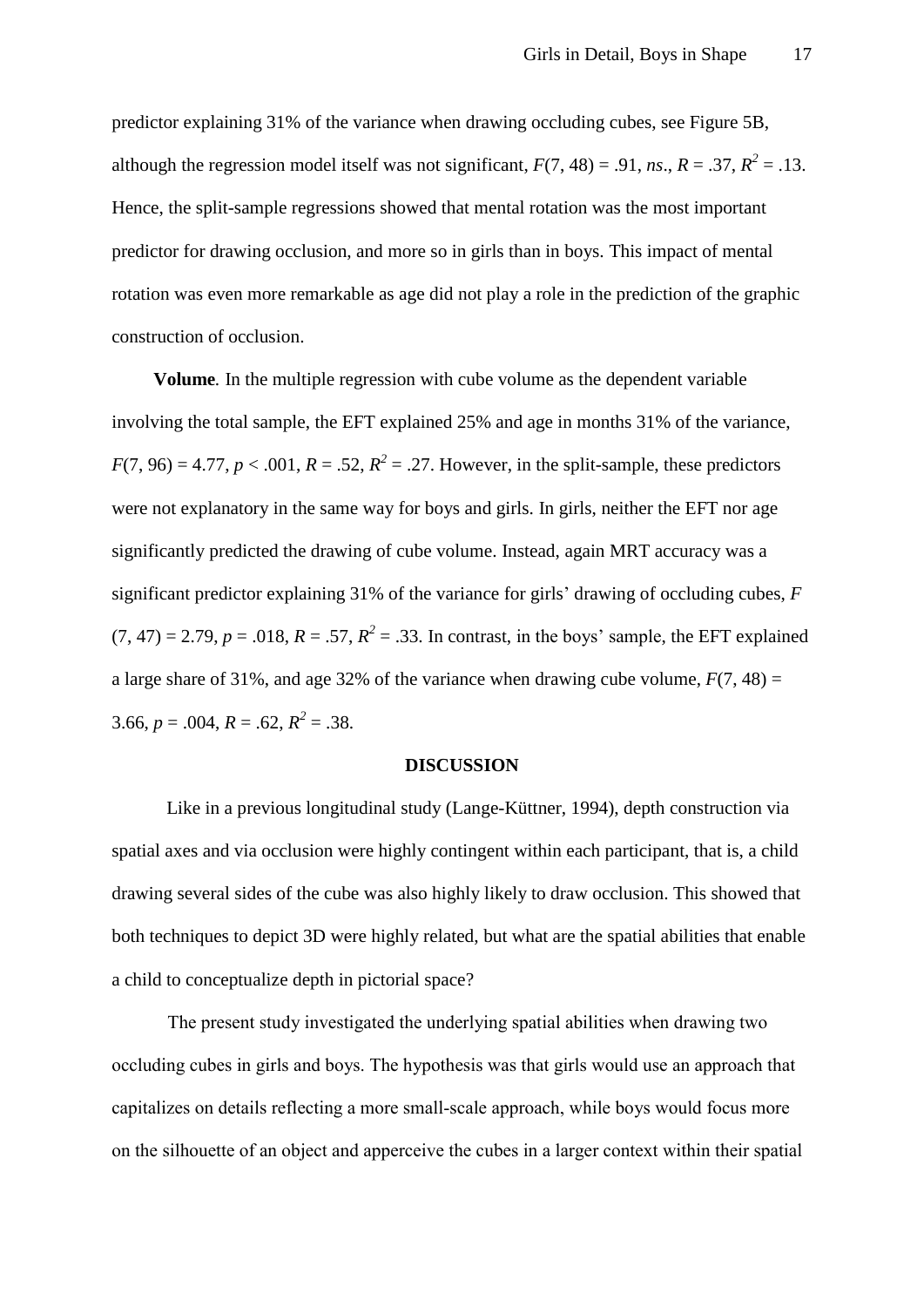field [\(Lange-Küttner, 2011;](#page-28-8) [Lange-Küttner](#page-28-4)*, et al.*, 2002). This hypothesis was clearly confirmed. Girls were more likely to embark on folding out the occluding two cubes. In contrast, boys were more likely to draw the two cubes separately, thus preserving in a 'clean' view (or good Gestalt) of the shape of each individual cube [\(Lange-Küttner & Reith, 1995\)](#page-29-9). The differences between both genders were not deterministic, but probabilistic. There was still a considerable proportion of boys (i.e. about one third) who drew the cubes as diagrammatic fold-outs, while a similar proportion of girls drew two-face cubes.

From the human figure drawing test, we know since a long time that girls usually draw plenty of details which results in a higher score than in boys [\(Goodenough, 1926;](#page-25-7) [Goodenough & Harris, 1950;](#page-25-8) [Naglieri, 1988\)](#page-31-7), but the reason for this advantage has never been explained. Also in the current study that used 'inanimate' cubes, rather than 'animate' human figures as drawing topic, boys focused on the silhouettes of each of the cubes. In contrast, girls were more inclined to draw what has been called in one of the earliest empirical studies into children's drawings a 'fold-out' or 'diagrammatic view' of the cube array [\(Kosslyn](#page-27-1)*, et al.*, 1980). Kosslyn *et al.* stated that diagrammatic drawings would be of the greatest interest as they would be more likely to reveal some information about the underlying mental representations of spatial concepts than conventional drawings. Kosslyn *et al.* found that 4- to 11-year-old children mostly preferred drawings in viewpoint perspective; only very few children preferred diagrammatic depictions when they had a choice. Resemblance was an explanation for this preference in 44% of the 4-year-olds, that is nearly half the sample of this young age group, but it had become the most prominent explanation for preference in 11-year-olds, with 79% of the sample stating that they preferred viewpoint perspective for this reason. However, while diagrammatic drawings were not preferred, also in Kosslyn *et al.*'s study many children were actually drawing these fold-outs, with a peak in 6- to 9-year-olds, which is exactly the age range of the present sample.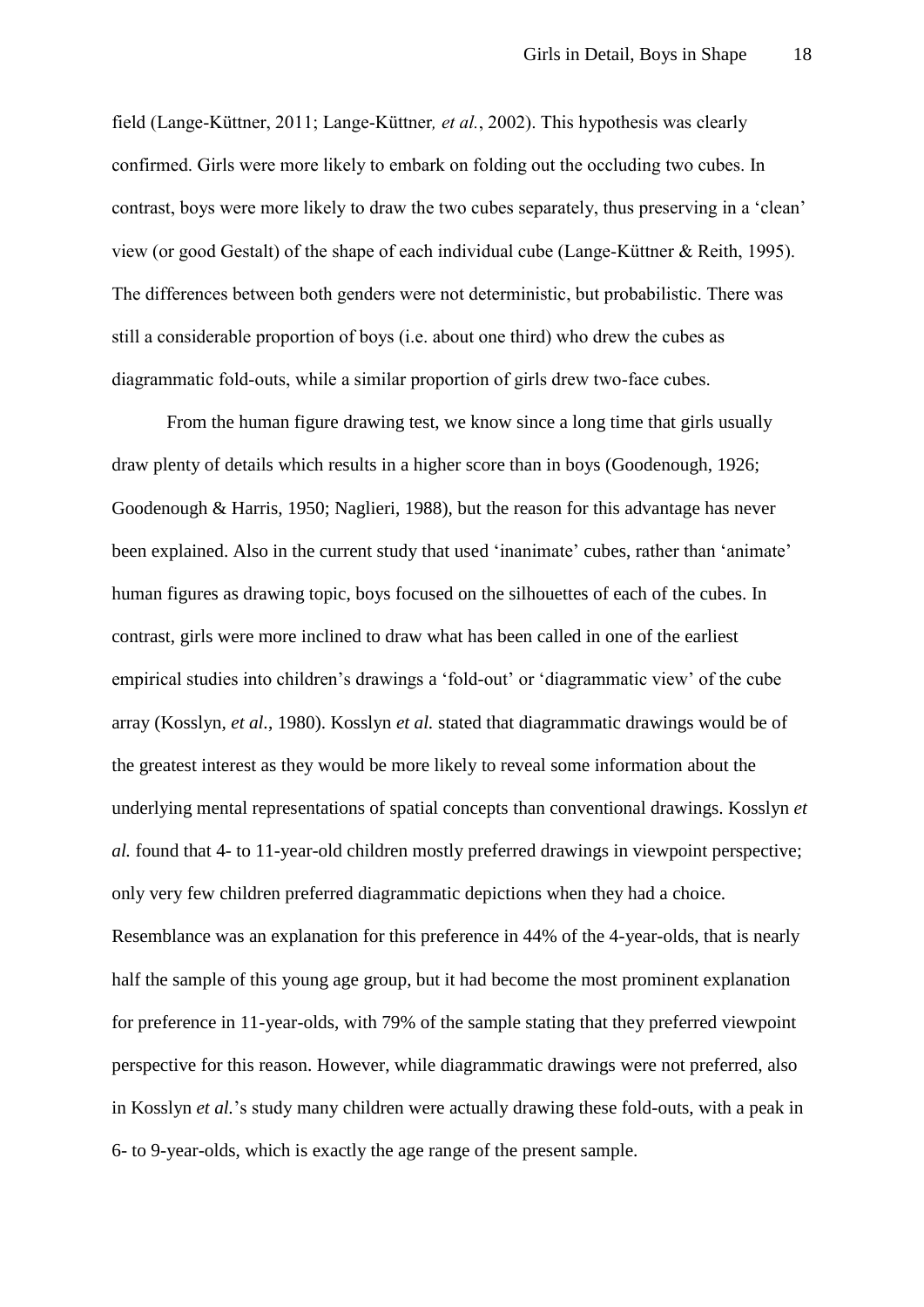The current study also allowed to distinguish between design details (cube faces) and surface details (details within a cube face). The variable that we controlled was the amount of detail in the front face of the cube which contained exactly nine squares. To count up to nine should not be a difficult task for children of this age, and this counting could have been used to control the amount of depicted surface details on the front face of the cube. However, most of those children who picked up on the surface details were drawing them rather summarily in large quantities like a pattern. This was still the case at age 9 when the mean number of surface parts on the front face was still exceeding the correct number by seven – that is nearly the double of the correct amount. In contrast, those children who controlled the exact amount of detail, were also more likely to draw in 3D, which speaks to the importance and impact of accuracy on the depiction of dimensionality [\(see also Schwamborn](#page-33-3)*, et al.*, 2010). There were no gender differences in this regard.

However, there were gender differences in the impact of MRT accuracy and reaction times on drawing, that is, the ability to identify the identity of a rotated object was predictive for drawing of occlusion. Similar to the occluding cube drawing task, in the Shephard and Metzler (1971) mental rotation task children were asked to look at two objects. They then had to decide whether the shapes were identical when presented in different alignments. Boys were not faster than girls, but they tended to be more correct than girls in their decisions. Hence, boys were comparably more efficient in the MRT decision making, as they could come to more correct conclusions within the same time. In boys, these reaction times in the MRT were the only significant predictor for drawing occlusion. Figure 5B illustrated that especially the efficient boys with shorter reaction times were more likely to draw occlusion of the cubes, while in girls, time did not matter. Mental rotation reaction times were already task-specific for boys at this young age [\(see also Lange-Küttner, 2012\)](#page-28-9), that is, boys' reaction times in the MRT did not correlate with their reaction times in the EFT. In contrast, girls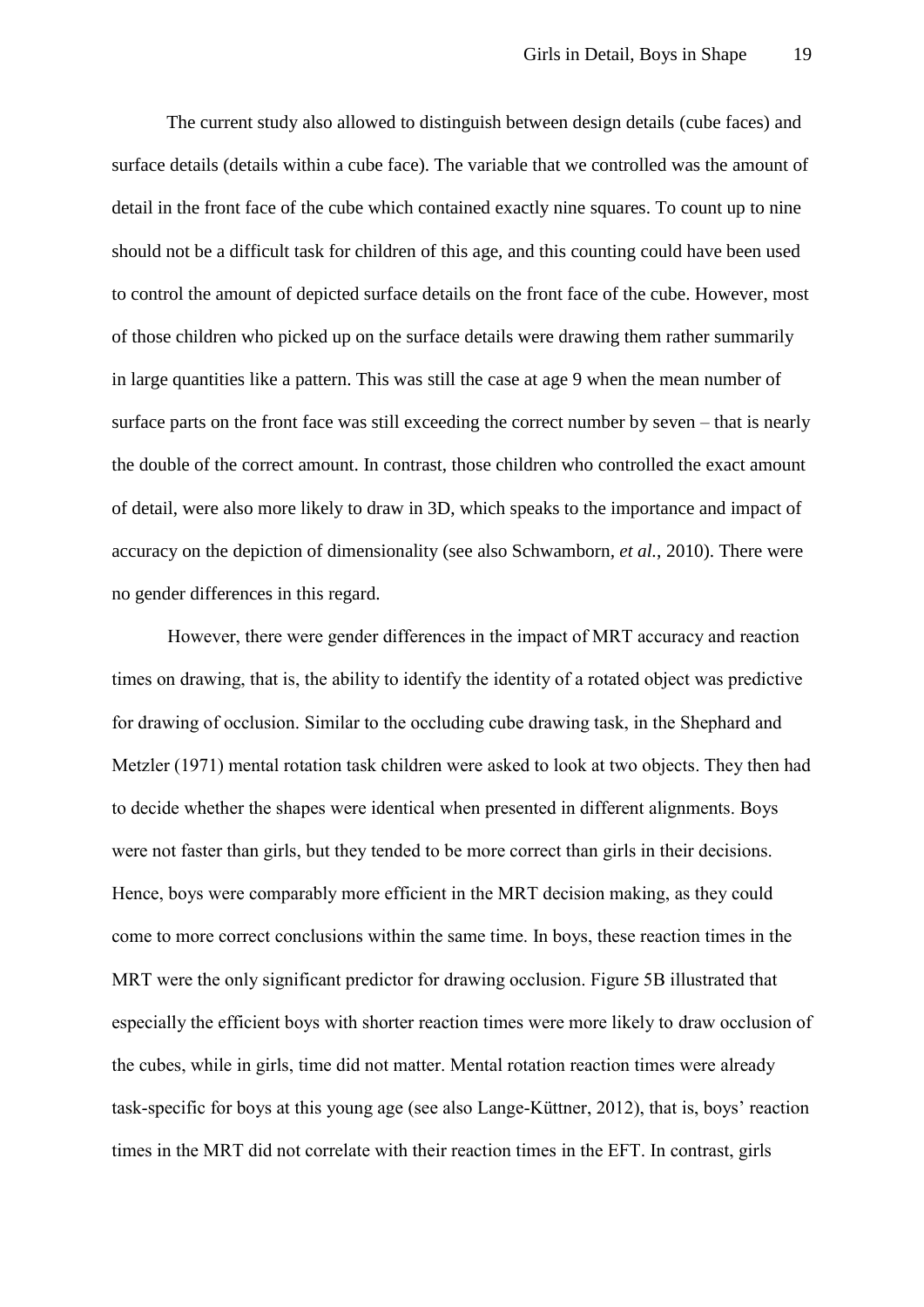seemed to work at their own steady pace, independently of the task at hand, as their reaction times were significantly correlated.

In contrast, in girls, accuracy in the MRT was the only significant predictor for drawing of occlusion. Figure 5A illustrated that those girls who were at about chance (chance = 50% correct in a choice of two) in deciding about the identity of the cube aggregates in the MRT, were also much more likely to draw separate cube shapes.

The Neo-Piagetian developmental psychologists Pascual-Leone (1989) and Morra [\(2002,](#page-30-9) [2005,](#page-31-8) [2007;](#page-31-9) [Morra, S., 2008\)](#page-31-10) claimed that control of a perceptual field factor would be important for children's drawing of occlusion, especially if the two objects had similar shapes [\(Morra, S., 2008;](#page-31-10) [2008;](#page-31-4) Morra*, et al.*[, 1996\)](#page-31-5). However, the current study showed that for occlusion drawing, for both genders, the MRT - where children judged object identity and similarity - was more important than the EFT where children had to detect the contour of a shape hidden within a spatial context (the spatial field).

The spatial context task EFT, however, was important in boys' drawing of cube 3D volume. The higher the boys scored in the EFT, the more likely they were to draw an advanced drawing system. This confirmed our initial hypothesis that the EFT would be more important for boys than for girls. In this task, children had to trace the contour of a shape with a finger and ignore the noisy spatial context in which it was embedded. Tracing a contour seems to be a process that facilitates long-term memory of visual shapes in young children [\(Ross, 2008\)](#page-32-6). For girls, however, the EFT was not predictive for drawing 3D volume. Instead, like in the prediction of occlusion, MRT accuracy best predicted the level of cube volume. Those girls who were at chance in judging the identity of rotated cube aggregates were also more likely to draw separate orthographic one-face cubes. This result confirmed our initial hypothesis that a female disadvantage in mental rotation would have an impact on their spatial drawing.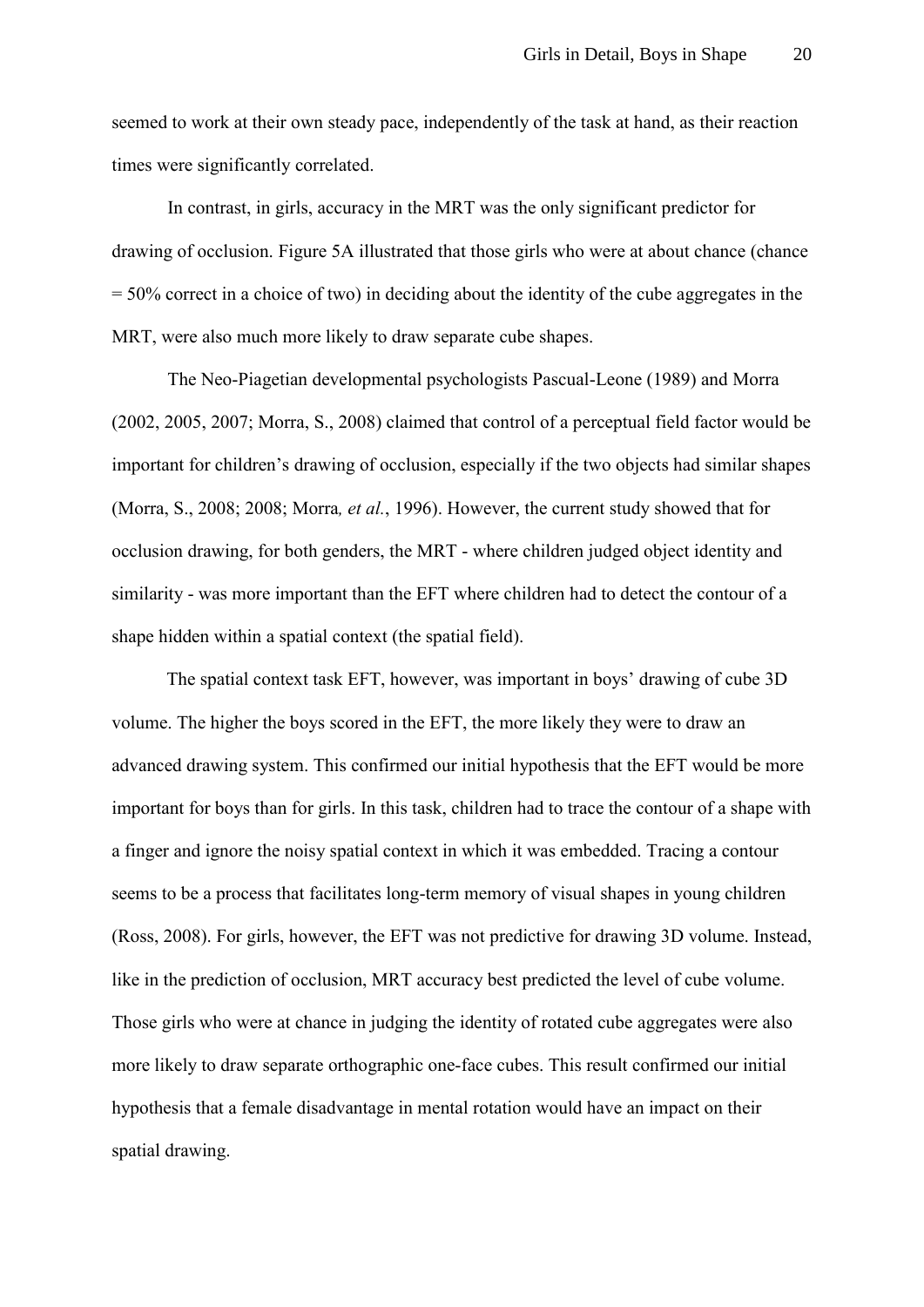Hence, the current study confirmed our assumption that spatial abilities would be differentially predictive for spatial drawings of boys and girls. Furthermore, the drawing task allowed to make an important distinction between surface details and design details. When the surface details were depicted, they were more likely to be treated as texture rather than as a design detail of the cube itself. The girls' focus on detail emerged only for design detail – similar to the human figure drawing where one could argue that the differentiation of nameable body parts specifies the design and the anatomy of the human body [\(Cox, 1993;](#page-24-11) [Lange-Küttner, 2011\)](#page-28-8). When drawing a diagrammatic cube layout, one could name the sides of the cubes as top and bottom, left and right, front and back. The current differentiation of *texture detail* vs. *cube detail* thus showed that the girls were not just exercising their fine motor skills [\(Lange-Küttner, 1998;](#page-27-11) [Toomela, 2002\)](#page-33-9) and relatively smaller fingers [\(Peters,](#page-32-7)  [Servos, & Day, 1990\)](#page-32-7). Girls were interested in the cube construction rather than just in the more decorative surface details. Future studies should show whether this will hold true when the surface details of the Rubik's cubes are not coated in paint, but remain functional, moveable object parts.

In contrast, boys seemed more adept in an efficient identification of visual shapes, and they used this ability in their drawings. This conformed with the most accepted theory in the drawing literature that suggested that visual realism is the most advanced stage of drawing where children aim to map their optical impression of reality on to the drawing page [\(Luquet,](#page-30-5)  [1927\)](#page-30-5). Hence, boys used quite a different ability for drawing than girls. In a recent review paper, Rittschof [\(2010\)](#page-32-8) writes: "Cognitive styles should emphasize the *manner or propensity (italics in the original text)* of students in organizing and gathering information whereby one style is different but not necessarily superior to the other" (p. 102). Rittschof presumed that field independence – as measured by the EFT - was not correlated with thinking styles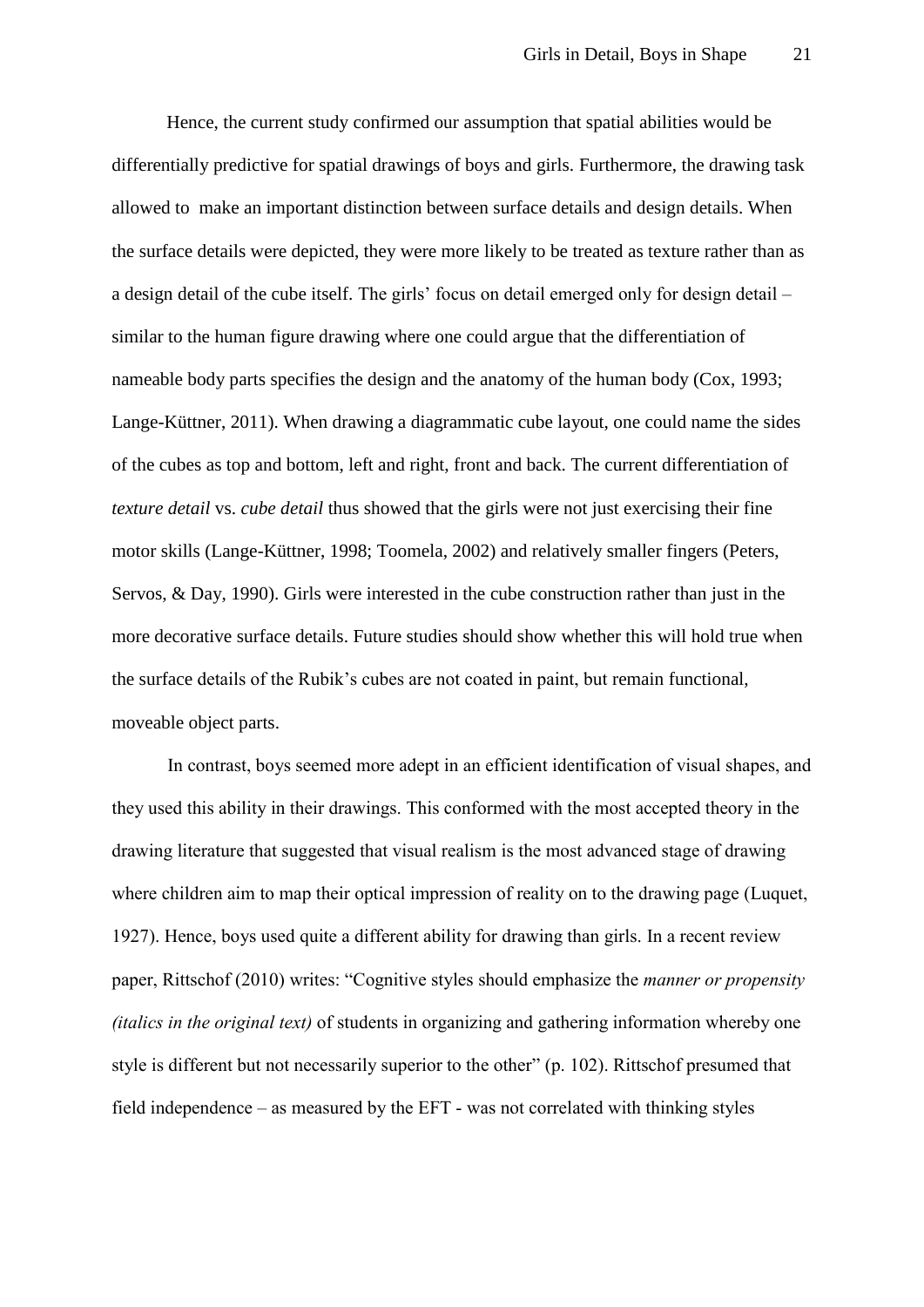[\(Zhang, 2004\)](#page-35-5), but would be a perceptual ability that would be 'tantamount' [\(Sternberg,](#page-33-10)  [1997\)](#page-33-10) and nearly indistinguishable [\(MacLeod, Jackson, & Palmer, 1986\)](#page-30-10) from spatial ability.

However, Minsky and Papert (1972) presumed that the underlying representation of drawing is a structural description of object features and their relations, not unlike a *graphic syntax* [\(Goodnow & Levine, 1973;](#page-25-9) [Van Sommers, 1984,](#page-34-8) [1989;](#page-34-9) [Vinter, Picard, & Fernandes,](#page-34-10)  [2008\)](#page-34-10). This approach would aptly describe the girls' drawing strategy in this study. In contrast, Kosslyn et al. (1977) showed that children did not intend to base their drawings on the most detailed and explicit description of an object (the diagrammatic layout), but on a perceptually correct resemblance that maps their optical viewpoint in a visually realistic way. This is a perceptual approach that was favoured by the majority of boys in this study. Girls appeared to use drawing as a technical language [\(Tzuriel & Egozi, 2007\)](#page-33-2) and some struggled more with the perceptual aspects, while boys seemed to use drawing as a translation of their vision, but few showed unfolding of the different cube aspects. Hence, these gender-specific pathways to 3D depth depiction showed that both the structural graphic syntax and the perceptual resemblance theory were justified by empirical evidence – even though visual realism appeared to be the ultimate aim of both genders.

In terms of psychological theory of visual cognition, our suggestion is that at a time when children discover the appearance-reality distinction and the dual nature of pictures [\(Flavell, Green, & Flavell, 1986;](#page-25-10) [Jolley, 2008;](#page-26-10) [Robinson, Nye, & Thomas, 1994\)](#page-32-9) as well as the rules of visual projection [\(Flavell, Green, Herrera, & Flavell, 1991\)](#page-25-11), boys were more likely to attend to the projective appearance of the cubes (the visual object), while girls were more likely to graphically explore aspects of the identity of the cubes (the real object). These gender-specific profiles would allow to make predictions for gender-specific challenges that could be investigated in future research. For instance, if girls prove to be more interested in the construction and design details, they would need to invest more effort into information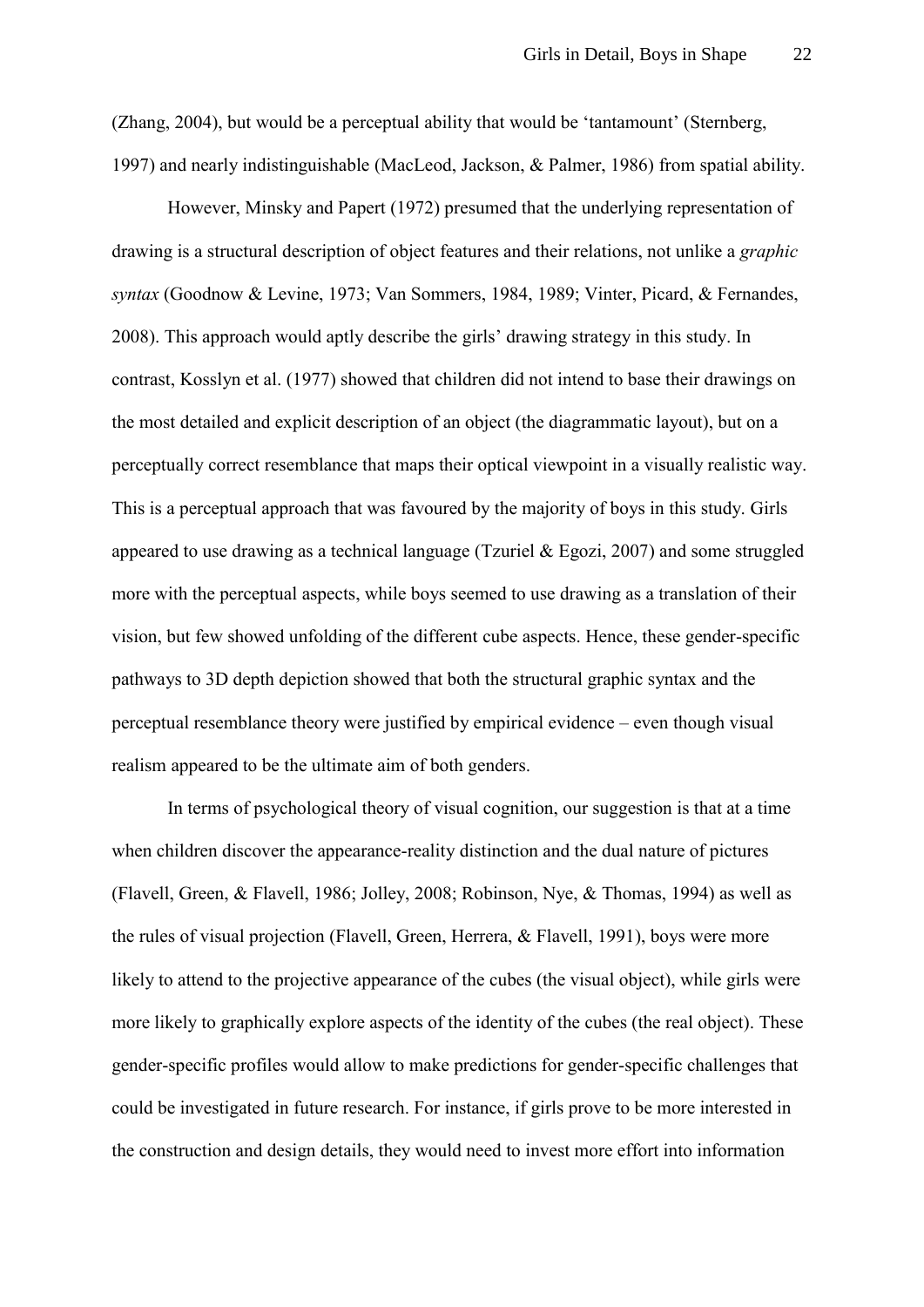integration of these details [\(Anderson, 1981;](#page-23-10) [Wilkening, 1979\)](#page-35-6) if a concise outline is required. In contrast, if boys turn out to be more interested in holistic visual resemblances [\(Wilkening & Lange, 1989\)](#page-35-7), it could be predicted that they will find that they have to dedicate more time to locate a detail where a construction plan or script has become dysfunctional. In this way, gender research in spatial abilities shifts away from differences in performance level, and towards differences in spatial reasoning styles.

In the current study, we used various spatial tasks to explore the background of gender-specific pathways to the three-dimensional visual realism in the drawing of two overlapping cubes. A limitation was that the amount of detail and the regularity of the outline was not directly manipulated by using different drawing models. This more direct test is underway with different sorts of cube models using a within-subject measurement. Because cognitive style is also culturally determined, future research may reveal interesting crosscultural differences.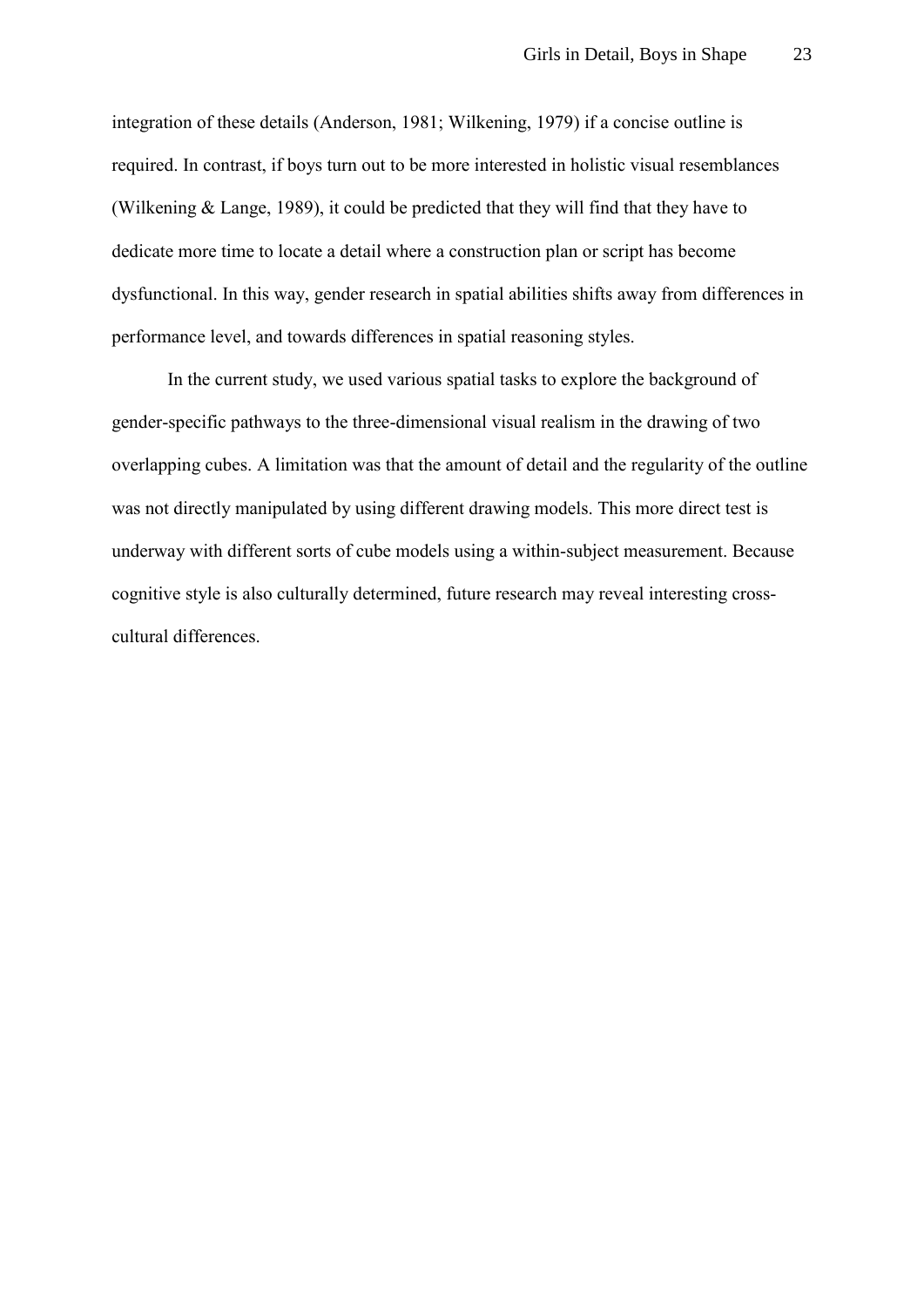#### **References**

- <span id="page-23-7"></span>Ackermann-Valladao, E. (1987). Que deviennent les idees d'un phenomene une fois retraduites a travers differentes medias ? Le role du dessin, du recit et du geste dans la construction d'une connaisance. *Archives de Psychologie, 55*, 195-218.
- <span id="page-23-5"></span>Alexander, G. M., & Evardone, M. (2008). Blocks and bodies: Sex differences in a novel version of the Mental Rotations Test. *Hormones and Behavior, 53*, 177-184.
- <span id="page-23-9"></span>Amador-Campos, J. A., & Kirchner-Nebot, T. (1997). Relations of scores on Children's Embedded Figures Test with age, item difficulty and internal consistency. *Perceptual and Motor Skills, 85*, 675-682.
- <span id="page-23-10"></span>Anderson, N. H. (1981). *Foundations of information integration theory*. New York, NY: Academic Press.
- <span id="page-23-3"></span>Barrett, M., & Eames, K. (1996). Sequential development in children's human figure drawing. *British Journal of Developmental Psychology, 14*, 219-236.
- <span id="page-23-8"></span>Berg, C., Hertzog, C., & Hunt, E. (1982). Age differences in the speed of mental rotation. *Developmental Psychology, 18*, 95-107.
- <span id="page-23-4"></span>Berti, A. E., & Freeman, N. H. (1997). Representational change in resources for pictorial innovation: A three-component analysis. *Cognitive Development, 17*, 501-522.
- <span id="page-23-0"></span>Blakemore, J. E. O., Berenbaum, S. A., & Liben, L. S. (2009). *Gender development*. New York: Psychology Press.
- <span id="page-23-6"></span>Bosacki, S., Innerd, W., & Towson, S. (1997). Field Independence–Dependence and Self-Esteem in preadolescents: Does gender make a difference? *Journal of Youth and Adolescence, 26*, 691-703. doi: 10.1023/a:1022396625462.
- <span id="page-23-2"></span>Bremner, J. G., & Batten, A. (1991). Sensitivity to viewpoint in children's drawings of objects and relations between objects. *Journal of Experimental Child Psychology, 52*, 375-394.
- <span id="page-23-1"></span>Bremner, J. G., & Moore, S. (1984). Prior visual inspection and object naming: Two factors than enhance hidden occlusion in young children. *British Journal of Developmental Psychology, 2*, 371-376.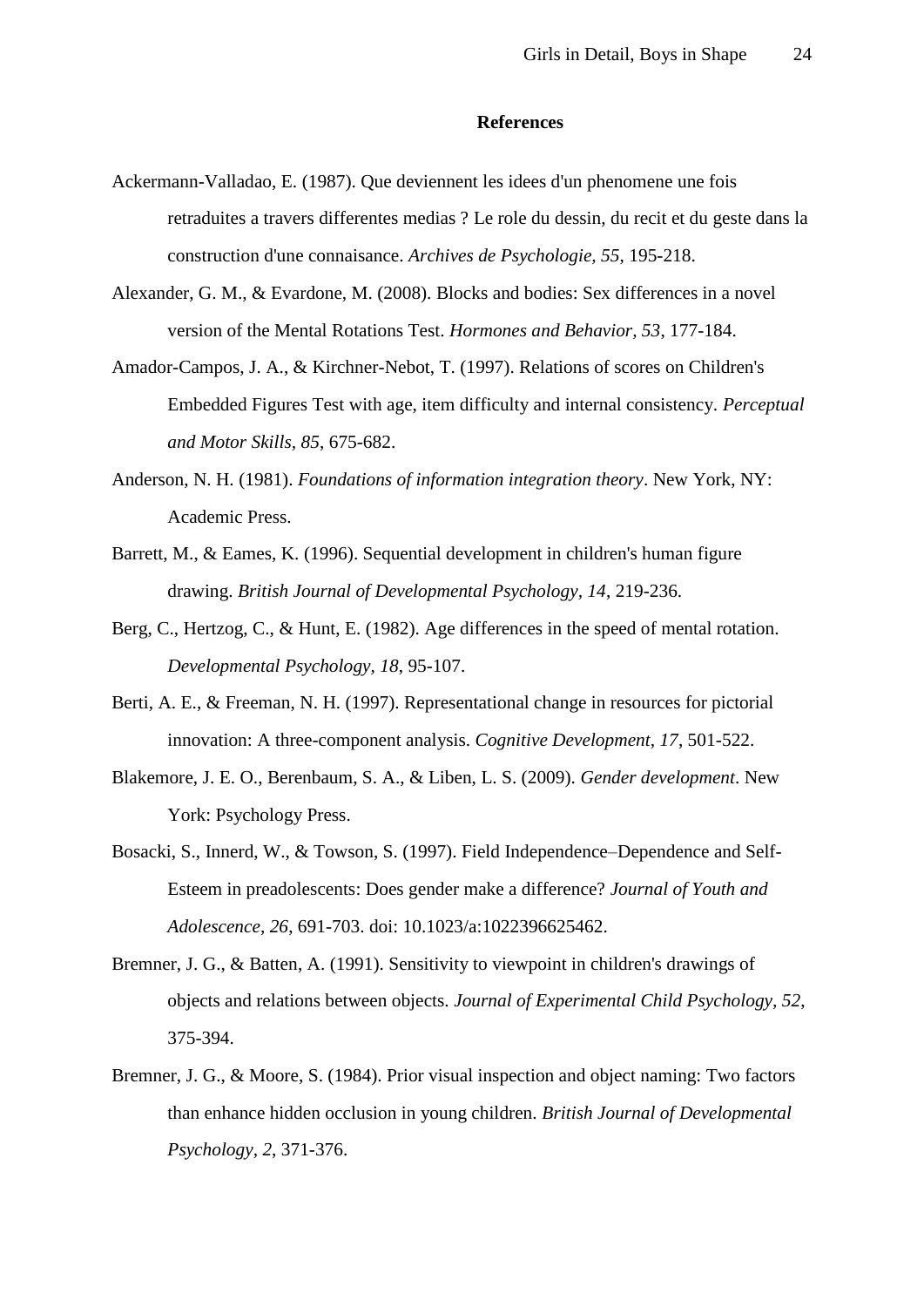- <span id="page-24-1"></span>Bremner, J. G., Morse, R., Hughes, S., & Andreasen, G. (2000). Relations between drawing cubes and copying line diagrams of cubes in 7- to 10-year-old children. *Child Development, 71*, 621-634.
- <span id="page-24-2"></span>Caron-Pargue, J. (1985). *Le dessin du cube chez l'enfant. Organisation et reorganisation de codes graphiques [The child's cube drawing. Organisation and re-organisation of graphic codes]*. Bern: Lang.
- <span id="page-24-3"></span>Caron-Pargue, J. (1992). A functional analysis of decomposition and integration in children's cylinder drawing. *British Journal of Developmental Psychology, 10*, 51-69.
- <span id="page-24-4"></span>Cox, M. V. (1978). Spatial depth relationships in young children's drawings. *Journal of Experimental Child Psychology, 26*, 551-554.
- <span id="page-24-5"></span>Cox, M. V. (1986). Cubes are difficult things to draw. *British Journal of Developmental Psychology, 4*, 341-345.

<span id="page-24-11"></span>Cox, M. V. (1993). *Children's drawings of the human figure*. Hove, East Sussex: Erlbaum.

- <span id="page-24-9"></span>Denmark, D., Russo, N. F., Hanson Frieze, I., & Sechzer, J. A. (1988). Guidelines for avoiding sexism in psychological research. A report of the ad hoc committee on nonsexist research. *American Psychologist*, 582-585.
- <span id="page-24-10"></span>Dodwell, P. C. (1963). Children's understanding of spatial concepts. *Canadian Journal of Psychology, 17*, 141-161.
- <span id="page-24-6"></span>Ebersbach, M. (2009). Achieving a new dimension: Children integrate three stimulus dimensions in volume estimations. *Developmental Psychology, 45*, 877-883.
- <span id="page-24-8"></span>Ebersbach, M., & Hagedorn, H. (2011). The role of cognitive flexibility in the spatial representation of children's drawings. *Journal of Cognition and Development, 12*, 32- 55.
- <span id="page-24-7"></span>Ebersbach, M., Stiehler, S., & Asmus, P. (2010). On the relationship between children's perspective taking in complex scenes and their spatial drawing. *British Journal of Developmental Psychology, 29*, 455-474.
- <span id="page-24-0"></span>Feng, J., Spence, I., & Pratt, J. (2007). Playing an action video game reduces gender differences in spatial cognition. *Psychological Science, 18*, 850-855.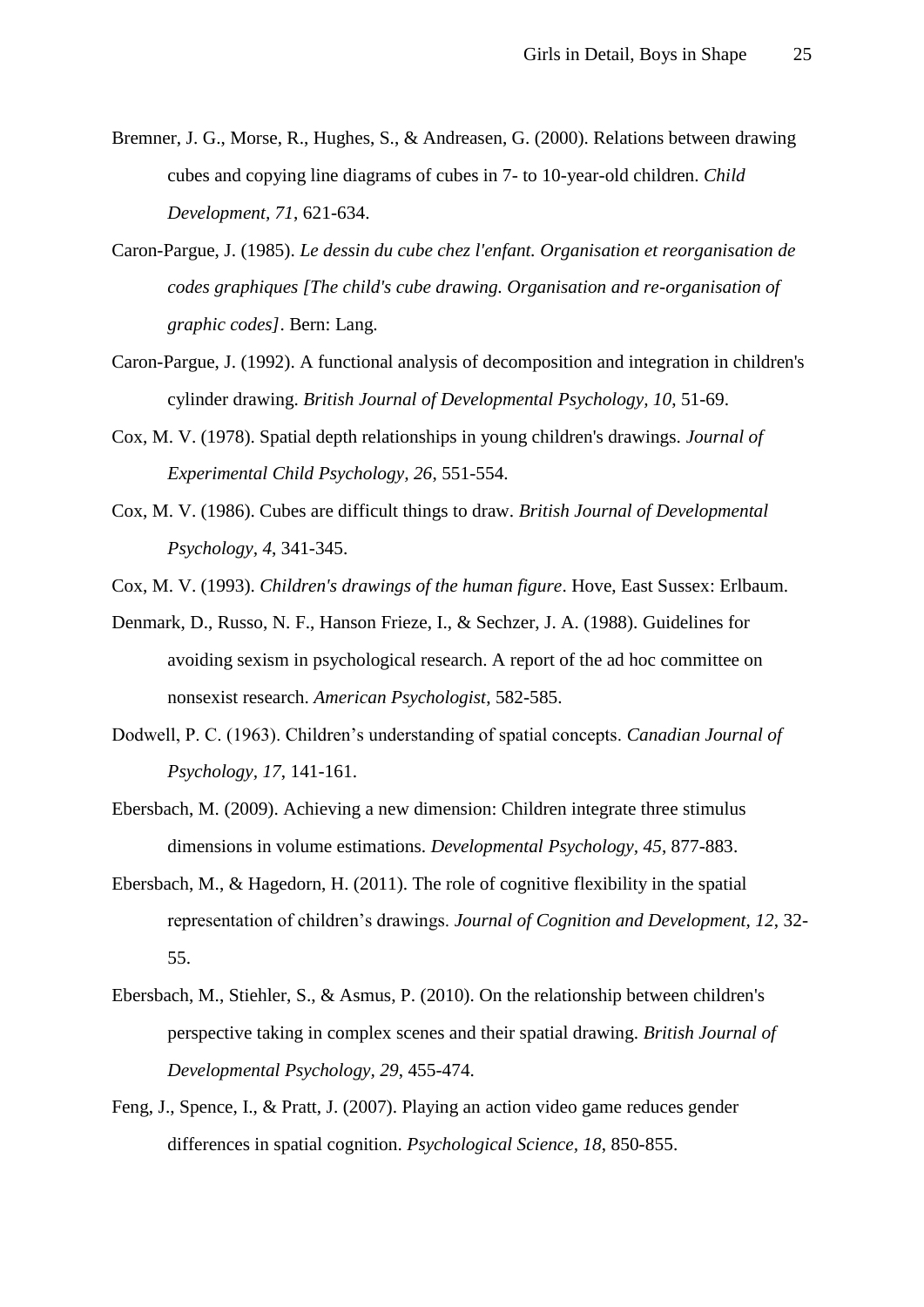- <span id="page-25-11"></span>Flavell, J. H., Green, F., Herrera, C., & Flavell, E. R. (1991). Young children's knowledge about visual perception: Lines of sight must be straight. *British Journal of Developmental Psychology, 9*, 73-87.
- <span id="page-25-10"></span>Flavell, J. H., Green, F. L., & Flavell, E. R. (1986). Development of knowledge about the appearance-reality distinction. *Monographs of the Society for Research in Child Development*, 1-87.
- <span id="page-25-2"></span>Freeman, N. H. (1980). *Strategies of representation in young children*. London: Academic Press.
- <span id="page-25-1"></span>Freeman, N. H., Eiser, D., & Sayers, T. (1977). Children's strategies in producing three dimensional relationships on a two-dimensional surface. *Journal of Experimental Child Psychology, 23*, 305-314.
- <span id="page-25-3"></span>Frick, A., Daum, M. M., Walser, S., & Mast, F. W. (2009). Motor processes in children's mental rotation. *Journal of Cognition and Development, 10*, 18-40.
- <span id="page-25-5"></span>Funk, M., Brugger, P., & Wilkening, F. (2005). Motor processes in children's imagery: The case of mental rotation of hands. *Developmental Science, 8*, 402-408.
- <span id="page-25-0"></span>Fuson, K. C., & Willis, G. B. (1989). Second graders' use of schematic drawings in solving addition and subtraction word problems. *Journal of Educational Psychology, 81*, 514- 520. doi: 10.1037/0022-0663.81.4.514.
- <span id="page-25-6"></span>Geiser, C., Lehmann, W., Corth, M., & Eid, M. (2008). Quantitative and qualitative change in children's mental rotation performance. *Learning and Individual Differences, 18*, 419- 429.
- <span id="page-25-7"></span>Goodenough, F. L. (1926). *Measurement of intelligence by drawings.* New York.
- <span id="page-25-8"></span>Goodenough, F. L., & Harris, D. B. (1950). Studies in the psychology of children's drawings. *II. Psychological Bulletin, 47*, 369-433.
- <span id="page-25-9"></span>Goodnow, J., & Levine, R. A. (1973). The grammar of action: sequence and syntax in children's copying behaviour. *Cognitive Psychology, 4*, 82-98.
- <span id="page-25-4"></span>Gootjes, L., Bruggeling, E. C., Magnée, T., & Van Strien, J. W. (2008). Sex differences in the latency of the late event-related potential mental rotation effect. *Neuroreport, 19*, 349- 353.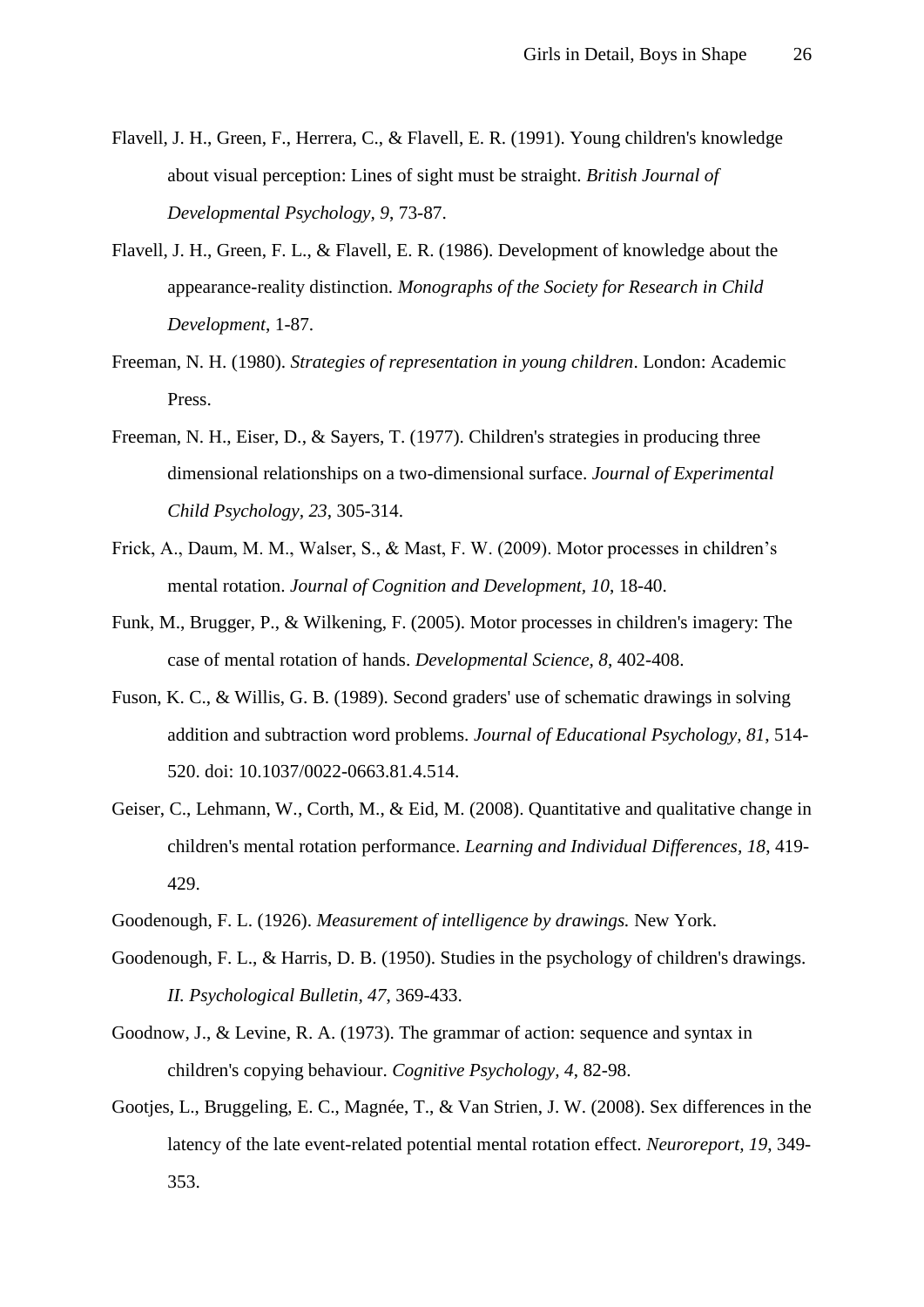- <span id="page-26-8"></span>Guisande, M. A., Soledad Rodríguez, M., Almeida, L. S., Tinajero, C., & Fernanda Páramo, M. (2008). Digits backward and the children's embedded figures test among schoolage Spanish children. *Perceptual and Motor Skills, 107*, 923-932.
- <span id="page-26-1"></span>Guiso, L., Monte, F., Sapienza, P., & Zingales, L. (2008). Culture, gender and math. *Science, 320*, 1164-1165.
- <span id="page-26-2"></span>Hargreaves, D. J., Jones, P. M., & Martin, D. (1981). The air gap phenomenon in children's landscape drawings. *Journal of Experimental Child Psychology, 32*, 11-20.
- <span id="page-26-3"></span>Heil, M., & Jansen-Osmann, P. (2008a). Gender differences in math and mental rotation accuracy but not in mental rotation speed in 8 years old children. *European Journal of Developmental Science, 2*, 190–196.
- <span id="page-26-4"></span>Heil, M., & Jansen-Osmann, P. (2008b). Gender differences in mental rotation with polygons of different complexity: Do men utilize holistic processes whereas women prefer piecemeal ones? *The Quarterly Journal of Psychology, 61*, 683-689.
- <span id="page-26-5"></span>Hirnstein, M., Bayer, U., & Hausmann, M. (2009). Sex-specific response strategies in mental rotation. *Learning and Individual Differences, 19*, 225-228.
- <span id="page-26-0"></span>Huestegge, L., Heim, S., Zettelmeyer, E., & Lange-Küttner, C. (2011). Gender-specific contribution of a visual cognition network to reading abilities. *British Journal of Psychology, 103*, 117-128. doi: 10.1111/j.2044-8295.2011.02050.x.
- <span id="page-26-6"></span>Hugdahl, K., Thomsen, T., & Ersland, L. (2006). Sex differences in visual–spatial processing: an fMRI study of mental rotation. *Neuropsychologia, 44*, 1575–1583.
- <span id="page-26-10"></span>Jolley, R. P. (2008). Children's understanding of the dual nature of pictures. In C. Lange-Küttner & A. Vinter (Eds.), *Drawing and the non-verbal mind. A life-span perspective* (pp. 94-109). Cambridge: Cambridge University Press.
- <span id="page-26-7"></span>Jolliffe, T., & Baron-Cohen, S. (1997). Are people with Autism and Asperger Syndrome faster than normal on the Embedded Figures Test? *Journal of Child Psychology and Psychiatry, 38*, 527-534. doi: 10.1111/j.1469-7610.1997.tb01539.x.
- <span id="page-26-9"></span>Kail, R. (1985). Development of mental rotation: A speed-accuracy study. *Journal of Experimental Child Psychology, 40*, 181-192.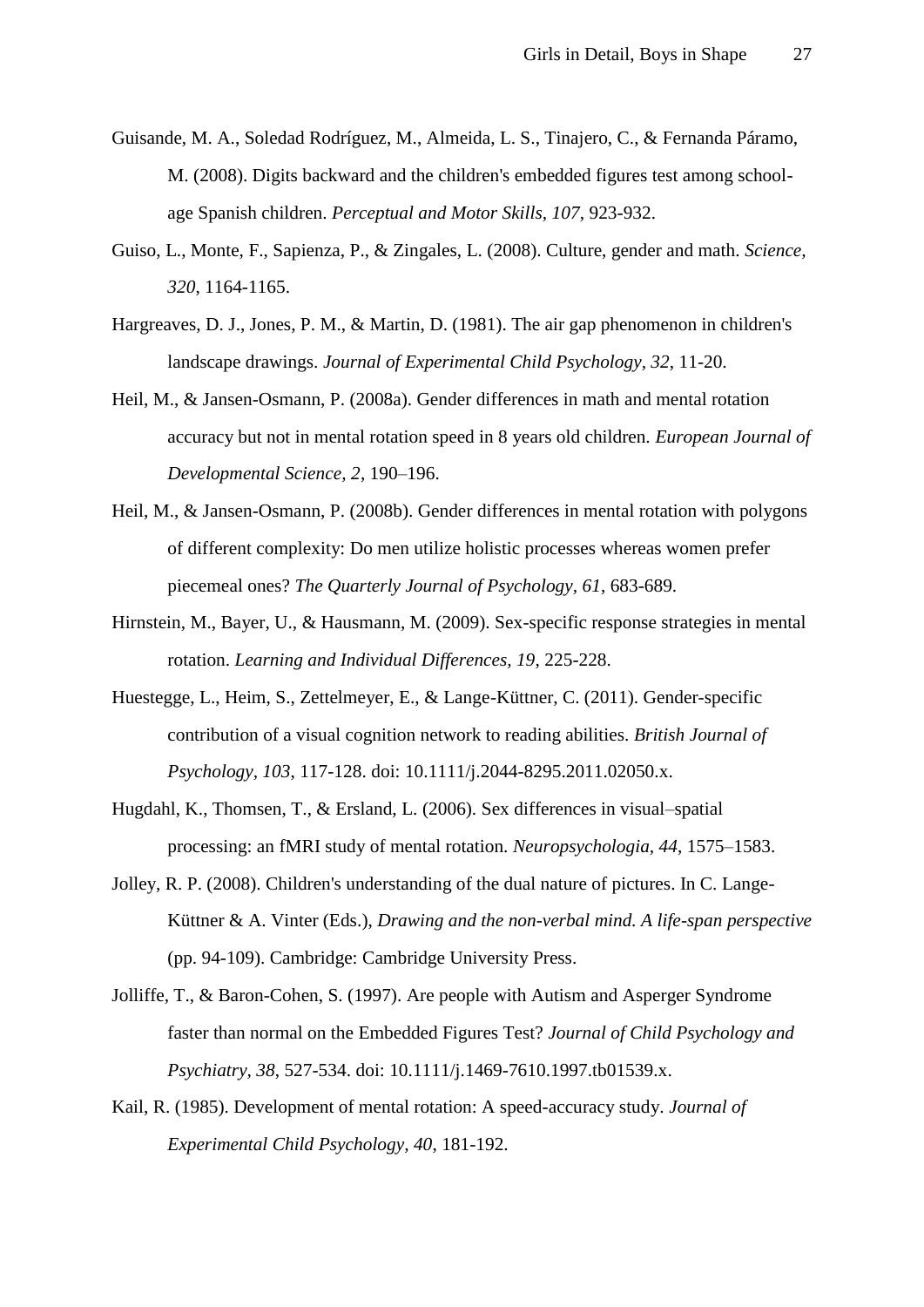- <span id="page-27-6"></span>Kalichman, S. C. (1986). Horizontality as a function of sex and academic major. *Perceptual and Motor Skills, 63*, 903-906.
- <span id="page-27-9"></span>Karp, S. A., & Konstadt, N. I. (1963). *Children's embedded figures test*. New York: Cognitive Tests.
- <span id="page-27-7"></span>Kerns, K. A., & Berenbaum, S. A. (1991). Sex differences in spatial ability in children. *Behavior Genetics, 21*, 383-396.
- <span id="page-27-0"></span>Klein, P. S., Adi-Japha, E., & Hakak-Benizri, S. (2010). Mathematical thinking of Kindergarten boys and girls: similar achievement, different contributing processes. *Educational Studies in Mathematics, 73*, 233–246.
- <span id="page-27-1"></span>Kosslyn, S. M., Heldmeyer, K. H., & Locklear, E. P. (1980). Children's drawings as data about their internal representations. *Journal of Experimental Child Psychology, 23*, 191-211.
- <span id="page-27-8"></span>Kosslyn, S. M., Margolis, J. A., Barrett, A. M., Goldknopf, E. J., & Daly, P. F. (1990). Age differences in imagery abilities. *Child Development, 61*, 995-1010.
- <span id="page-27-10"></span>Kühnen, U., Hannover, B., Roeder, U., Shah, A. A., Schubert, B., Upmeyer, A., & Zakaria, S. (2001). Cross-cultural variations in identifying embedded figures. Comparisons from the United States, Germany, Russia, and Malaysia. *Journal of Cross-Cultural Psychology 32*, 366-372
- <span id="page-27-4"></span>Lange-Küttner, C. (1994). *Gestalt und Konstruktion*. Bern: Huber [Gestalt and construction].
- <span id="page-27-2"></span>Lange-Küttner, C. (1997). Development of size modification of human figure drawings in spatial axes systems of varying complexity. *Journal of Experimental Child Psychology, 66*, 264-278.
- <span id="page-27-11"></span>Lange-Küttner, C. (1998). Pressure, velocity and time in speeded drawing of basic graphic pattern by young children. *Perceptual and Motor Skills, 86*, 1299-1310.
- <span id="page-27-5"></span>Lange-Küttner, C. (2000). The role of object violations in the development of visual analysis. *Perceptual and Motor Skills, 90*, 3-24.
- <span id="page-27-3"></span>Lange-Küttner, C. (2004). More evidence on size modification in spatial axes systems of varying complexity. *Journal of Experimental Child Psychology, 88*, 171-192.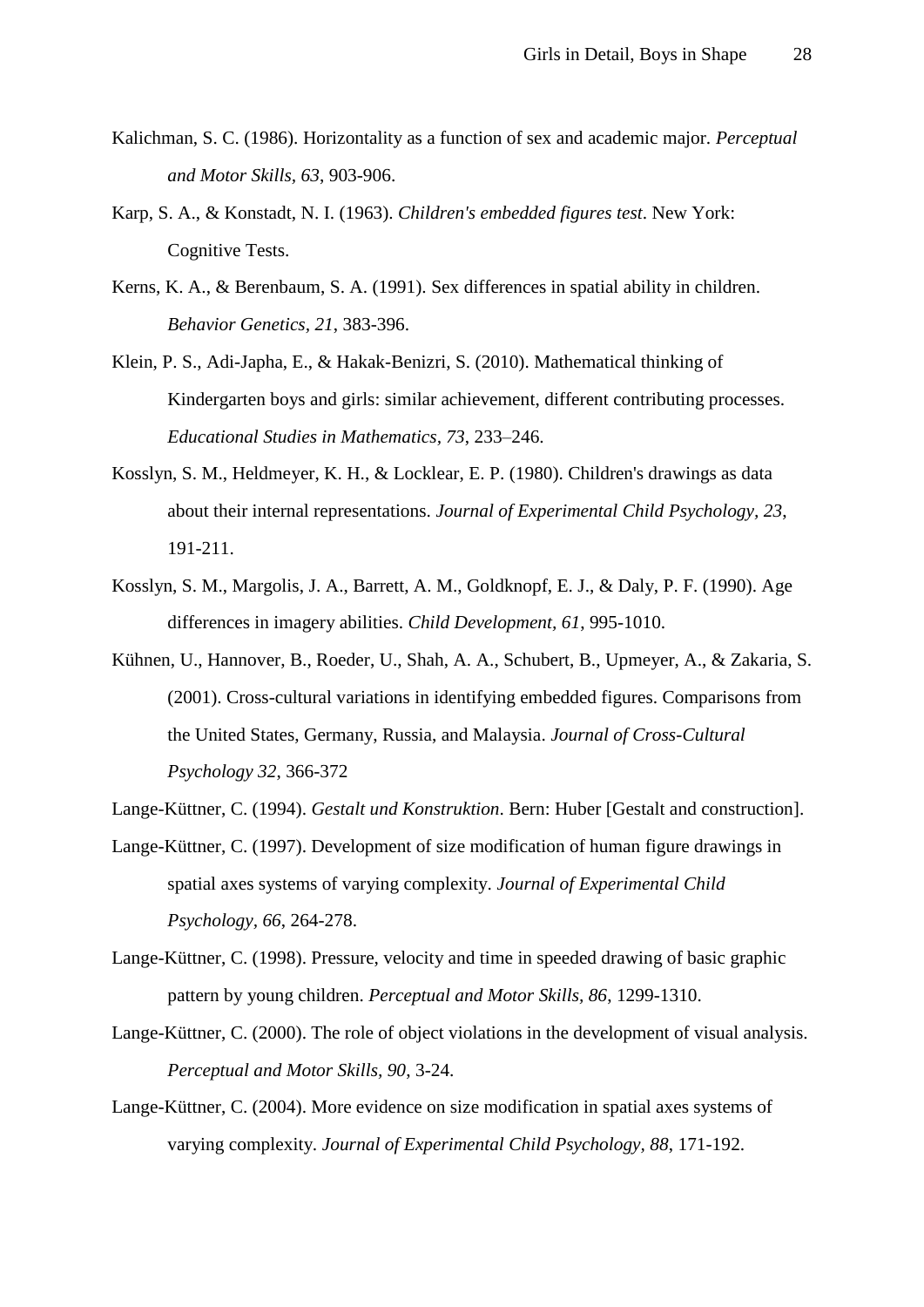- <span id="page-28-5"></span>Lange-Küttner, C. (2006). Drawing boundaries: From individual to common region. The development of spatial region attribution in children. *British Journal of Developmental Psychology, 24*, 419-427.
- <span id="page-28-2"></span>Lange-Küttner, C. (2008). Size and contour as crucial parameters in children drawing images. In C. Milbrath & H.-M. Trautner (Eds.), *Children's understanding and production of pictures, drawing, and art* (pp. 89-106). Göttingen: Hogrefe.
- <span id="page-28-3"></span>Lange-Küttner, C. (2009). Habitual size and projective size: The logic of spatial systems in children's drawings. *Developmental Psychology, 45*, 913-927.
- <span id="page-28-6"></span>Lange-Küttner, C. (2010a). Gender-specific developmental pathways for boys and girls: The Wertheimer Common-Region-Test can predict spatial memory. *European Journal of Developmental Science, 4*, 46-66.
- <span id="page-28-7"></span>Lange-Küttner, C. (2010b). Ready-made and self-made facilitation effects of arrays: Priming and conceptualization in children's visual memory. *Swiss Journal of Psychology, 69*, 189-200. doi: 10.1024/1421-0185/a000023.
- <span id="page-28-8"></span>Lange-Küttner, C. (2011). Sex differences in visual realism in drawings of animate and inanimate objects. *Perceptual and Motor Skills, 113*, 439-453.
- <span id="page-28-9"></span>Lange-Küttner, C. (2012). The importance of reaction times for developmental science: What a difference milliseconds make. *International Journal of Developmental Science, 6*, 51-55.
- <span id="page-28-1"></span>Lange-Küttner, C., & Green, H. (2007). What is the age of mental rotation ? *Proceedings of the 6th IEEE International Conference on Development and Learning, IEEE Press*, 259-263. doi: 10.1109/DEVLRN.2007.4354043.
- <span id="page-28-4"></span>Lange-Küttner, C., Kerzmann, A., & Heckhausen, J. (2002). The emergence of visually realistic contour in the drawing of the human figure. *British Journal of Developmental Psychology, 20*, 439-463. doi: 10.1348/026151002320620415.
- <span id="page-28-0"></span>Lange-Küttner, C., & Krappmann, L. (2011). One modality-specific word memory is sufficient. Word memory modality in reading beginners and neural networks. *Zeitschrift für Pädagogische Psychologie (engl. abstract), 25*, 1-19.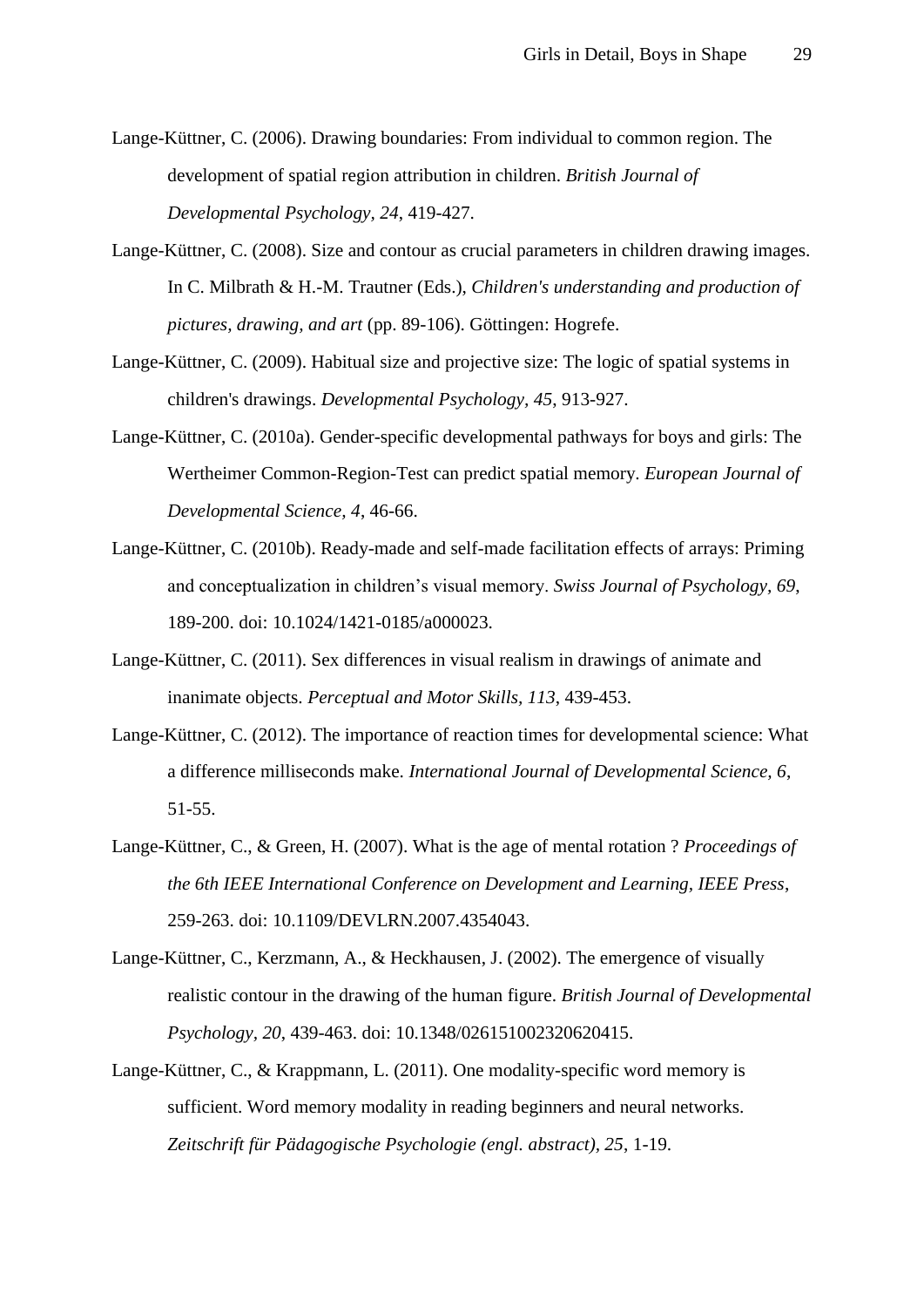- <span id="page-29-9"></span>Lange-Küttner, C., & Reith, E. (1995). The transformation of figurative thought: Implications of Piaget and Inhelder's developmental theory for children's drawings. In C. Lange-Küttner & G. V. Thomas (Eds.), *Drawing and looking* (pp. 75-92). Hemel Hampstead: Harvester Wheatsheaf/Pearson.
- <span id="page-29-8"></span>Larsen, G. Y., & Abravanel, E. (1971). An examination of the developmental relations between certain spatial tasks. *Merrill-Palmer Quarterly, 18*, 39-52.
- <span id="page-29-7"></span>Li, H., Manjunath, B. S., & Mitra, S. K. (1995). A contour-based approach to multi-sensor image registration. *IEEE Transactions on Image Processing, 4*, 320-334. doi: 10.1109/83.366480.
- <span id="page-29-5"></span><span id="page-29-2"></span>Liben, L. S. (1974). Operative understanding of horizontality and its relation to long-term memory. *Child Development, 45*, 416-424. doi: 10.1016%2F0022- 0965%2880%2990076-4
- Liben, L. S. (1975). Long-term memory for pictures related to seriation, horizontality, and verticality concepts. *Developmental Psychology, 11*, 795-806. doi: 10.1037/0012- 1649.11.6.795.
- <span id="page-29-3"></span>Liben, L. S. (1978). Performance in Piagetian spatial tasks as a function of sex, field dependence, and training *Merrill-Palmer Quarterly, 24*, 97-110.
- <span id="page-29-4"></span>Liben, L. S. (1991). The Piagetian water-level task: Looking beneath the surface. In R. Vasta (Ed.), *Annals of Child Development Vol. 8* (pp. 81-143). London: Jessica Kingsley Publishers.
- <span id="page-29-0"></span>Light, P., & Humphreys, J. (1981). Internal spatial relationships in young children's drawings. *Journal of Experimental Child Psychology, 31*, 521-530. doi: 10.1016/0022- 0965(81)90034-5.
- <span id="page-29-1"></span>Light, P., & MacIntosh, E. (1980). Depth relationships in young children's drawings. *Journal of Experimental Child Psychology, 46*, 41-73. doi: 10.1016/0022-0965(80)90076-4
- <span id="page-29-6"></span>Linn, M. C., & Petersen, A. C. (1985). Emergence and characterization of sex differences in spatial ability: A meta-analysis. *Child Development, 56*, 1479–1498. doi: 10.2307/1130467.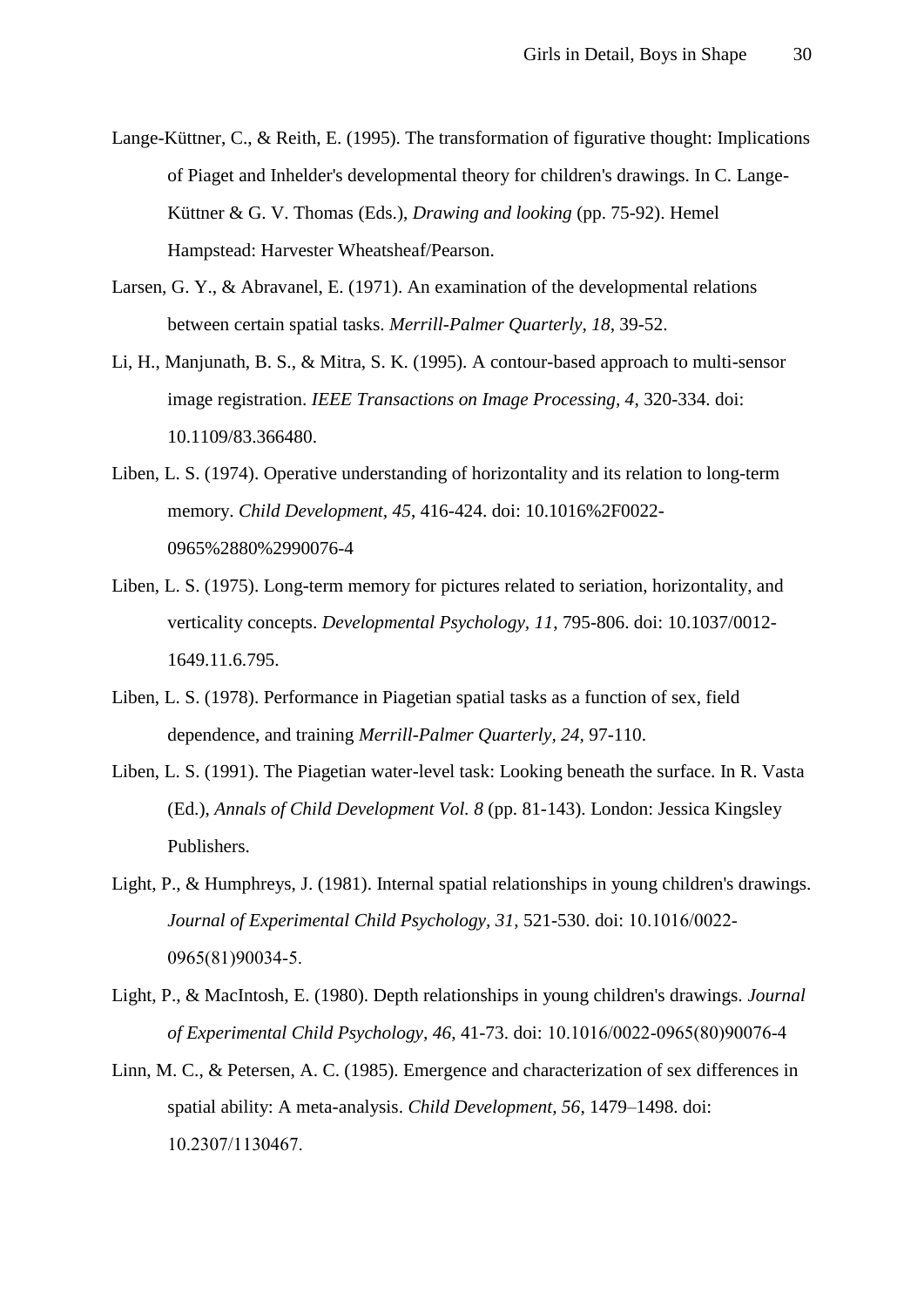<span id="page-30-8"></span>Lohaus, L., Kessler, T., Thomas, H., & Gediga, G. (1994). Individuelle Unterschiede bei räumlichen Fähigkeiten im Kindesalter. *Zeitschrift für Entwicklungs- und Pädagogische Psychologie, 26*, 373-390.

<span id="page-30-5"></span>Luquet, G.-H. (1927). *Le dessin enfantin*. Paris: Alcan.

- <span id="page-30-0"></span>Maccoby, E. E. (1998). *The two sexes. Growing up apart, coming together*. Cambridge, MA: Belknap Press of Harvard University Press.
- <span id="page-30-10"></span>MacLeod, C. M., Jackson, R. A., & Palmer, J. (1986). On the relation between spatial ability and field independence. *Intelligence, 10*, 141–151. doi: 10.1016/0160- 2896(86)90011-5.
- <span id="page-30-1"></span>Milbrath, C. (2005). Epistemology and creative invention. *Journal of Cultural and Evolutionary Psychology, 3*, 121-142. doi: 10.1556/JCEP.3.2005.2.2.
- <span id="page-30-2"></span>Milbrath, C. (2009). Comparative developmental and social perspectives on the mystery of upper Paleolithic art. In C. Milbrath & C. Lightfoot (Eds.), *Arts and Human Development*. New York, NY: Psychology Press.
- <span id="page-30-3"></span>Minsky, M., & Papert, S. (1972). Research at the Lab in vision, language and other problems of intelligence. *Artificial Intelligence Memo #252*. M. I .T.
- <span id="page-30-4"></span>Mitchelmore, M. C. (1978). The developmental stages in children's representation of regular solid figures. *Journal of Genetic Psychology, 133*, 229-239. doi: 10.1080%2F00221325.1978.10533380.
- <span id="page-30-7"></span>Moore, V. (1986). The use of a colouring task to elucidate children's drawings of a solid cube. *British Journal of Developmental Psychology, 4*, 335-340. doi: 10.1111/j.2044- 835X.1986.tb01028.x.
- <span id="page-30-6"></span>Morra, S. (1995). A neo-Piagetian approach to children's drawings. In C. Lange-Küttner & G. V. Thomas (Eds.), *Drawing and looking* (pp. 93-106). Hemel Hampstead: Harvester Wheatsheaf.
- <span id="page-30-9"></span>Morra, S. (2002). On the relationship between partial occlusion drawing, M capacity, and field independence. *British Journal of Developmental Psychology, 20*, 421-438.doi: 10.1348/026151002320620244.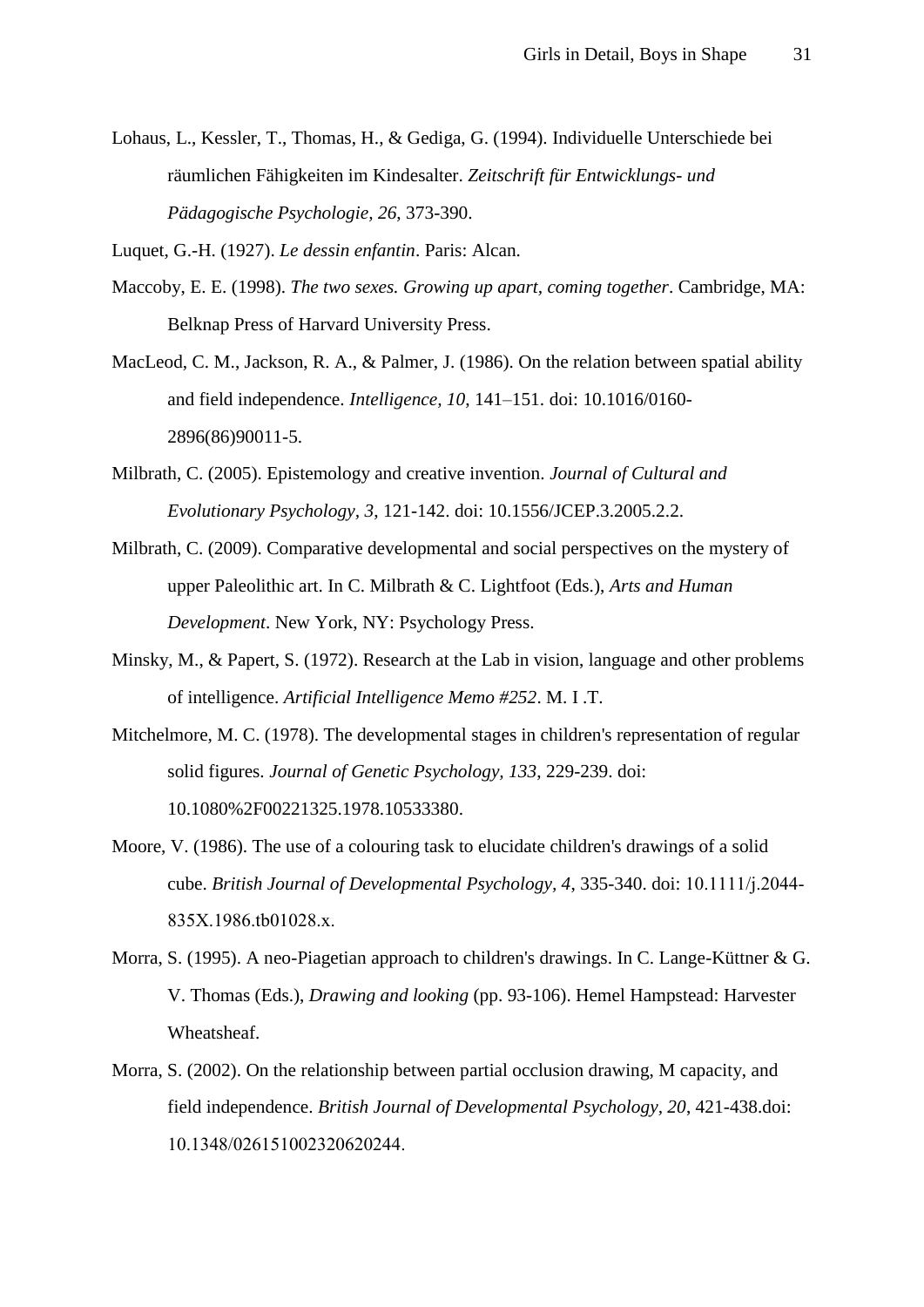- <span id="page-31-8"></span>Morra, S. (2005). Cognitive aspects of change in drawings: A neo-Piagetian theoretical account. *British Journal of Developmental Psychology, 23*, 317-341.doi: 10.1348/026151005X27182.
- <span id="page-31-10"></span><span id="page-31-9"></span>Morra, S. (2007). A test of a neo-Piagetian model of the water-level task. *European Journal of Developmental Psychology, 5*, 369-400. doi: 10.1080%2F17405620600902928.
- Morra, S. (2008). Children's spatial structures in children's drawings: How do they develop ? In C. Lange-Küttner & A. Vinter (Eds.), *Drawing and the non-verbal mind. A lifespan perspective* (pp. 164-198). Cambridge: Cambridge University Press.
- <span id="page-31-4"></span>Morra, S. (2008). A test of a neo-Piagetian model of the water-level task. *European Journal of Developmental Psychology, 5*, 369-400. doi: 10.1080/17405620600902928.
- <span id="page-31-5"></span>Morra, S., Angi, A., & Tomat, L. (1996). Planning, encoding, and overcoming conflict in partial occlusion drawing: A neo-Piagetian model and an experimental analysis. *Journal of Experimental Child Psychology, 61*, 276-301. doi:10.1006/jecp.1996.0017.
- <span id="page-31-3"></span>Morra, S., Moizo, C., & Scopesi, A. (1988). Working memory (or the M operator) and the planning of children's drawings. *Journal of Experimental Child Psychology, 46*, 41- 73. doi: 10.1016/0022-0965(88)90022-7.
- <span id="page-31-7"></span>Naglieri, J. A. (1988). *Draw A Person: A Quantitative Scoring System*: Psychological Corporation.
- <span id="page-31-1"></span>Nicholls, A. (1995). Influence of visual projection on young children's depictions of object proportions. *Journal of Experimental Child Psychology, 60*, 304-326. doi: 10.1006/jecp.1995.1043
- <span id="page-31-2"></span>Nicholls, A., & Kennedy, J. M. (1992). Drawing development: From similarity of features to direction. *Child Development, 63*, 227-241. doi: 10.1111/j.1467-8624.1992.tb03609.x.
- <span id="page-31-6"></span>Pascual-Leone, J. (1989). An organismic process model of Witkin's field dependenceindependence. In T. Globerson & Z. Zelniker (Eds.), *Cognitive style and cognitive development* (pp. 36-70). Norwood, NJ: Ablex.
- <span id="page-31-0"></span>Peters, M. (2005). Sex differences and the factor of time in solving Vandenberg and Kuse mental rotation problems. *Brain and Cognition, 57*, 176-184. doi: 10.1016/j.bandc.2004.08.052.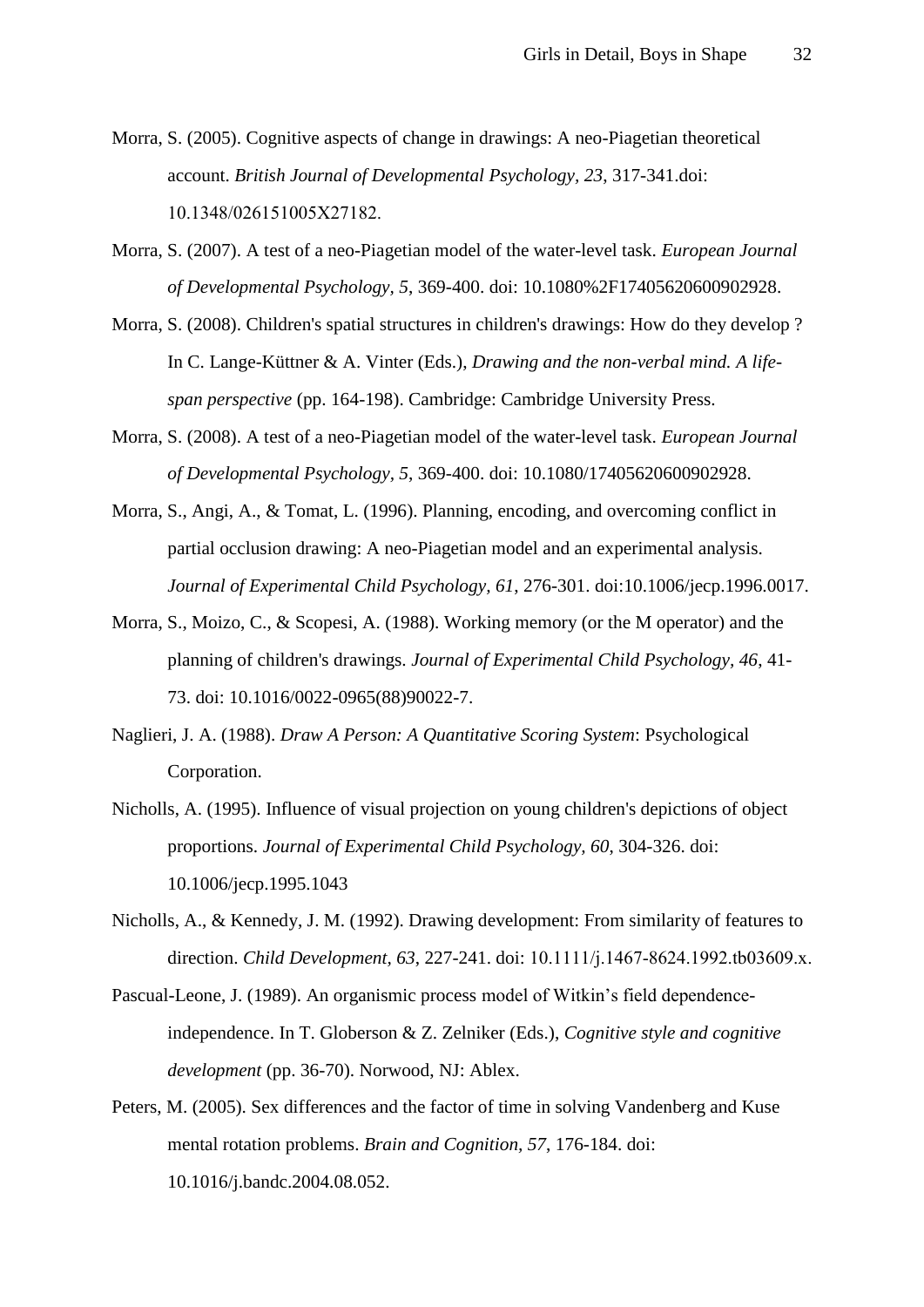- <span id="page-32-7"></span>Peters, M., Servos, P., & Day, R. (1990). Marked sex differences on a fine motor skill task disappear when finger size is used as covariate. *Journal of Applied Psychology, 75*, 87-90. doi: 10.1037/0021-9010.75.1.87.
- <span id="page-32-1"></span>Piaget, J. (1969). *The mechanisms of perception*. London: Routledge & Kegan Paul.
- <span id="page-32-5"></span>Piaget, J., & Inhelder, B. (1956). *The child's conception of space*. London: Routledge & Kegan Paul.
- <span id="page-32-4"></span>Quaiser-Pohl, C. (2003). The Mental Cutting Test "Schnitte" and the Picture Rotation Test - Two new measures to assess spatial ability. *International Journal of Testing, 3*, 219– 231. doi: 10.1207/S15327574IJT0303\_2
- <span id="page-32-8"></span>Rittschof, K. (2010). Field dependence–independence as visuospatial and executive functioning in working memory: implications for instructional systems design and research. *Educational Technology Research and Development, 58*, 99-114. doi: 10.1007/s11423-008-9093-6.
- <span id="page-32-9"></span>Robinson, E. J., Nye, R., & Thomas, G. V. (1994). Children's conceptions of the relationship between pictures and their referents. *Cognitive Development, 9*, 165-191. doi: 10.1016/0885-2014(94)90002-7.
- <span id="page-32-2"></span>Ropar, D., & Mitchell, P. (2002). Shape constancy in autism: The role of prior knowledge and perspective cues. *Journal of Child Psychology and Psychiatry, 43*, 647-653. doi: 10.1111/1469-7610.00053.
- <span id="page-32-3"></span>Ropar, D., & Peebles, D. (2007). Sorting preference in children with autism: The dominance of concrete features. *Journal of Autism and Developmental Disorders*, 270-280. doi: 10.1007/s10803-006-0166-2.
- <span id="page-32-6"></span>Ross, J. (2008). Drawing production, drawing re-experience and drawing re-cognition. In C. Lange-Küttner & A. Vinter (Eds.), *Drawing and non-verbal intelligence* (pp. 42-62). Cambridge: Cambridge University Press.
- <span id="page-32-0"></span>Sanders, G. (2011). Sex differences in coincidence-anticipation timing (CAT): A review. *Perceptual and Motor Skills, 112*, 61-90. doi: 10.2466/04.25.PMS.112.1.61-90.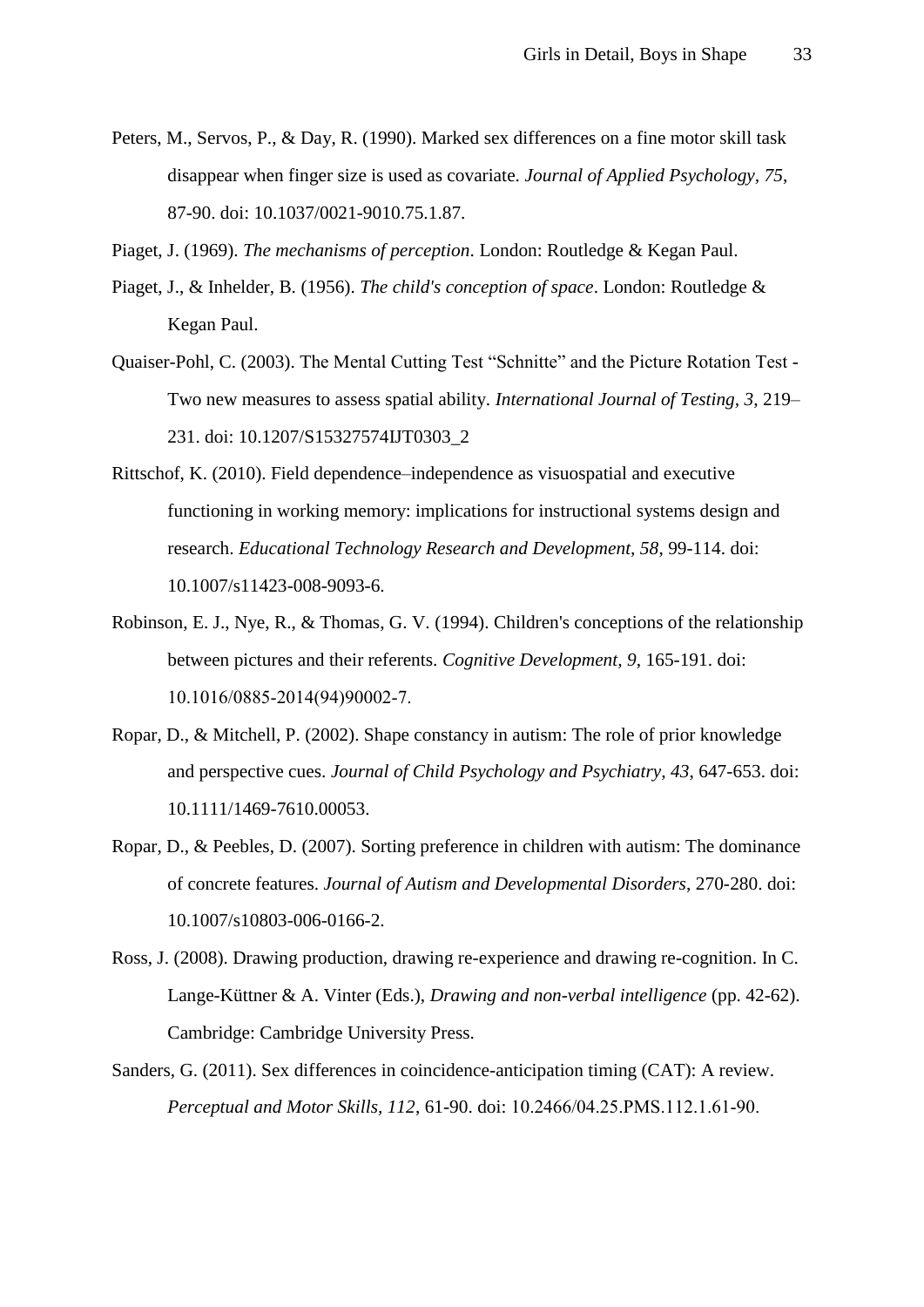- <span id="page-33-3"></span>Schwamborn, A., Mayer, R. E., Thillmann, H., Leopold, C., & Leutner, D. (2010). Drawing as a generative activity and drawing as a prognostic activity. *Journal of Educational Psychology, 102*, 872-879. doi: 10.1037/a0019640.
- <span id="page-33-8"></span>Shepard, R. N., & Metzler, J. (1971). Mental rotation of three-dimensional objects. *Science, 171*, 701-703. doi: 10.1126/science.171.3972.701.
- <span id="page-33-4"></span>Sholl, M. J. (1989). The relation between horizontality and rod-and-frame and vestibular navigational performance. *Journal of Experimental Psychology: Learning, Memory, and Cognition, 15*, 110-125. doi: 10.1037/0278-7393.15.1.110.
- <span id="page-33-5"></span>Sholl, M. J., & Liben, L. S. (1995). Illusory tilt and Euclidean schemes as factors in performance on the water-level task. *Journal of Experimental Psychology: Learning, Memory, and Cognition, 21*, 1624-1638. doi: 1996-25022-001.
- <span id="page-33-7"></span>Silverman, I., Choi, J., & Peters, M. (2007). The hunter-gatherer theory of sex differences in spatial abilities: Data from 40 countries. *Archives of Sexual Behavior, 36*, 261-268.
- <span id="page-33-1"></span>Spelke, E. (2005). Sex differences in intrinsic aptitude for mathematics and science? A critical review. *American Psychologist, 60*, 950-958. doi: 10.1007/s10508-006-9168-6
- <span id="page-33-10"></span>Sternberg, R. J. (1997). *Thinking styles*. Cambridge, UK: Cambridge University Press.
- <span id="page-33-0"></span>Stoet, G. (2011). Sex differences in search and gathering skills. *Evolution and Human Behaviour, 32*, 416-4122. doi: 10.1016/j.evolhumbehav.2011.03.001.
- <span id="page-33-6"></span>Thomas, H., & Lohaus, A. (1993). Modeling growth and individual differences in spatial tasks. *Monographs of the Society for Research in Child Development No. 237, 58*. doi: 10.2307/1166121.
- <span id="page-33-9"></span>Toomela, A. (2002). Drawing as a verbally mediated activity: A study of relationships between verbal, motor, and visuospatial skills and drawing in children. *International Journal of Behavioural Development, 26*, 234-247. doi: 10.1080/01650250143000021.
- <span id="page-33-2"></span>Tzuriel, D., & Egozi, G. (2007). Dynamic assessment of spatial abilities of young children: Effects of gender and task characteristics. *Journal of Cognitive Education and Psychology, 6*, 219-247. doi: 10.1891/194589507787382160.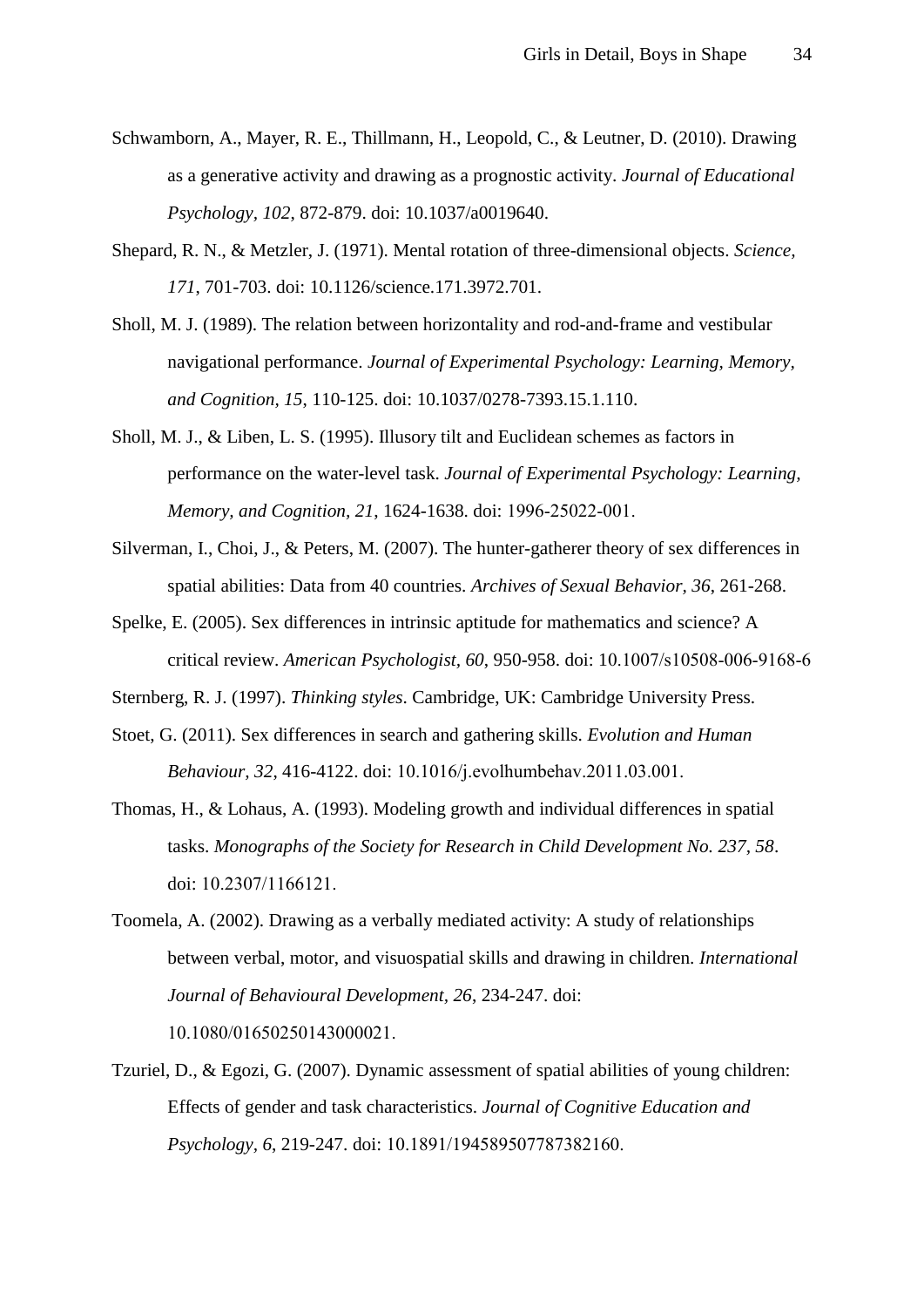- <span id="page-34-0"></span>Tzuriel, D., & Egozi, G. (2010). Gender differences in spatial ability of young children: The effects of training and processing strategies. *Child Development, 81*, 1417-1430. doi: 10.1111/j.1467-8624.2010.01482.x.
- <span id="page-34-8"></span>Van Sommers, P. (1984). *Drawing and cognition*. Cambridge: Cambridge University Press.
- <span id="page-34-9"></span>Van Sommers, P. (1989). A system for drawing and drawing-related neuropsychology. *Cognitive Neuropsychology, 6*, 117-164. doi: 10.1080/02643298908253416.
- <span id="page-34-2"></span>Vasta, R., & Liben, L. S. (1996). The Water-Level Task: An intriguing puzzle. *Current Directions in Psychological Science, 5*, 171-177. doi: 10.1111%2F1467- 8721.ep11512379.
- <span id="page-34-4"></span>Vederhus, L., & Krekling, S. (1996). Gender differences in visual spatial ability in 9-year-old children. *Intelligence, 23*, 33-43. doi: 10.1016/S0160-2896(96)80004-3.
- <span id="page-34-6"></span>Vinter, A., & Marot, V. (2007). The development of context sensitivity in children's graphic copying strategies. *Developmental Psychology, 43*, 94-110. doi: 10.1037/0012- 1649.43.1.94.
- <span id="page-34-10"></span>Vinter, A., Picard, D., & Fernandes, V. (2008). Graphic syntax and representational development. In C. Lange-Küttner & A. Vinter (Eds.), *Drawing and the non-verbal mind. A life-span perspective* (pp. 145-163). Cambridge: Cambridge University Press.
- <span id="page-34-7"></span>Vinter, A., Puspitawati, I., & Witt, A. (2010). Children's spatial analysis of hierarchical patterns: Construction and perception. *Developmental Psychology, 46*, 1621-1631. doi: 10.1037/a0020615.
- <span id="page-34-1"></span>Vosniadou, S., & Brewer, W. F. (1992). Mental models of the earth: A study of conceptual change in childhood. *Cognitive Psychology, 24*, 535-585. doi: 10.1016/0010- 0285(92)90018-W.
- <span id="page-34-5"></span>Voyer, D. (1995). Effect of practice on laterality in a mental rotation task. *Brain and Cognition, 29*, 326-335. doi: 10.1006/brcg.1995.1285.
- <span id="page-34-3"></span>Voyer, D., Voyer, S., & Bryden, M. P. (1995). Magnitude of sex differences in spatial abilities: A meta-analysis and consideration of critical variables. *Psychological Bulletin, 117*, 250–270. doi: 0.1037//0033-2909.117.2.250.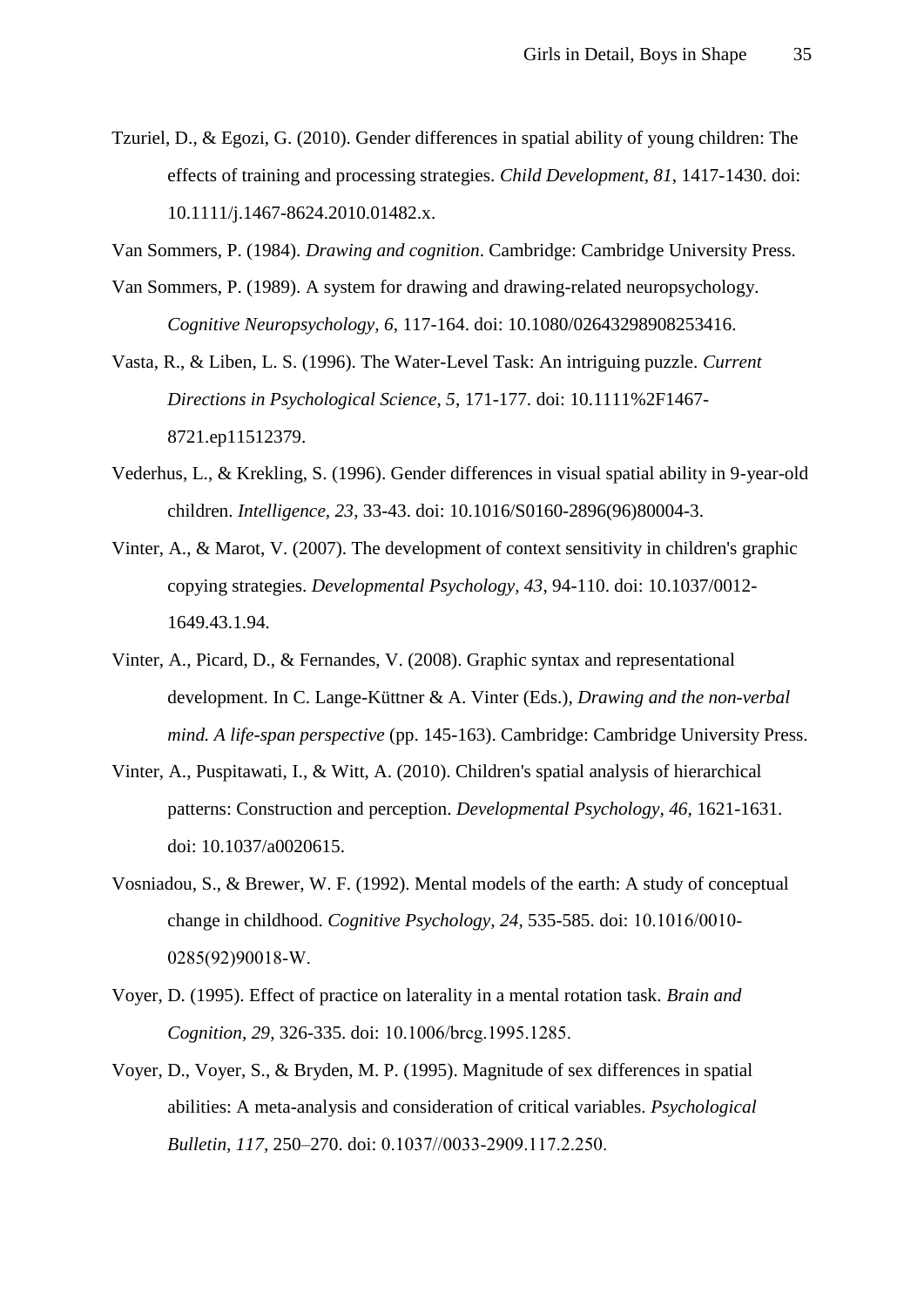- <span id="page-35-2"></span>Wiedenbauer, G., & Jansen-Osmann, P. (2008). Manual training of mental rotation in children. *Learning and Instruction, 18*, 30-41. doi: 10.1016/j.learninstruc.2006.09.009.
- <span id="page-35-0"></span>Wilder, N. E., & Green, D. R. (1963). Expression of concepts through writing and drawing and effects of shifting medium. *Journal of Educational Psychology, 54*, 202-207. doi: 10.1037/h0046691.
- <span id="page-35-6"></span>Wilkening, F. (1979). Combining of stimulus dimensions in children's and adults' judgments of area: An information integration analysis. *Developmental Psychology, 15*, 25-33. doi: 10.1037/0012-1649.15.1.25
- <span id="page-35-7"></span>Wilkening, F., & Lange, K. (1989). When is children's perception holistic ? Goals and styles in processing multidimensional stimuli. In T. Globerson & T. Zelniker (Eds.), *Cognitive style and cognitive development* (pp. 141-171). Norwood, N.J.: Ablex.
- <span id="page-35-1"></span>Willis, G. B., & Fuson, K. C. (1988). Teaching children to use schematic drawings to solve addition and subtraction word problems. *Journal of Educational Psychology, 80*, 192- 201. doi: 10.1037/0022-0663.80.2.192.
- <span id="page-35-3"></span>Witkin, H. A., Moore, C. A., Goodenough, D. R., & Cox, P. W. (1977). Field-dependent and field-independent cognitive styles and their educational implications. *Review of Educational Research, 47*, 1-64. doi: 10.3102/00346543047001001.
- <span id="page-35-4"></span>Witkin, H. A., Oltman, P. K., Raskin, E., & Karp, S. (1971). *A manual for the embedded figures test*. Palo Alto, CA: Consulting Psychologists Press.
- <span id="page-35-5"></span>Zhang, L. (2004). Field dependence/independence: cognitive style or perceptual ability–– validating thinking styles and academic achievement. *Personality and Individual Differences, 37*, 1295–1311. doi: 10.1016/j.paid.2003.12.015.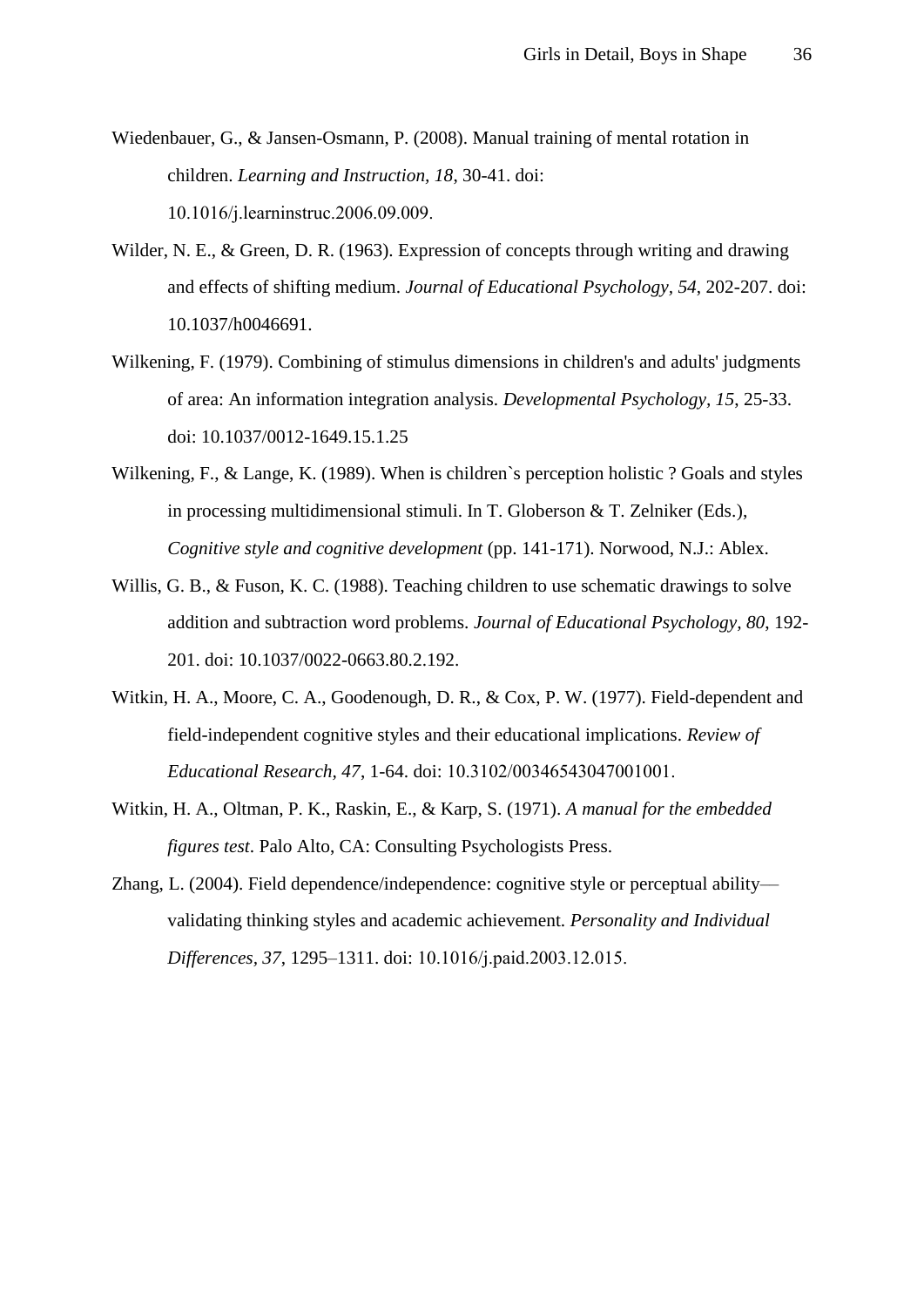## *Descriptive Statistics of Age (years; months) and Gender per Age group*

| Age Group                                    | Gender | $\boldsymbol{n}$ | $\cal M$ | Min | Max  | SD (months)    |  |  |
|----------------------------------------------|--------|------------------|----------|-----|------|----------------|--|--|
| 6 years                                      | total  | $18\,$           | 6;7      | 6;2 | 6;11 | $\overline{3}$ |  |  |
|                                              | boys   | 8                | 6;7      | 6;2 | 6;11 | $\mathfrak{Z}$ |  |  |
|                                              | girls  | $10\,$           | 6;6      | 6;2 | 6;11 | $\overline{4}$ |  |  |
| 7 years                                      | total  | 23               | 7;4      | 7;0 | 7:11 | $\overline{4}$ |  |  |
|                                              | boys   | $11\,$           | 7;4      | 7:1 | 7;11 | $\overline{4}$ |  |  |
|                                              | girls  | 12               | 7;4      | 7;0 | 7;11 | 5              |  |  |
| 8 years                                      | total  | 37               | 8;7      | 8;1 | 8;11 | 3              |  |  |
|                                              | boys   | $20\,$           | 8;6      | 8;1 | 8;11 | 3              |  |  |
|                                              | girls  | 17               | 8;7      | 8;1 | 8;11 | 3              |  |  |
| 9 years                                      | total  | 19               | 9;6      | 9;0 | 10;8 | 6              |  |  |
|                                              | boys   | $10\,$           | 9;6      | 9;0 | 10;1 | 5              |  |  |
|                                              | girls  | 9                | 9:7      | 9;0 | 10;8 | $8\,$          |  |  |
| $N = 97$ (49 boys, 48 girls)<br>Total sample |        |                  |          |     |      |                |  |  |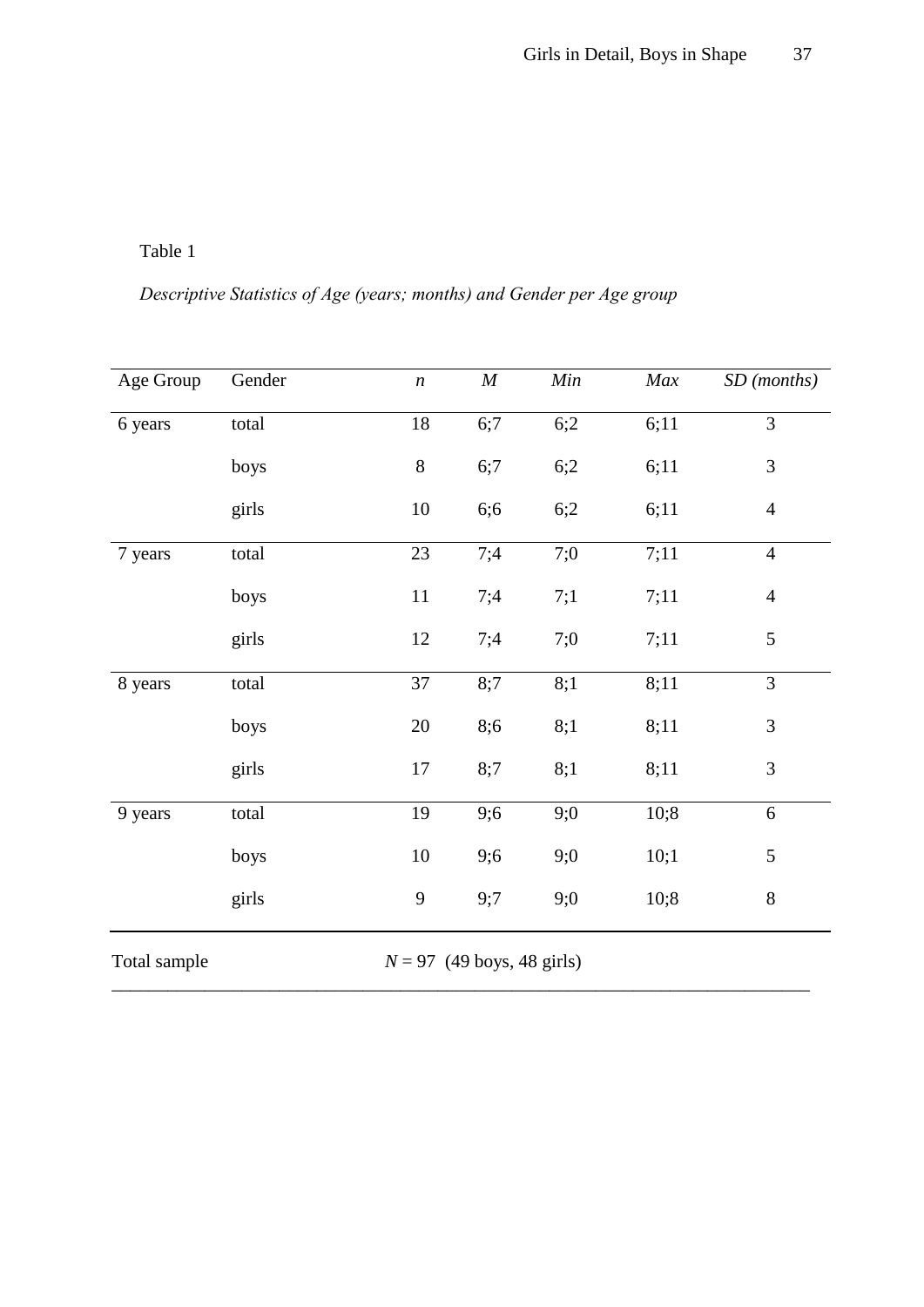## *Categorization of the drawings: cube volume and occlusion*

| Cube volume                                 | Description                                                          |                  | Examples |
|---------------------------------------------|----------------------------------------------------------------------|------------------|----------|
| (1) Orthographic                            | One-Face Cube:<br>All sides implicit                                 | $\mathbf{1}$     |          |
| (2) Vertical or<br>horizontal               | Two-Face Cube:<br>Front face plus top<br>or side face unfolded       | $\overline{2}$   |          |
| (3) Diagrammatic,<br>Fold-out               | Front face plus top and<br>side faces unfolded<br>(same ground line) | 3                |          |
| $(4)$ Oblique /<br>viewpoint<br>perspective | Oblique angles, parallel<br>lines or common<br>vanishing point       | $\overline{4}$   |          |
| <b>Occlusion</b>                            |                                                                      |                  |          |
| None                                        |                                                                      | $\boldsymbol{0}$ |          |
| Occlusion                                   |                                                                      | $\mathbf{1}$     |          |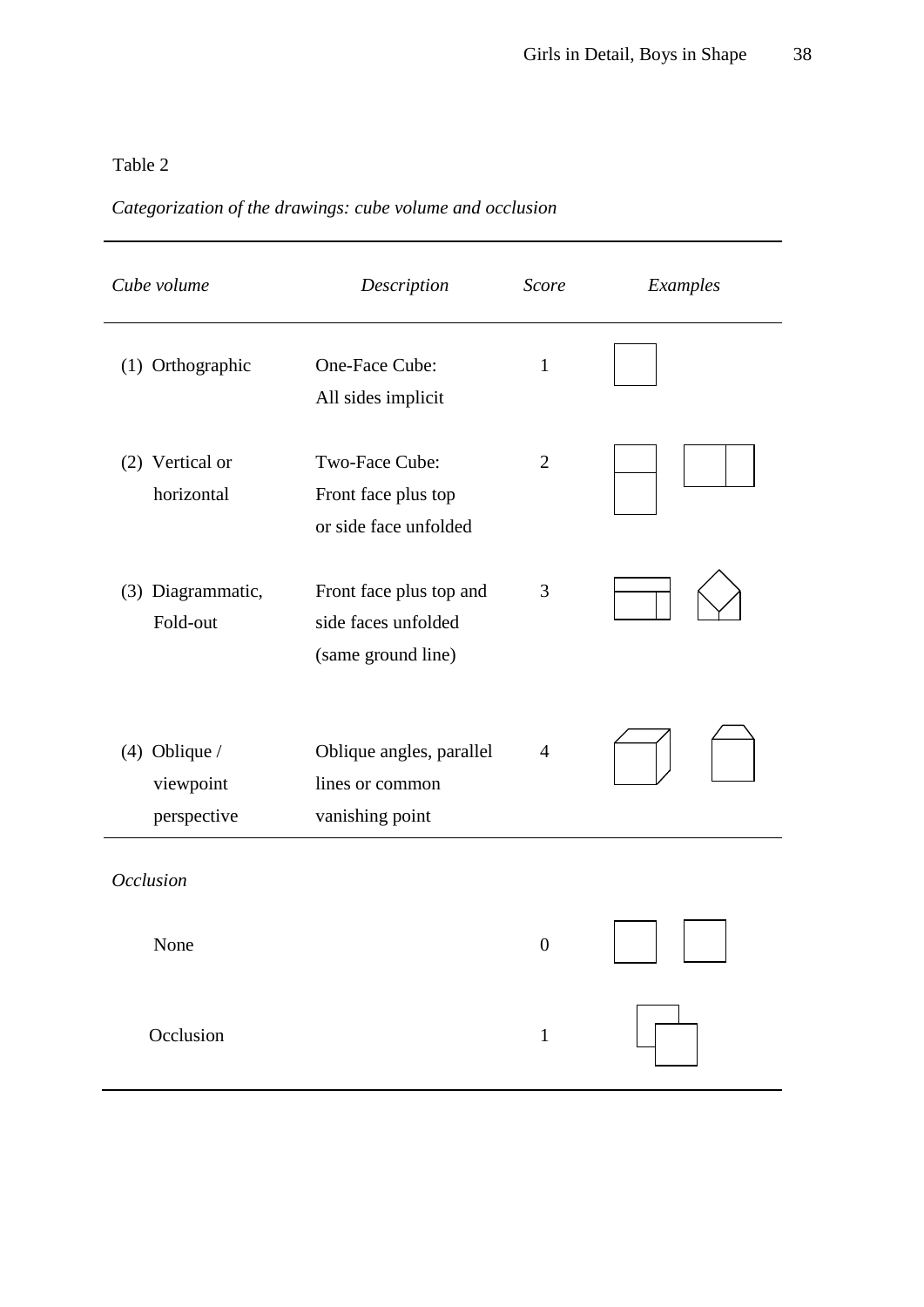### Table 3A

|                                  |                 | Age Group |         |          |         |       |  |
|----------------------------------|-----------------|-----------|---------|----------|---------|-------|--|
|                                  |                 | 6 Years   | 7 Years | 8 Years  | 9 Years | Total |  |
| No Surface                       | Observed $n$    | 5         | 13      | 27       | 8       | 53    |  |
| Parts Depicted                   | Expected $n$    | 9.8       | 12.6    | 20.2     | 10.4    | 53    |  |
|                                  | Percent $n$     | 9.4%      | 24.5%   | 50.9%    | 15.1%   | 100%  |  |
|                                  | % per age group | 27.8%     | 56.5%   | 73.0%    | 42.1%   | 54.6% |  |
|                                  | Observed $n$    | 13        | 10      | 10       | 11      | 44    |  |
| <b>Surface Parts</b><br>Depicted | Expected $n$    | 8.2       | 10.4    | 16.8     | 8.6     | 44    |  |
|                                  | Percent $n$     | 29.5%     | 22.7%   | 22.7%    | 25.0%   | 100%  |  |
|                                  | % per age group | 72.2%     | 43.5%   | 27.0%    | 57.9%   | 45.4% |  |
| Binomial $p$ (one-tailed)        |                 | .048*     | .339    | $.001**$ | .324    |       |  |

### *Children's Sensitivity to the Surface Parts of the Front Cube Face*

*Note.* \*\**p* < .01, \**p* < .05.

### Table 3B

*Accuracy of the Number of Surface Parts on the Front Cube Face and Level of the Cube* 

### *Drawing*

|                    |              | Space System   |                |      |                |       |
|--------------------|--------------|----------------|----------------|------|----------------|-------|
|                    |              | 1              | 2              | 3    | $\overline{4}$ | Total |
| No surface parts   | Observed $n$ | 23             | 9              | 14   | 7              | 53    |
|                    | Expected $n$ | 19.7           | 10.9           | 14.8 | 7.6            | 53    |
| Inaccurate surface | Observed $n$ | 11             | 9              | 12   | $\overline{2}$ | 34    |
| parts              | Expected $n$ | 12.6           | 7.0            | 9.5  | 4.9            | 34    |
| Accurate surface   | Observed $n$ | $\overline{2}$ | $\overline{2}$ |      | 5              | 10    |
| parts (9 squares)  | Expected $n$ | 3.7            | 2.1            | 2.8  | 1.4            | 10    |
| Total N            |              | 36             | 20             | 27   | 14             | 97    |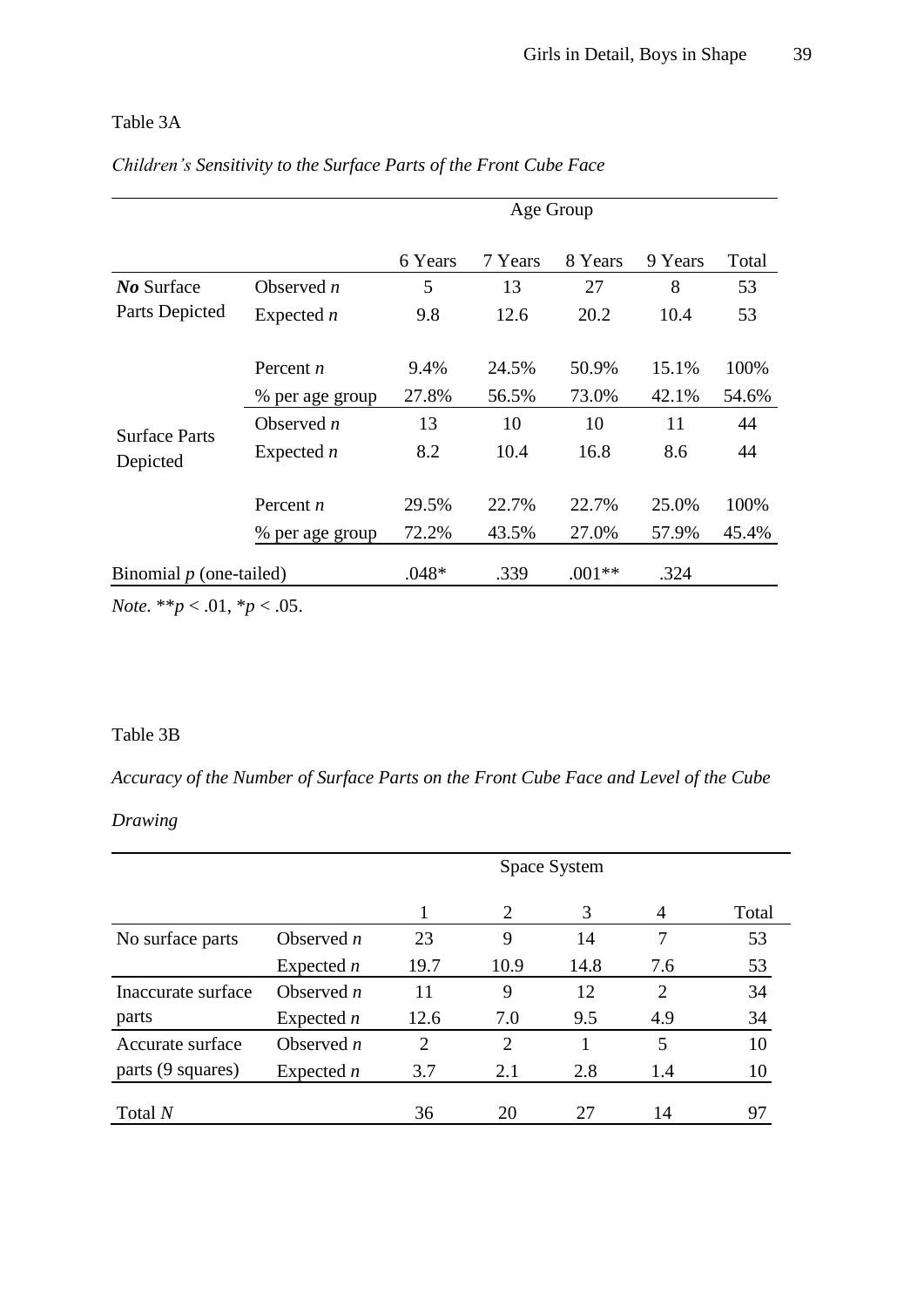*Age Development of the Scores of the Spatial Tests (Mean % correct and Reaction Times with SD in brackets)* 

| Variable                                                                             | 6 Years                                                                            | 7 Years                          | 8 Years                                                  | 9 Years                                                  | Age $(F)$                                         |              | Gender $(F)$ Age by Gender $(F)$ |
|--------------------------------------------------------------------------------------|------------------------------------------------------------------------------------|----------------------------------|----------------------------------------------------------|----------------------------------------------------------|---------------------------------------------------|--------------|----------------------------------|
| <b>Mental Rotation Test (MRT)</b>                                                    | .60(.17)                                                                           | .59(.14)                         | .68(.19)                                                 | .78(.15)                                                 | $5.37**$                                          | $3.43$ (*)   | 0.50                             |
| <b>Boys</b>                                                                          | .63(.18)                                                                           | .65(.13)                         | .73(.16)                                                 | .79(.12)                                                 | $2.52$ (*)                                        |              |                                  |
| Girls                                                                                | .59(.18)                                                                           | .54(.12)                         | .62(.21)                                                 | .78(.19)                                                 | $3.12*$                                           |              |                                  |
| <i>rt</i> MRT in seconds                                                             | 8.9(6.9)                                                                           | 10.0(8.6)                        | 9.3(5.7)                                                 | 8.8(6.4)                                                 | 0.14                                              | 0.02         | 0.10                             |
| <b>Boys</b>                                                                          | 8.9(7.1)                                                                           | $9.4(10.3)$ $9.1(5.2)$           |                                                          | 9.3(8.1)                                                 | 0.00                                              |              |                                  |
| Girls                                                                                | 8.9(7.1)                                                                           | 10.7(6.9)                        | 9.6(6.4)                                                 | 8.3(4.3)                                                 | 0.27                                              |              |                                  |
| Embedded Figures Test (EFT)                                                          | .63(.19)                                                                           | .65(.17)                         | .75(.15)                                                 | .75(.13)                                                 | $3.93*$                                           | 1.26         | 0.53                             |
| <b>Boys</b>                                                                          | .64(.18)                                                                           | .63(.19)                         | .73(.17)                                                 | .70(.14)                                                 | 1.12                                              |              |                                  |
| Girls                                                                                | .61(.21)                                                                           | .67(.15)                         | .77(.12)                                                 | .81(.09)                                                 | $3.96*$                                           |              |                                  |
|                                                                                      |                                                                                    |                                  |                                                          |                                                          |                                                   |              |                                  |
|                                                                                      |                                                                                    |                                  |                                                          |                                                          |                                                   |              |                                  |
| Girls                                                                                |                                                                                    | $11.3(2.5)$ 10.0 (3.3)           | 9.1(3.9)                                                 | 5.7(1.7)                                                 | $5.43**$                                          |              |                                  |
|                                                                                      |                                                                                    |                                  |                                                          |                                                          |                                                   |              |                                  |
|                                                                                      |                                                                                    |                                  |                                                          |                                                          |                                                   |              |                                  |
|                                                                                      |                                                                                    |                                  |                                                          |                                                          |                                                   |              |                                  |
| $rt$ EFT in seconds<br><b>Boys</b><br>Water Level Test (WLT)<br><b>Boys</b><br>Girls | $12.2(5.4)$ 9.9 (3.2)<br>$13.2(7.8)$ 9.9 (3.3)<br>.29(.28)<br>.35(.38)<br>.24(.19) | .34(.20)<br>.35(.24)<br>.34(.20) | 9.1(3.6)<br>9.1(3.5)<br>.47(.19)<br>.44(.20)<br>.49(.19) | 7.4(3.4)<br>9.0(3.8)<br>.56(.25)<br>.50(.23)<br>.63(.27) | $5.21$ **<br>1.80<br>$5.66**$<br>0.83<br>$7.28**$ | 2.35<br>0.08 | 0.98<br>1.05                     |

*\_\_\_\_\_\_\_\_\_\_\_\_\_\_\_\_\_\_\_\_\_\_\_\_\_\_\_\_\_\_\_\_\_\_\_\_\_\_\_\_\_\_\_\_\_\_\_\_\_\_\_\_\_\_\_\_\_\_\_\_\_\_\_\_\_\_\_\_\_\_\_\_\_\_\_\_\_\_\_\_\_\_\_\_\_\_\_\_\_\_\_\_\_\_\_\_\_\_\_\_\_\_\_\_\_\_\_\_\_\_\_\_\_\_\_\_*

*Note.* \*\**p* < .01, \**p* < .05, 3 *df* for Age, 1 *df* for Gender and 3 *df* for Age by Gender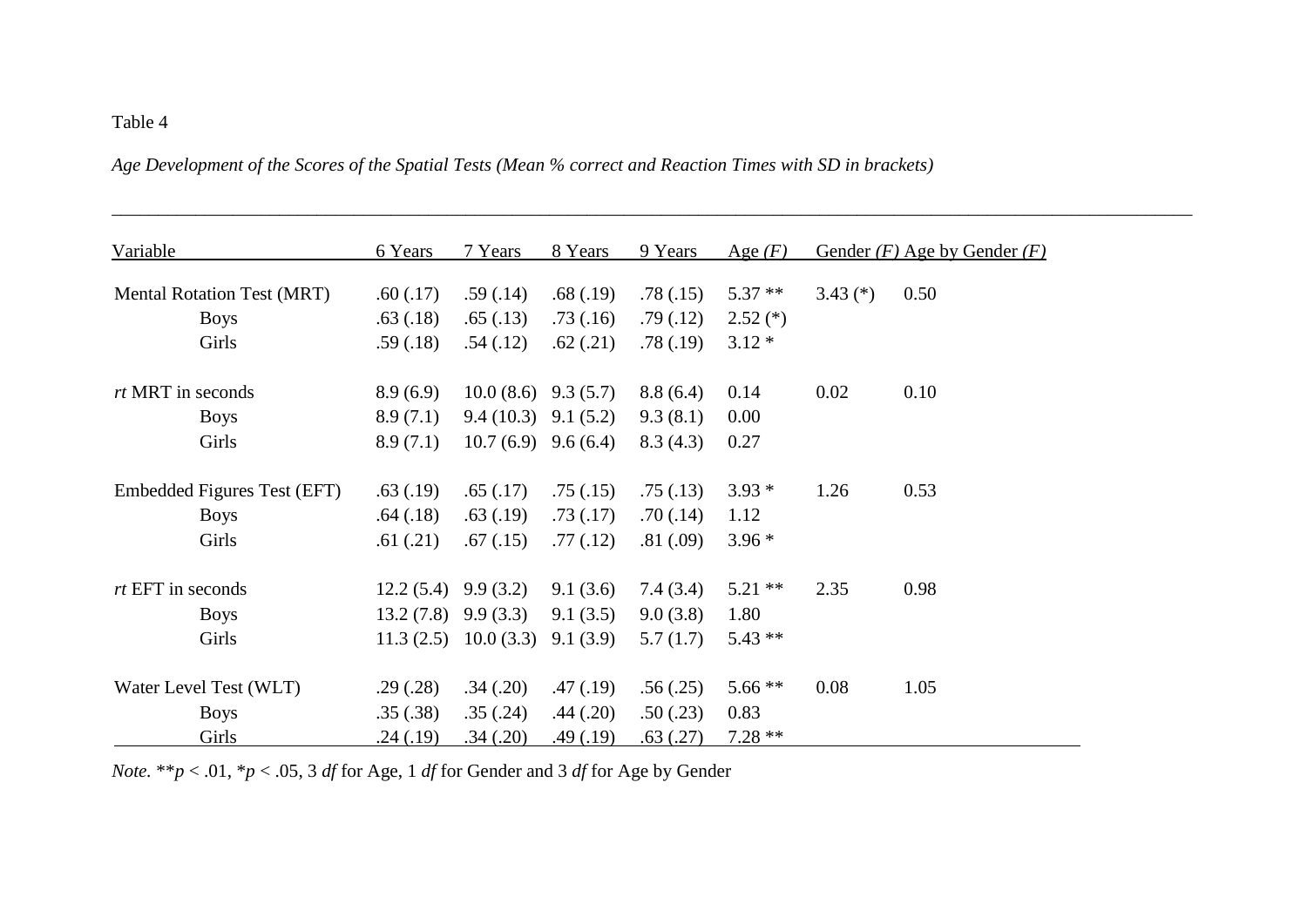| Variable                              | Volume  | <b>Occlusion Details</b> |        | <b>EFT</b> | rtEFT    | <b>MRT</b> | rt MRT  | <b>WLT</b> | Age      |
|---------------------------------------|---------|--------------------------|--------|------------|----------|------------|---------|------------|----------|
| Cube volume                           |         | $.72**$                  | .01    | $.32*$     | $-.36*$  | $.40**$    | .01     | .21        | $.42**$  |
| Occlusion                             | $.32*$  |                          | $-.12$ | $.38**$    | $-.38**$ | $.45**$    | .02     | $.32*$     | $.42**$  |
| Details                               | .10     | $-.19$                   |        | $-.12$     | .02      | $-.10$     | $-.22$  | $-16$      | $-.36*$  |
| <b>Embedded Figures Test</b><br>(EFT) | .49**   | .01                      | $-.04$ |            | $-.26$   | $.35*$     | .17     | $.60**$    | $.47**$  |
| Reaction time rt EFT                  | .01     | .02                      | $-.02$ | $-.21$     |          | $-.03$     | $.41**$ | $-.44**$   | $-.51**$ |
| <b>Mental Rotation Test</b><br>(MRT)  | .26     | .04                      | $-.04$ | $.38**$    | $-.22$   |            | .24     | $.37*$     | $.35*$   |
| Reaction time rt MRT                  | $-.07$  | $-.31*$                  | $.36*$ | $-.01$     | .06      | .08        |         | .07        | .05      |
| Water Level Test<br>(WLT)             | $.35*$  | .08                      | $-.03$ | .26        | .05      | .15        | $-.05$  |            | $.53**$  |
| Age                                   | $.41**$ | .04                      | .04    | .22        | $-.13$   | $.34*$     | .10     | .24        |          |

*Correlations (Spearman's Rho) between drawing scores, spatial scores, and age in months, separately for each gender* 

*Note.* \*\**p* < .01, \**p* < .05. Correlations for girls are listed above the diagonal, correlations for boys below the diagonal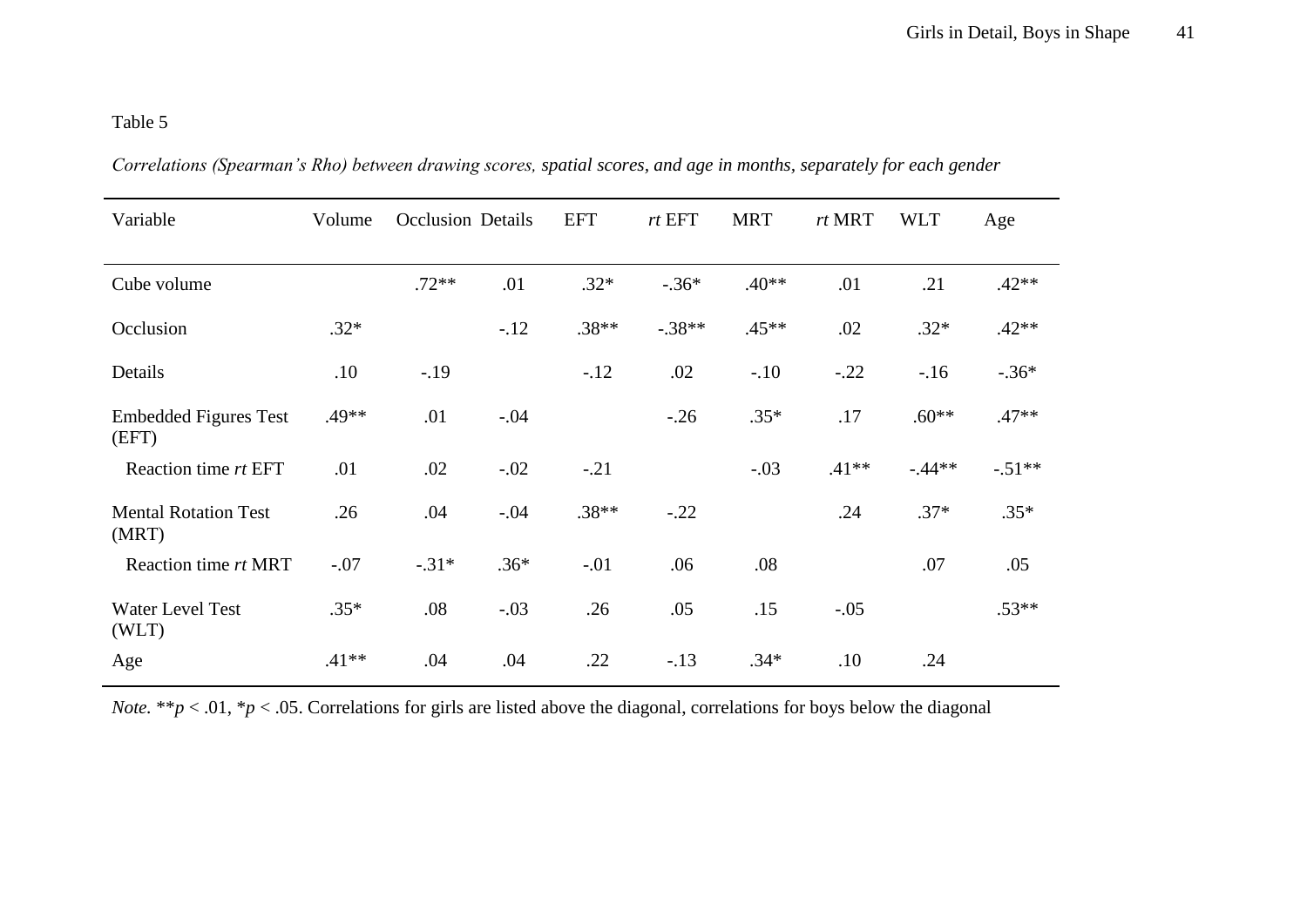## *Best Predictors for Drawing Occlusion in Girls and Boys (Multiple regression)*

| Predictor for Occlusion           | <b>Beta</b> | $\boldsymbol{t}$ | $\boldsymbol{p}$ |  |  |  |  |  |  |
|-----------------------------------|-------------|------------------|------------------|--|--|--|--|--|--|
| Total Sample ( $N = 96$ )         |             |                  |                  |  |  |  |  |  |  |
| Embedded Figures Test (EFT)       | .11         | .95              | .344             |  |  |  |  |  |  |
| rt EFT                            | $-.02$      | $-.18$           | .860             |  |  |  |  |  |  |
| <b>Mental Rotation Test (MRT)</b> | .15         | 1.34             | .184             |  |  |  |  |  |  |
| rt MRT                            | $-17$       | $-1.64$          | .106             |  |  |  |  |  |  |
| Water Level Test (WLT)            | .10         | .83              | .410             |  |  |  |  |  |  |
| <b>Details Cube Front Face</b>    | $-.11$      | $-1.10$          | .276             |  |  |  |  |  |  |
| Age in months                     | .04         | .32              | .753             |  |  |  |  |  |  |
| Girls $(n = 47)$                  |             |                  |                  |  |  |  |  |  |  |
| Embedded Figures Test (EFT)       | .216        | 1.334            | .190             |  |  |  |  |  |  |
| rtEFT                             | $-.286$     | $-1.646$         | .108             |  |  |  |  |  |  |
| <b>Mental Rotation Test (MRT)</b> | .395        | 2.743            | .009             |  |  |  |  |  |  |
| rt MRT                            | $-.033$     | $-.217$          | .830             |  |  |  |  |  |  |
| Water Level Test (WLT)            | $-.119$     | $-.658$          | .514             |  |  |  |  |  |  |
| <b>Details Cube Front Face</b>    | $-.092$     | $-.663$          | .511             |  |  |  |  |  |  |
| Age in months                     | .086        | .484             | .631             |  |  |  |  |  |  |
| Boys $(n = 48)$                   |             |                  |                  |  |  |  |  |  |  |
| Embedded Figures Test (EFT)       | $-.015$     | $-.094$          | .926             |  |  |  |  |  |  |
| rtEFT                             | .110        | .713             | .480             |  |  |  |  |  |  |
| <b>Mental Rotation Test (MRT)</b> | .034        | .204             | .839             |  |  |  |  |  |  |
| rt MRT                            | $-311$      | $-2.089$         | .043             |  |  |  |  |  |  |
| Water Level Test (WLT)            | .083        | .511             | .612             |  |  |  |  |  |  |
| <b>Details Cube Front Face</b>    | $-.162$     | $-1.039$         | .305             |  |  |  |  |  |  |
| Age in months                     | $-.038$     | $-.229$          | .820             |  |  |  |  |  |  |

*Note.* Significant factors are printed in bold font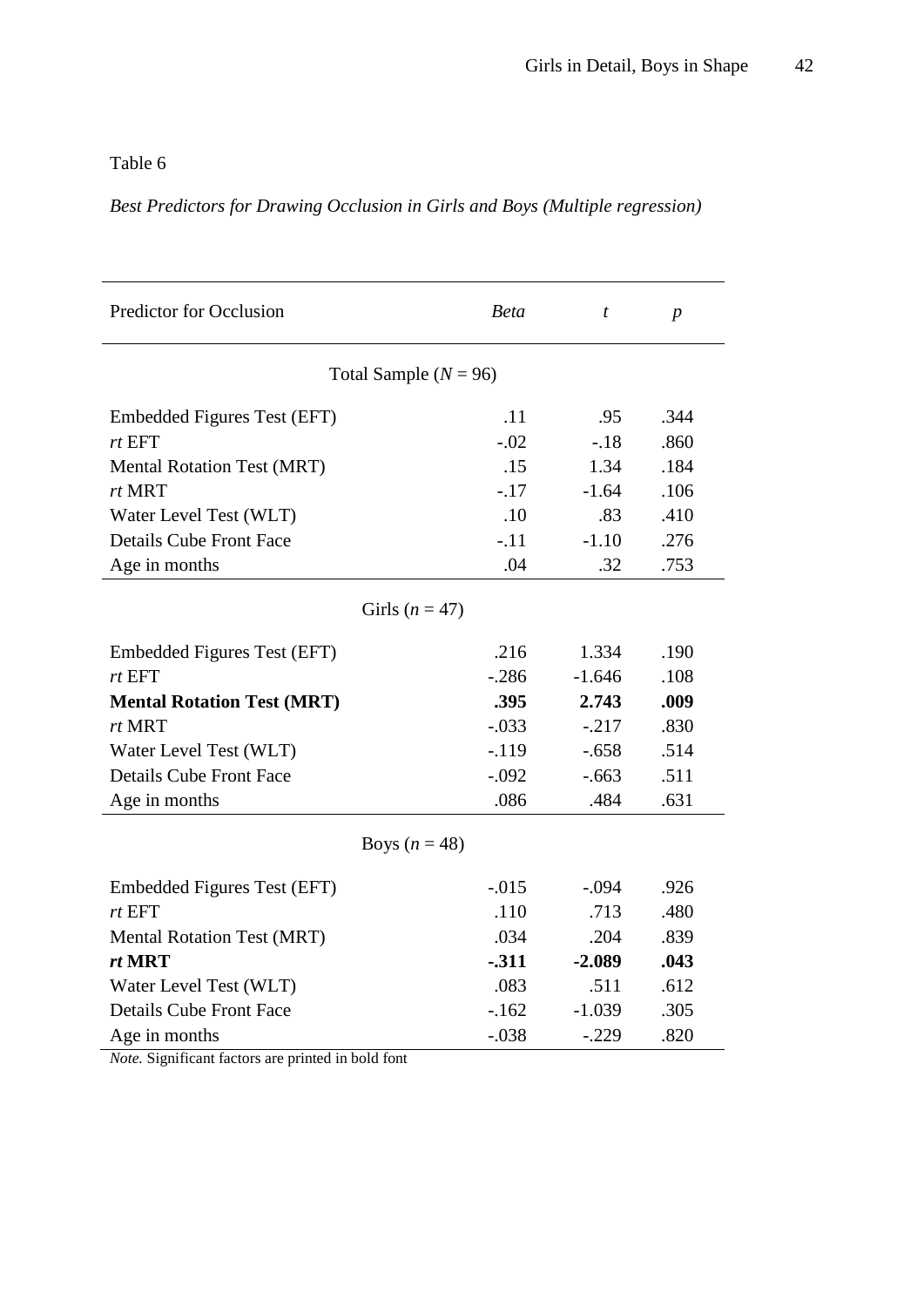*Best Predictors for Drawing Cube Volume in Girls and Boys (Multiple regression)* 

| Predictor for Cube volume          | <b>Beta</b> | $\boldsymbol{t}$ | $\boldsymbol{p}$ |  |  |  |  |  |  |  |
|------------------------------------|-------------|------------------|------------------|--|--|--|--|--|--|--|
| Total Sample $(N = 97)$            |             |                  |                  |  |  |  |  |  |  |  |
| <b>Embedded Figures Test (EFT)</b> | .251        | 2.405            | .018             |  |  |  |  |  |  |  |
| rtEFT                              | .017        | .162             | .872             |  |  |  |  |  |  |  |
| <b>Mental Rotation Test (MRT)</b>  | .103        | 1.029            | .306             |  |  |  |  |  |  |  |
| rt MRT                             | $-.077$     | $-.818$          | .415             |  |  |  |  |  |  |  |
| Water Level Test (WLT)             | .062        | .583             | .561             |  |  |  |  |  |  |  |
| <b>Details Cube Front Face</b>     | .140        | 1.471            | .145             |  |  |  |  |  |  |  |
| Age in months                      | .306        | 2.699            | .008             |  |  |  |  |  |  |  |
| Girls $(n = 48)$                   |             |                  |                  |  |  |  |  |  |  |  |
|                                    |             |                  |                  |  |  |  |  |  |  |  |
| Embedded Figures Test (EFT)        | .164        | .978             | .334             |  |  |  |  |  |  |  |
| $rt$ EFT                           | $-.300$     | $-1.665$         | .104             |  |  |  |  |  |  |  |
| <b>Mental Rotation Test (MRT)</b>  | .310        | 2.077            | .044             |  |  |  |  |  |  |  |
| rt MRT                             | .015        | .092             | .927             |  |  |  |  |  |  |  |
| Water Level Test (WLT)             | $-.288$     | $-1.540$         | .131             |  |  |  |  |  |  |  |
| <b>Details Cube Front Face</b>     | .089        | .616             | .541             |  |  |  |  |  |  |  |
| Age in months                      | .306        | 1.661            | .105             |  |  |  |  |  |  |  |
| Boys $(n = 49)$                    |             |                  |                  |  |  |  |  |  |  |  |
|                                    |             |                  |                  |  |  |  |  |  |  |  |
| <b>Embedded Figures Test (EFT)</b> | .350        | 2.522            | .016             |  |  |  |  |  |  |  |
| rtEFT                              | .146        | 1.120            | .269             |  |  |  |  |  |  |  |
| <b>Mental Rotation Test (MRT)</b>  | .000        | .001             | .999             |  |  |  |  |  |  |  |
| rt MRT                             | $-.065$     | $-.518$          | .607             |  |  |  |  |  |  |  |
| Water Level Test (WLT)             | .237        | 1.723            | .093             |  |  |  |  |  |  |  |
| <b>Details Cube Front Face</b>     | .057        | .483             | .664             |  |  |  |  |  |  |  |
| Age in months<br>$\sim$ $\sim$     | .322        | 2.271            | .028             |  |  |  |  |  |  |  |

*Note.* Significant factors are printed in bold font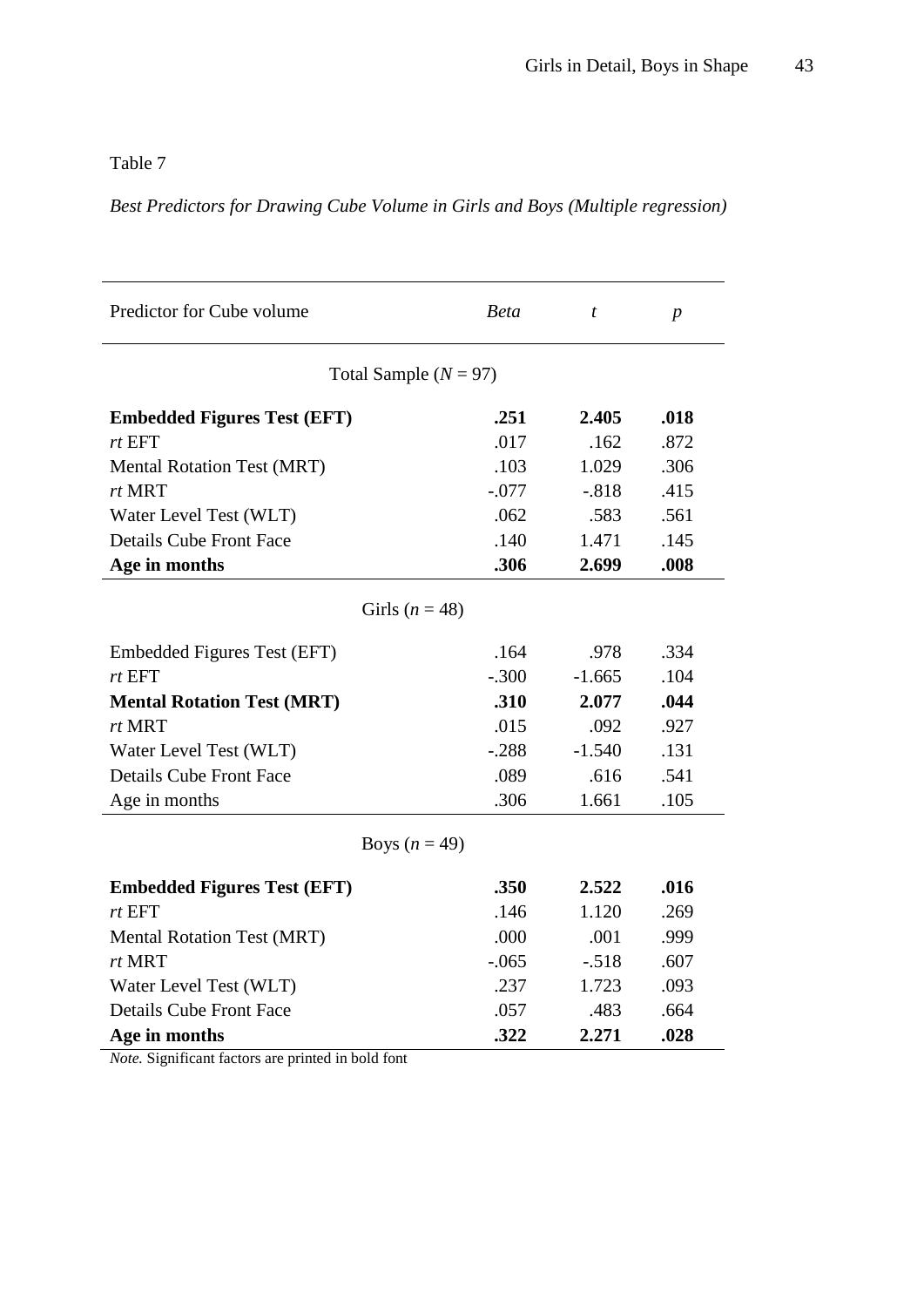

*Figure 1* Cubes as presented in the drawing task.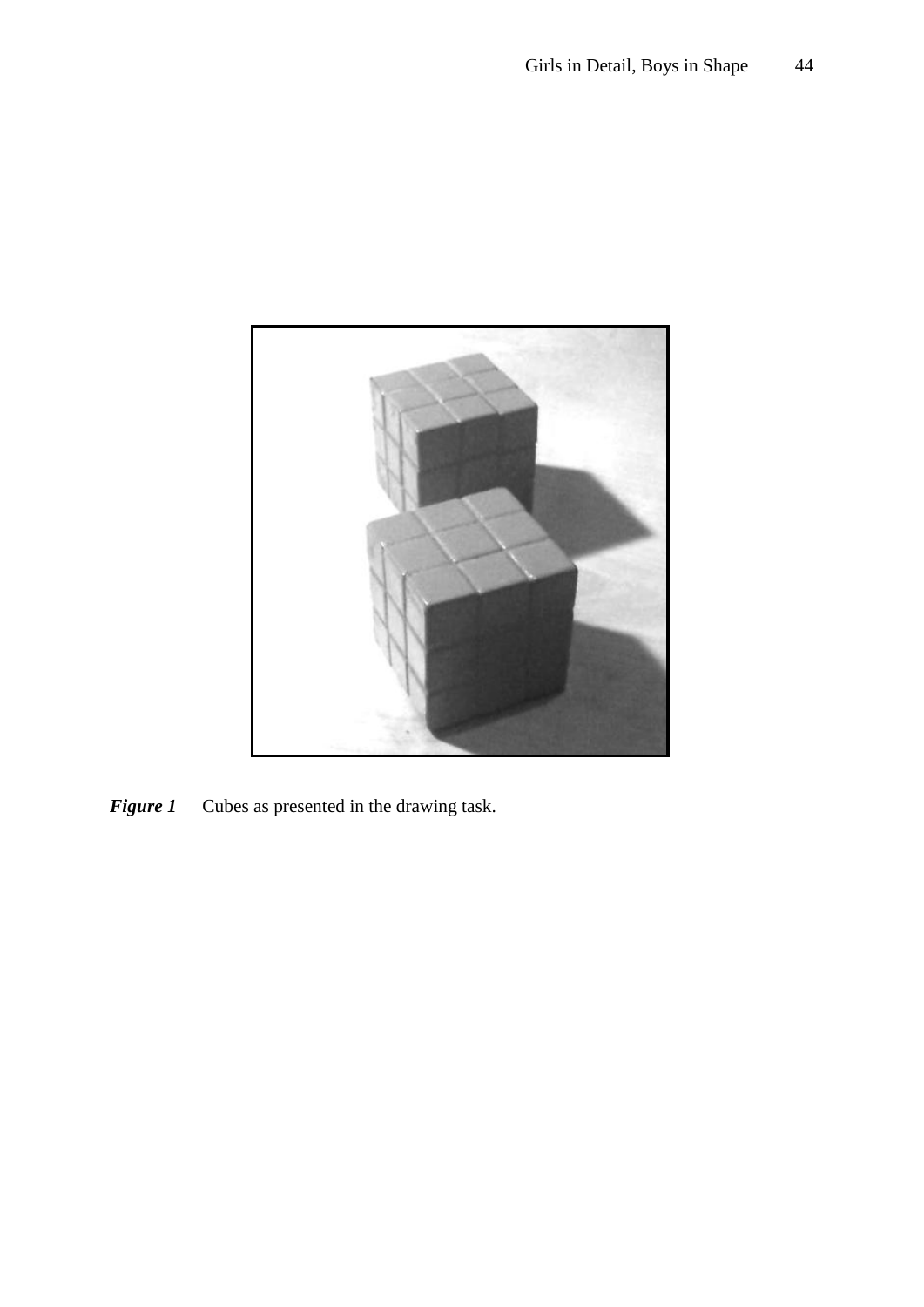

*Figure 2* Example item of the Embedded Figures Test (EFT) (adapted from Witkin et al., 1971). *Note.* The bold line is not marked in the original test, but shows the correct solution.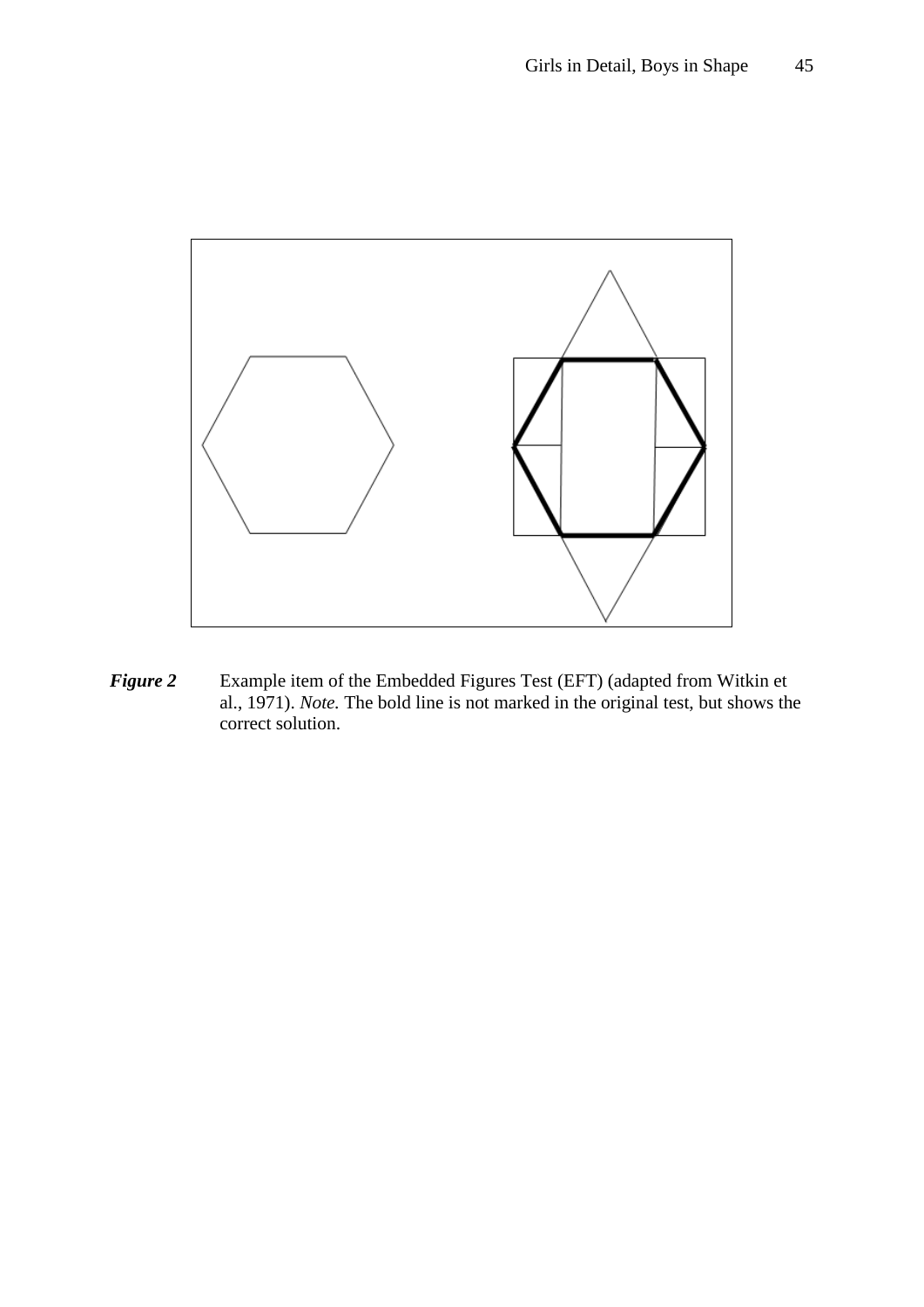

**Figure 3A** Frequency distribution of the levels of the cube drawing by age.



*Figure 3B* Frequency distribution of the levels of the cube drawing by gender.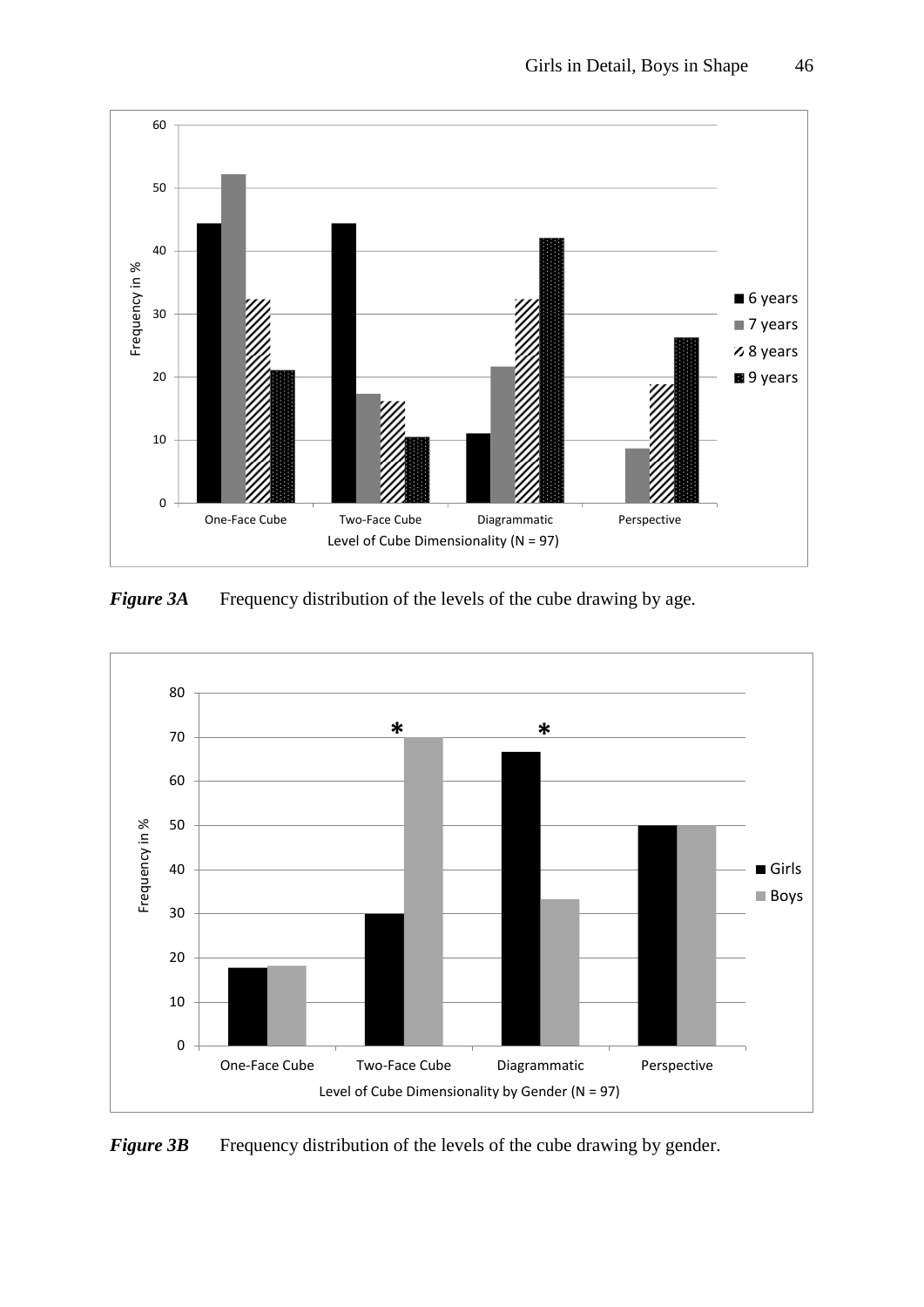

*Figure 4* Examples of differentiated shapes for the occluding cubes. (a) girl drawing the surface structure of the two cubes with sides attached top and left, (b) girl drawing a diagrammatic cube with some indication of surface structure but more clearly reinforced edges, (c) boy's drawing is showing shape constancy when drawing the two cubes separately.